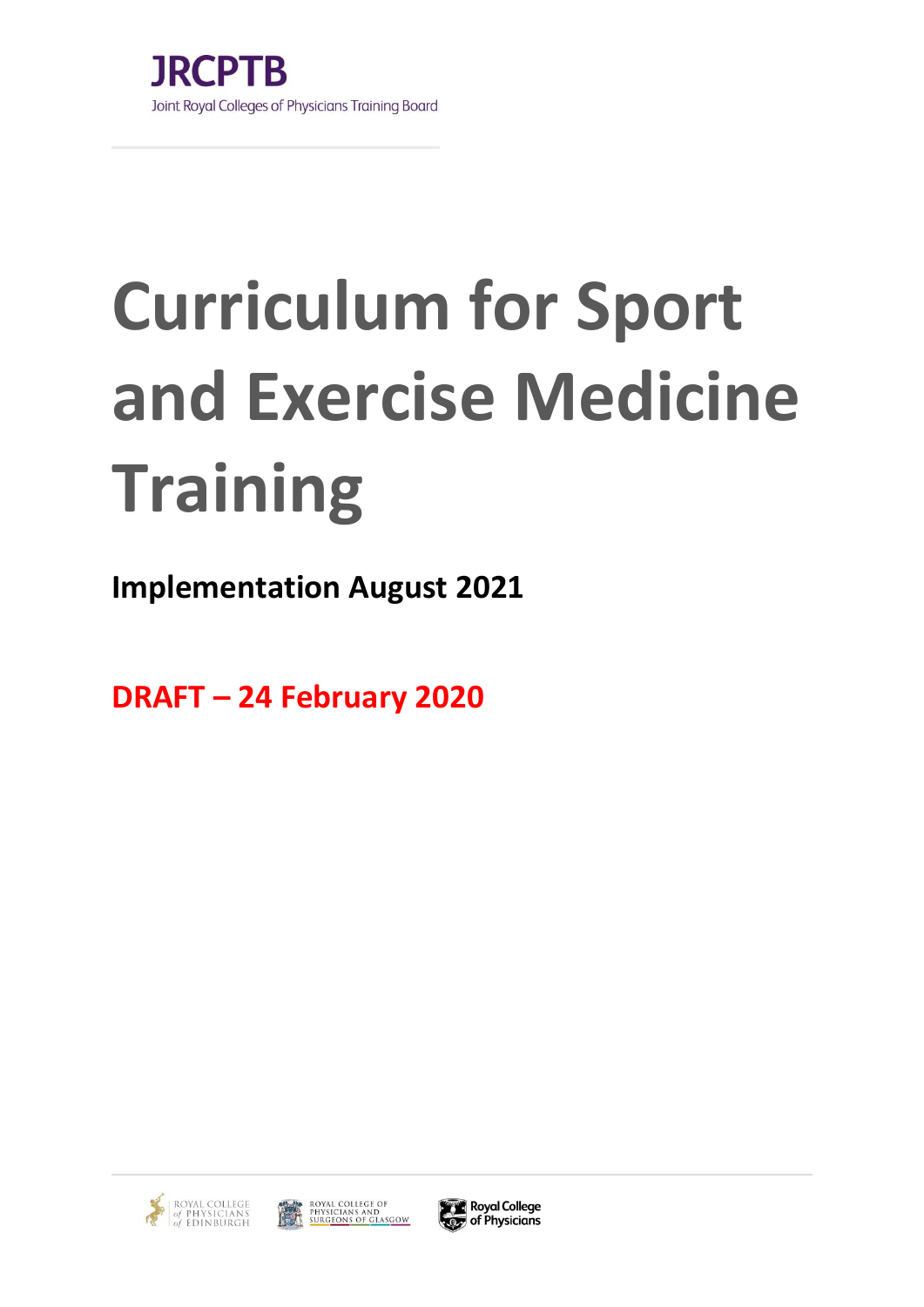# **Contents**

| 1.  |                                                                 |  |
|-----|-----------------------------------------------------------------|--|
| 2.  |                                                                 |  |
| 2.1 |                                                                 |  |
| 2.2 |                                                                 |  |
| 2.3 |                                                                 |  |
| 2.4 | Generic Professional Capabilities and Good Medical Practice  12 |  |
| 3.  |                                                                 |  |
| 3.1 |                                                                 |  |
| 3.2 |                                                                 |  |
| 3.3 |                                                                 |  |
| 3.4 |                                                                 |  |
| 3.5 |                                                                 |  |
| 4.  |                                                                 |  |
| 4.1 |                                                                 |  |
| 4.2 |                                                                 |  |
| 4.3 |                                                                 |  |
| 5.  |                                                                 |  |
| 5.1 |                                                                 |  |
| 5.2 |                                                                 |  |
| 5.3 |                                                                 |  |
| 5.4 |                                                                 |  |
| 5.5 |                                                                 |  |
| 5.6 |                                                                 |  |
| 5.7 |                                                                 |  |
| 6.  |                                                                 |  |
| 6.1 |                                                                 |  |
| 6.2 |                                                                 |  |
| 7.  |                                                                 |  |
| 8.  |                                                                 |  |
| 9.  |                                                                 |  |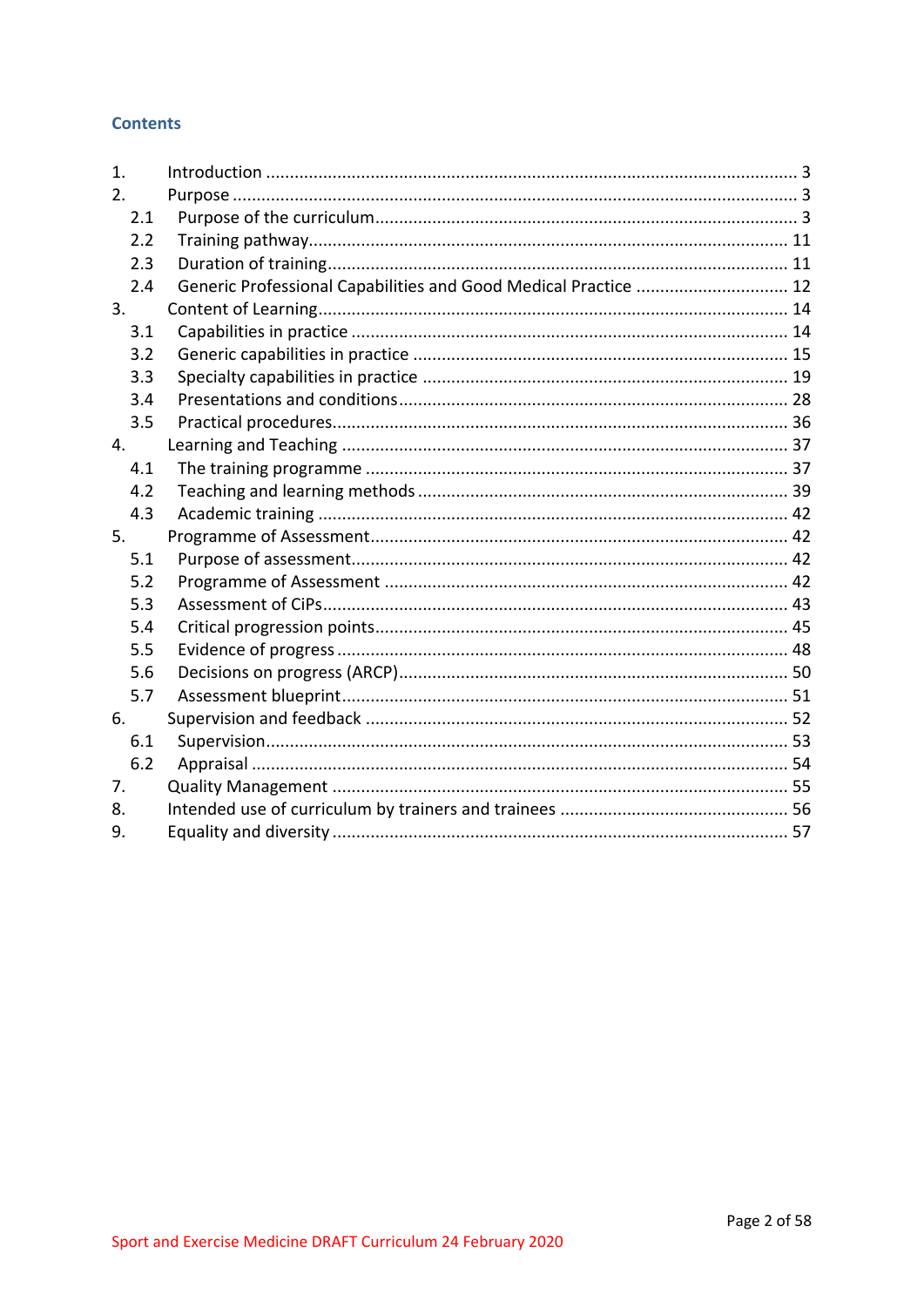# <span id="page-2-0"></span>**1. Introduction**

The purpose of the Sport and Exercise Medicine (SEM) curriculum is to produce doctors with the generic professional and specialty specific capabilities in two major priority healthcare domains. Firstly, specialists in SEM will lead and deliver comprehensive musculoskeletal (MSK) services, managing school aged children, adults and older adults, including those with additional co-morbidities and a chronic disease burden.

Secondly, SEM consultants will have the knowledge and the understanding of the practical application of exercise medicine in chronic disease at an individual and population level. Once they have completed specialist training, SEM consultants will work in community and/or hospital based environments for MSK medicine and lead on embedding exercise medicine and physical activity within clinical pathways for the prevention and management of chronic disease. The curriculum needs to have sufficient flexibility to train doctors entering the programme following training in internal medicine, general practice and ACCS.

The curriculum for SEM has been developed with input of trainees, consultants actively involved in delivering teaching and training across the UK, service representatives, the Faculty of Sport and Exercise Medicine (FSEM) and SAC lay persons. This has been through the work of JRCPTB, the SEM Specialist Advisory Committee and the FSEM.

We are an expanding speciality, due to the increasing evidence that demonstrates SEM specialists leading community and intermediary MSK teams improves patient experiences, reduces variation of care and improves cost effectiveness aligning with Getting it Right First Time (GIRFT) principles and outcomes.

The need to embed exercise medicine in community and secondary care settings, again led by SEM specialists is increasing annually. This curriculum will train a future workforce with the generalist skills and competencies to lead and develop the teams required to deliver the increasing demand for both MSK and exercise medicine.

This purpose statement has been endorsed by the GMC's Curriculum Oversight Group and confirmed as meeting the needs of the health services of the countries of the UK.

# <span id="page-2-1"></span>**2. Purpose**

# <span id="page-2-2"></span>**2.1 Purpose of the curriculum**

The Shape of Training (SoT) review was a catalyst for reform of postgraduate training of all doctors to ensure it is more patient focused, more general (especially in the early years) and with more flexibility of career structure. For physician training, the views and recommendations of SoT were similar to those of the Future Hospital Commission and the Francis report. With an ageing population, elderly patients exhibit co-morbidities and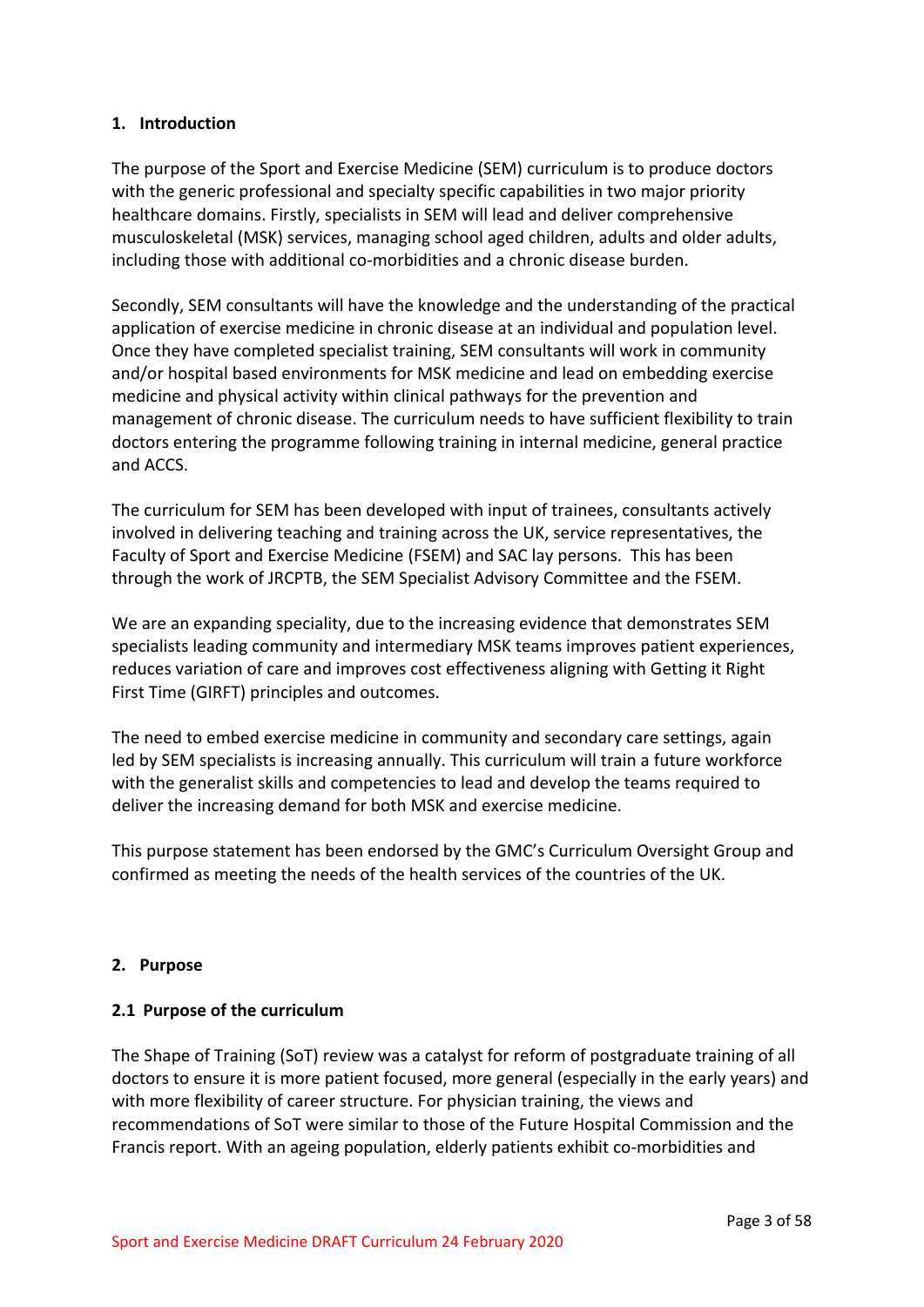increasing complexity so acute medical and palliative medicine services need a revised approach to training the physician of the future in order to meet these needs.

A further driver for change was the GMC review of the curricula and assessment standards and introduction of the GPC framework. From May 2017, all postgraduate curricula should be based on higher level learning outcomes and must incorporate the generic professional capabilities. A fundamental component of the GPCs is ensuring that the patient is at the centre of any consultation and decision making.

The new Sport and Exercise curriculum will define explicitly what a consultant can do within an NHS or military setting. After completing training, it will be possible for a consultant to be employed anywhere within the 4 nations.

The new curriculum will give a more clearly defined role for a newly qualified specialist, it has been recognised that the old curriculum was not focused, so consultants had less purpose or identity. The opportunity to re-write the curriculum has been seen to be an excellent opportunity to clearly state how a new consultant will fit into the NHS as a whole, and the speciality welcomes this.

There is overwhelming evidence that a physically inactive population creates a high burden on health services (1). MSK conditions are a leading cause of inability to work, accounting for 9.5 million working days lost and a cost to society of £7.4 billion annually (2). Approximately 30% of GP consultations relate to MSK disorders. An MSK physician is able to manage 90% of patients without onward referral to orthopaedic surgeons or rheumatologists (3). An SEM trained doctor is the ideal person to lead and govern a multidisciplinary team (MDT) providing MSK Medicine services within the NHS, helping to manage patients in the community and secondary care, and enabling patients to return to work earlier (3). As our population ages, and patients live longer, the prevalence and burden of symptomatic osteoarthritis can be expected to rise. These patients can be effectively managed by an MSK multi-disciplinary team (MDT). Latest NICE guidelines suggest that patients who have traditionally required certain procedures performed by orthopaedic surgeons in a hospital setting, such as knee arthroscopy and spinal injections, may be better managed using a non-interventional approach, again ideal for a community MSK service setting. This also ties in with the Getting it Right First Time (GIRFT) project, to ensure patients see the correct specialist to manage their problem (4).

Consultants in SEM will help to underpin other agencies and health care professionals that provide care to patients, such as hospital and community physiotherapists, podiatrists and General Practitioners working in MSK clinics. It is recognised that the population burden of MSK conditions and chronic disease is so large it cannot be delivered purely by specialists. The expanding roles of allied health professionals provide a large workforce. SEM consultants will be trained to provide the structure for leadership, training and governance required to support the workforce delivering diagnostic and treatment services to the patients. This would involve SEM consultants leading and working alongside the wider team comprising doctors in training from SEM, rehabilitation and rheumatology, General Practitioners who have developed a special interest in MSK medicine, other health care professionals who have the diagnostic and treatment skills to work as independent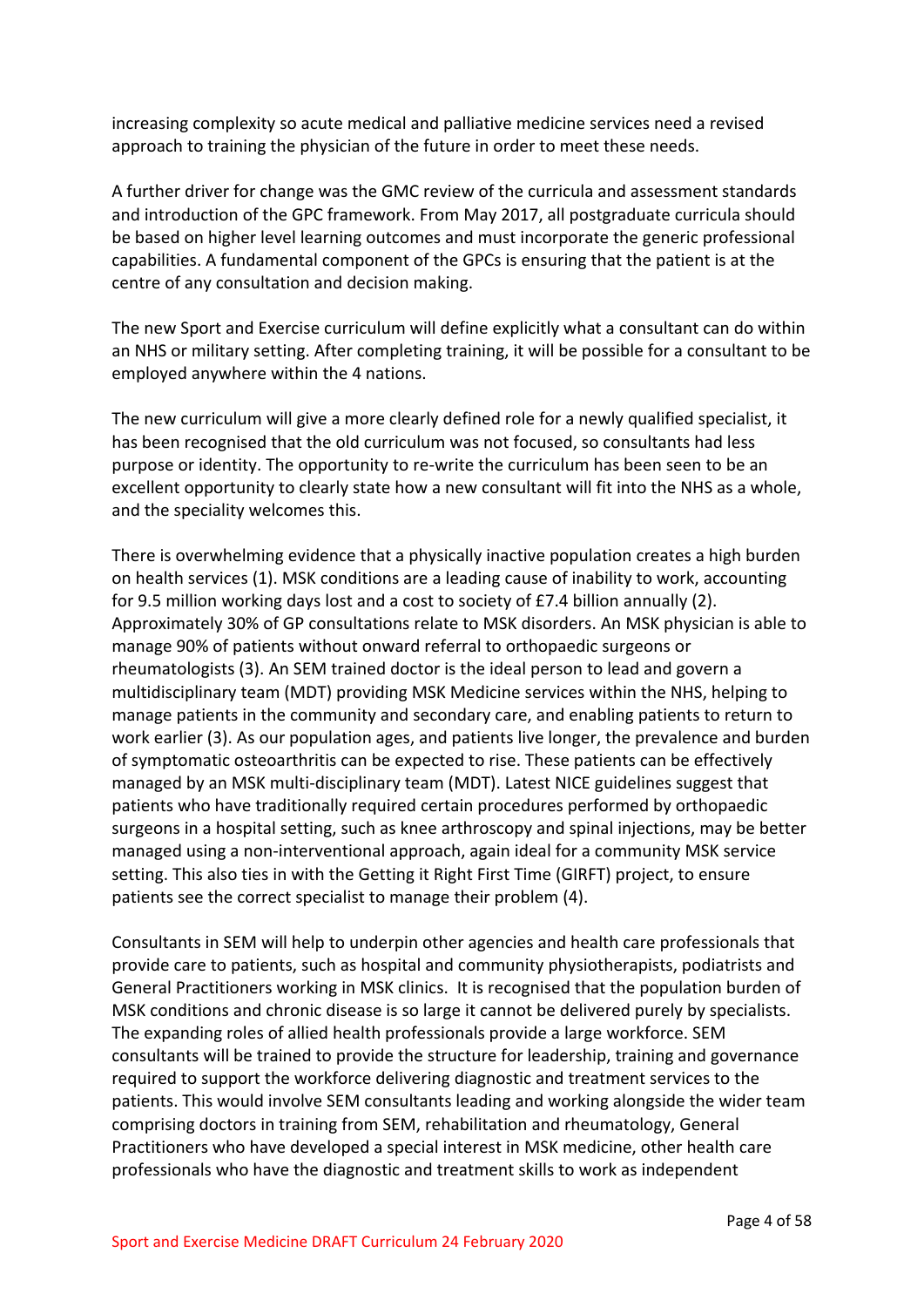practitioners, including Extended Scope Physiotherapists and Specialist Nurse Practitioners. The experiential learning of the SEM consultant curriculum will provide both the professional skills of leadership, management, governance, Quality Improvement and service development that are not routinely delivered in the training programmes of these allied professionals with the unique combination of clinical skills covering the breadth of MSK and exercise medicine required by a holistic service.

Physical activity is a powerful tool in the prevention and treatment of disease. In the United Kingdom 30% of the population are classified as being physically inactive and thus at risk of developing a non-communicable disease (5). Heart disease, diabetes, stroke, obesity, osteoporosis, frailty, dementia, certain cancers, osteoarthritis and low back pain are some of the most recognisable conditions for which there is a link to physical inactivity, and as the population continues to age these problems are becoming more prevalent. The curriculum aims to enable SEM doctors to work with specialists in other clinical areas to help manage chronic disease and to work with non-medical agencies to improve the physical environment and access to physical activity programmes in order to help the United Kingdom meet the WHO goals for increased physical activity (1). SEM does not need to be delivered in a traditional secondary care model.

SEM specialist care can be provided closer to patient's homes, responding to patient needs, and helping the NHS to deliver the 5 year forward view, which has a focus on helping with diabetes prevention, preventing childhood obesity and managing patients with cancer, all of which can be achieved through exercise promotion. Working closely with Public Health England, SEM specialists have led on the development of sustainable pathways embedding physical activity to improve patients' outcomes (6). This curriculum will provide a workforce to lead and deliver the future increased needs across the population.

This curriculum will ensure that the trainee develops the full range of generic professional capabilities and underlying knowledge and skills, specifically focusing on their application in the practice of SEM. This will require additional development of some of the generic capabilities than is needed in other specialities due to the fact that extensive multidisciplinary work will occur across multiple settings.

The objectives of the curriculum are:

- To outline a range of specific professional capabilities that encompass all knowledge, skills and activities needed to practice SEM at consultant level;
- To set expected standards of knowledge and performance of professional skills and activities at each stage;
- To suggest indicative training times and experiences needed to achieve the required standards;

SEM consultants will support the medical specialties in the use of exercise medicine in the management of chronic disease and in the accurate diagnosis and timely management of common and disabling MSK disease. The scope of SEM requires diagnostic reasoning and the ability to manage uncertainty, deal with comorbidities and recognise when further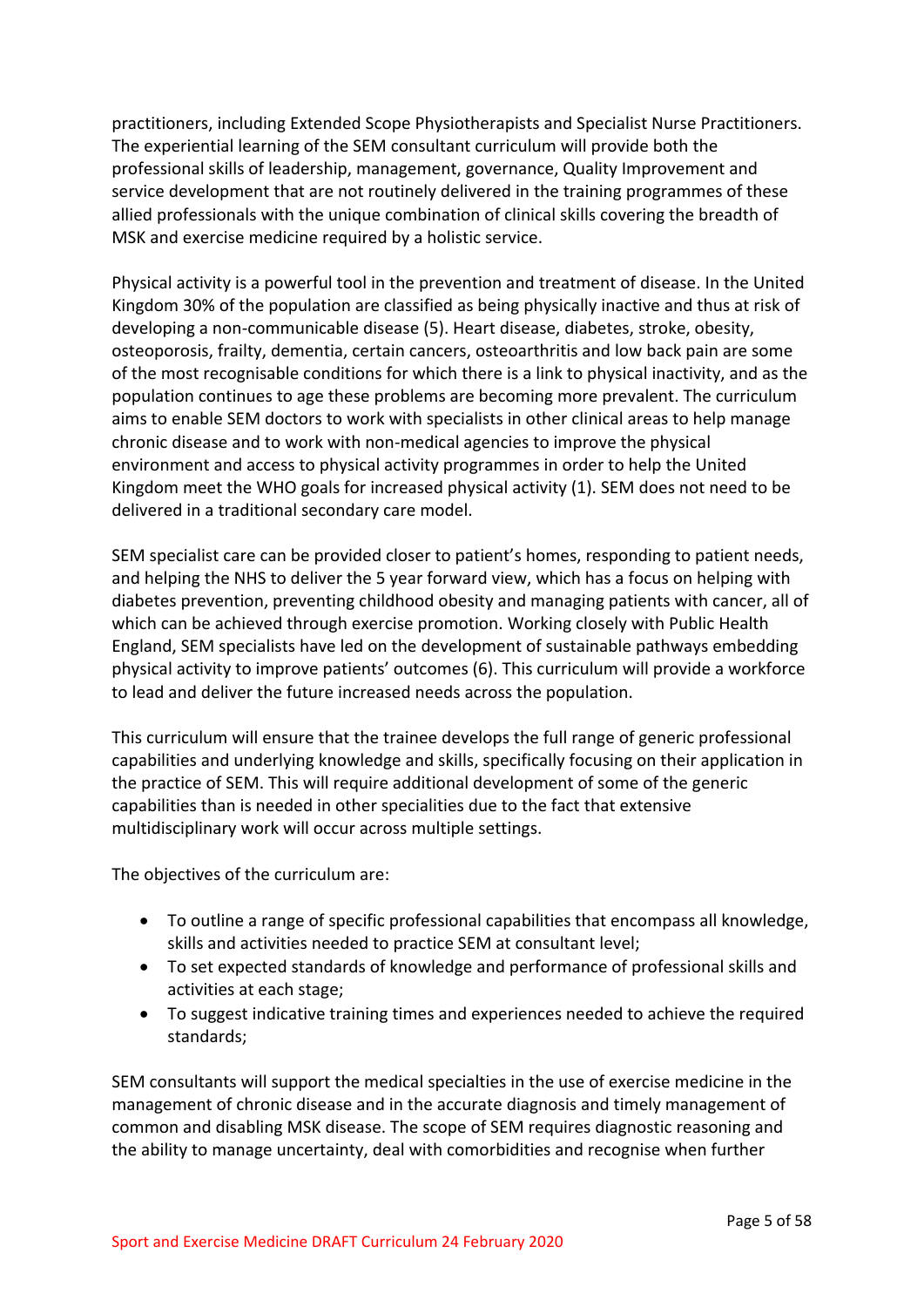investigation is required. The GMC's Generic Professional Capability framework will be embedded within the curriculum.

# **Scope of practice**

The scope of SEM covers MSK medicine and exercise medicine at a population and individual level. SEM requires diagnostic reasoning and the ability to manage uncertainty, deal with comorbidities and recognise when speciality opinion or care is required from other colleagues within SEM, or from other specialities.

SEM doctors need the ability to work within, and be leaders of, MDTs and systems involving other healthcare professionals, including physiotherapists, exercise therapists, physiologists, psychologists, rehabilitation practitioners and podiatrists, to effectively provide optimal patient care. These groups of patients include, but are not limited to, people with disability, veterans, military personnel, athletes and children. It is expected that SEM doctors will be able to provide care in a military setting, which is where a proportion of existing SEM doctors are working currently.

It is noted that a proportion of SEM doctors also work in a sporting environment. Achieving the high level outcomes within this curriculum will provide the competencies required to work in sports' teams and event medicine settings which encompass disabled and able bodied populations and across all age groups.

SEM specialists will support and promote both population and individual person health through physical activity. SEM specialists will work alongside Public Health specialists to assess and deliver population needs.

SEM need not work primarily in a hospital setting, but can work closer to the patient in the community alongside community based primary care colleagues. Demonstration of involvement with multidisciplinary and multi-professional working throughout training will therefore be required.

Doctors in training will learn in a variety of settings using a range of methods, including workplace-based experiential learning, formal postgraduate teaching and simulation-based education.

All aspects of the curriculum can be adapted to facilitate less than full time (LTFT) training.

The future SEM consultant will not have any notable exclusions to their practise.

# **High level outcomes; capabilities in practice**

The SEM capabilities in practice (CiPs) describe the professional tasks or work within the scope of SEM. Each CiP has a set of descriptors associated with that activity or task. Descriptors are intended to help trainees and trainers recognise the minimum level of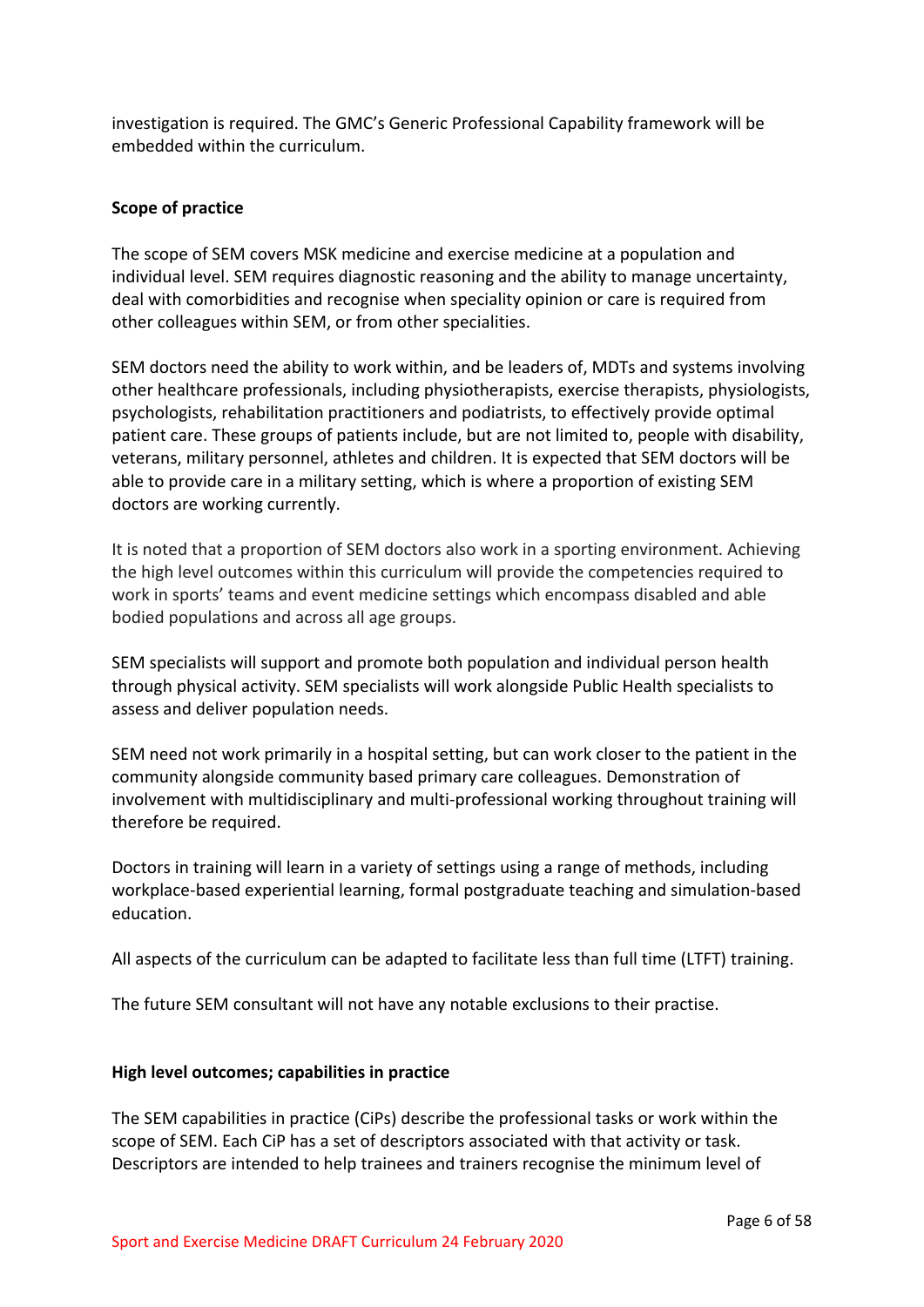knowledge, skills and behaviours which should be demonstrated for an entrustment decision to be made. By the completion of training and award of a CCT, the doctor must demonstrate that they are capable of unsupervised practice in all CiPs.

The CiPs have been mapped to the GPC domains and subsections to reflect the professional generic capabilities required to undertake the clinical tasks. Satisfactory sign off requires demonstration that, for each of the CiPs, the doctor in training's performance meets or exceeds the minimum expected level for completion of training, as defined in the curriculum.

The SEM CiPs comprise six generic CiPs shared across all physician specialties and 7 specialty CiPs. This will produce specialists with broad generalist skills across the curriculum.

# **Learning outcomes – capabilities in practice (CiPs)** Generic CiPs 1. Able to successfully function within NHS organisational and management systems 2. Able to deal with ethical and legal issues related to clinical practice 3. Communicates effectively and is able to share decision making, while maintaining appropriate situational awareness, professional behaviour and professional judgement 4. Is focussed on patient safety and delivers effective quality improvement in patient care 5. Carrying out research and managing data appropriately 6. Acting as a clinical teacher and clinical supervisor Specialty CiPs 1. Leading and managing a multi-disciplinary team. 2. Ability to develop, lead and deliver a comprehensive musculoskeletal service that spans community and hospital settings for adults. 3. Ability to develop, lead and deliver a comprehensive musculoskeletal service that spans community and hospital settings for adolescents and school aged children.

- 4. Ability to deliver exercise medicine services for adults, encompassing both prevention and management of chronic disease.
- 5. Ability to deliver exercise medicine services for adolescents and school aged children, encompassing both prevention and management of chronic disease.
- 6. The ability to promote and support population health through physical activity.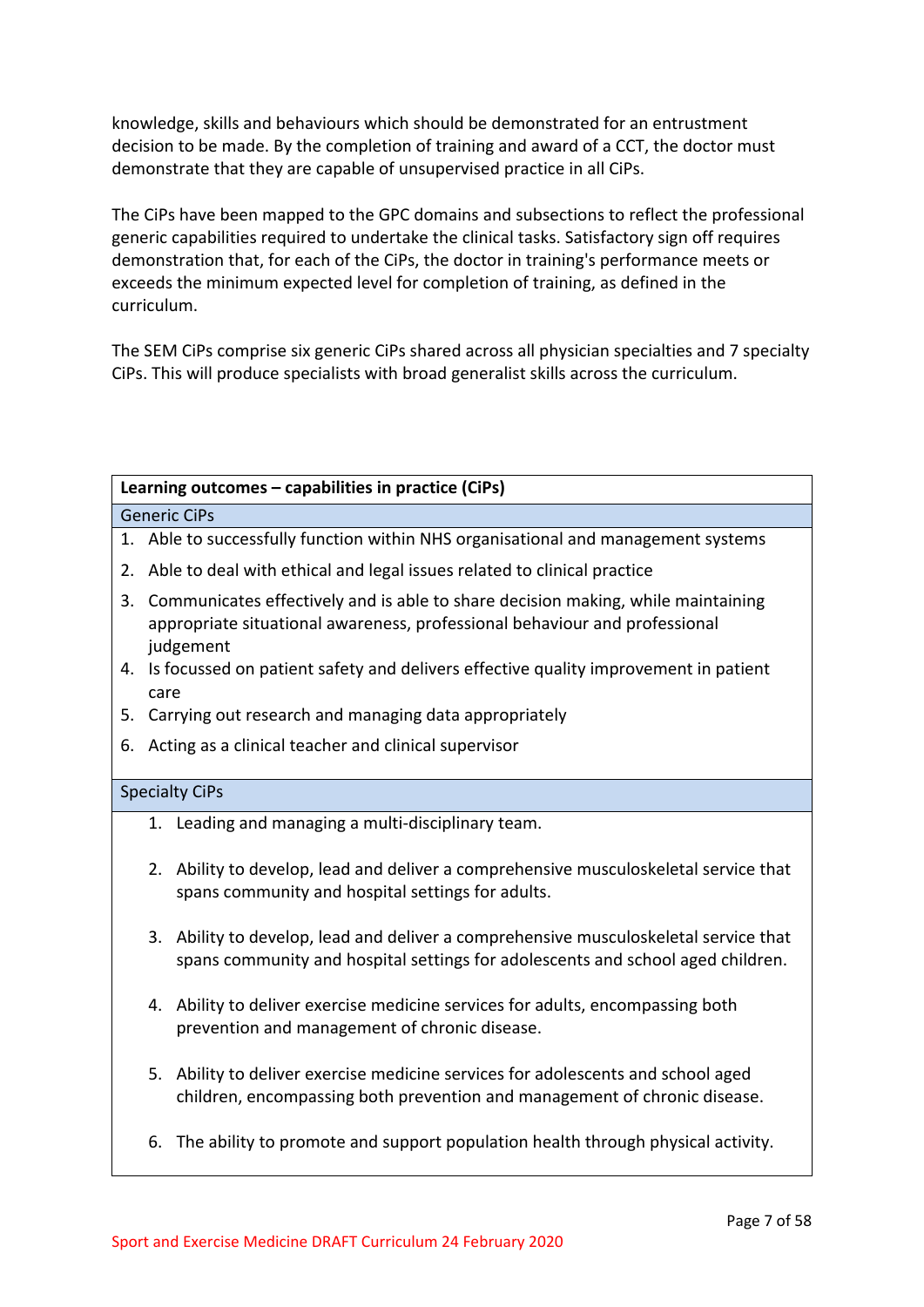7. Delivering effective resuscitation and early management of the acutely injured and unwell patient in the pre-hospital and hospital environments, including sports related mild traumatic brain injury

# **Output**

It is anticipated that, when fully trained, the doctor will be:

- Safe and competent to manage patients of all ages with both acute and long-term MSK conditions.
- Safe and competent to lead on the delivery of exercise medicine to patients of all ages with a wide variety of chronic and long-term conditions.
- Able to work constructively with a wide range of other medical specialities, a wide range of different professions, and a wide range of other related organisations and agencies, particularly being able to set priorities and to encourage shared responsibility.
- Able to practice in the clinical specialist area associated with the post to which she or he is appointed with an appropriate level of additional knowledge and skill.
- Able to maintain professional knowledge and skills, and able to learn to practice in new clinical areas if or when the need arises.
- Able to contribute effectively to the management and education of members of any teams and services he or she works with, this may include other SEM specialists, GP's with a special interest in MSK or exercise medicine and allied health professionals including, but not limited to, physiotherapists, podiatrists and exercise rehabilitation therapists.
- Able to contribute effectively to wider NHS quality control, service development and quality improvement activities and also broadly linking with local statutory and non-statutory organisations.
- Demonstrate all the attributes of professionalism, particularly recognition of the primacy of patient welfare that is required for safe and effective care of those with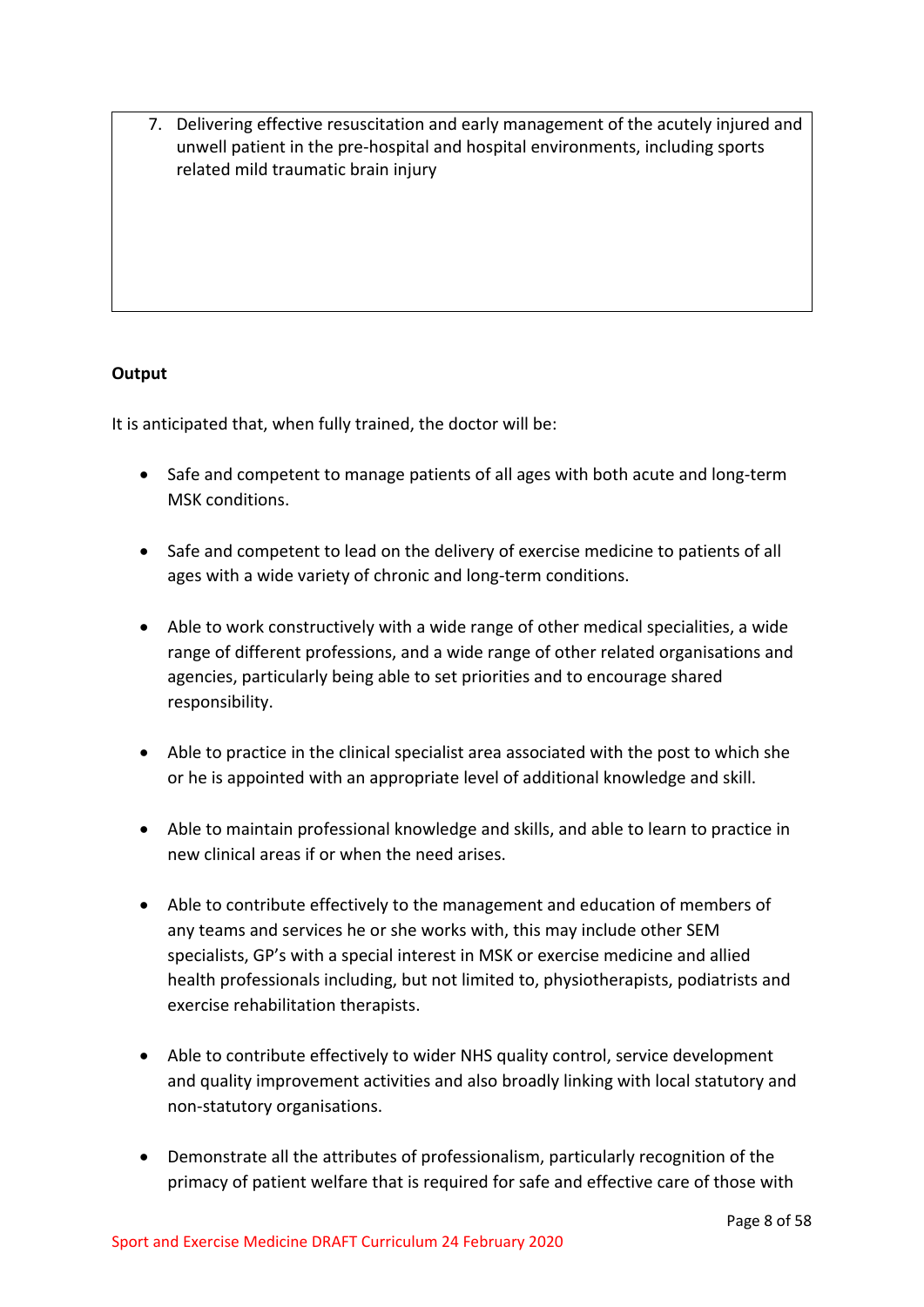both acute and long-term conditions, ensuring patients views are central to all decision making.

• Continue personal professional development and help to train and educate not only doctors and medical students, but also students and staff from allied health care professionals.

# **Interdependencies**

Many patients with a MSK disorder are likely to have a number of comorbid conditions, so the diversity of the training curriculum in SEM needs to reflect this. Equally, patients requiring input and advice on exercise as a preventative and treatment intervention will almost always have significant comorbidity, such as cardiovascular disease or diabetes.

There is an inevitable clinical interdependency; patients may need input from a disease specialist and a SEM specialist at the same time. Some existing curricula, such as Rheumatology and Rehabilitation Medicine, will cover some of the principles and practice of SEM. Conversely, some of the SEM curriculum will be transferable to those specialities and others.

The diverse range of entry criteria means that trainees will come with different core training backgrounds. Trainees from General Practice will have more experience in community MSK problems and chronic disease management, whereas those from internal medicine will have more experience of acute medical conditions and may need additional training in MSK medicine. A trainee coming from general practice will still require the indicative 4 years of training to develop skills and competencies across the full breadth of the curriculum. It is a competency based curriculum so all trainees could theoretically complete in an accelerated time and assessment of this will be at the annual review.

Some flexibility in tailoring training based on prior experience should be possible within the wider training scheme. Trainees from almost all specialities may have gained some transferrable knowledge and skills, and those most likely to be significant include:

- Rheumatology
- Rehabilitation Medicine
- General Practice
- Public Health Medicine
- Orthopaedic Surgery
- Accident and Emergency Medicine
- General Medicine
- Paediatrics
- Geriatric Medicine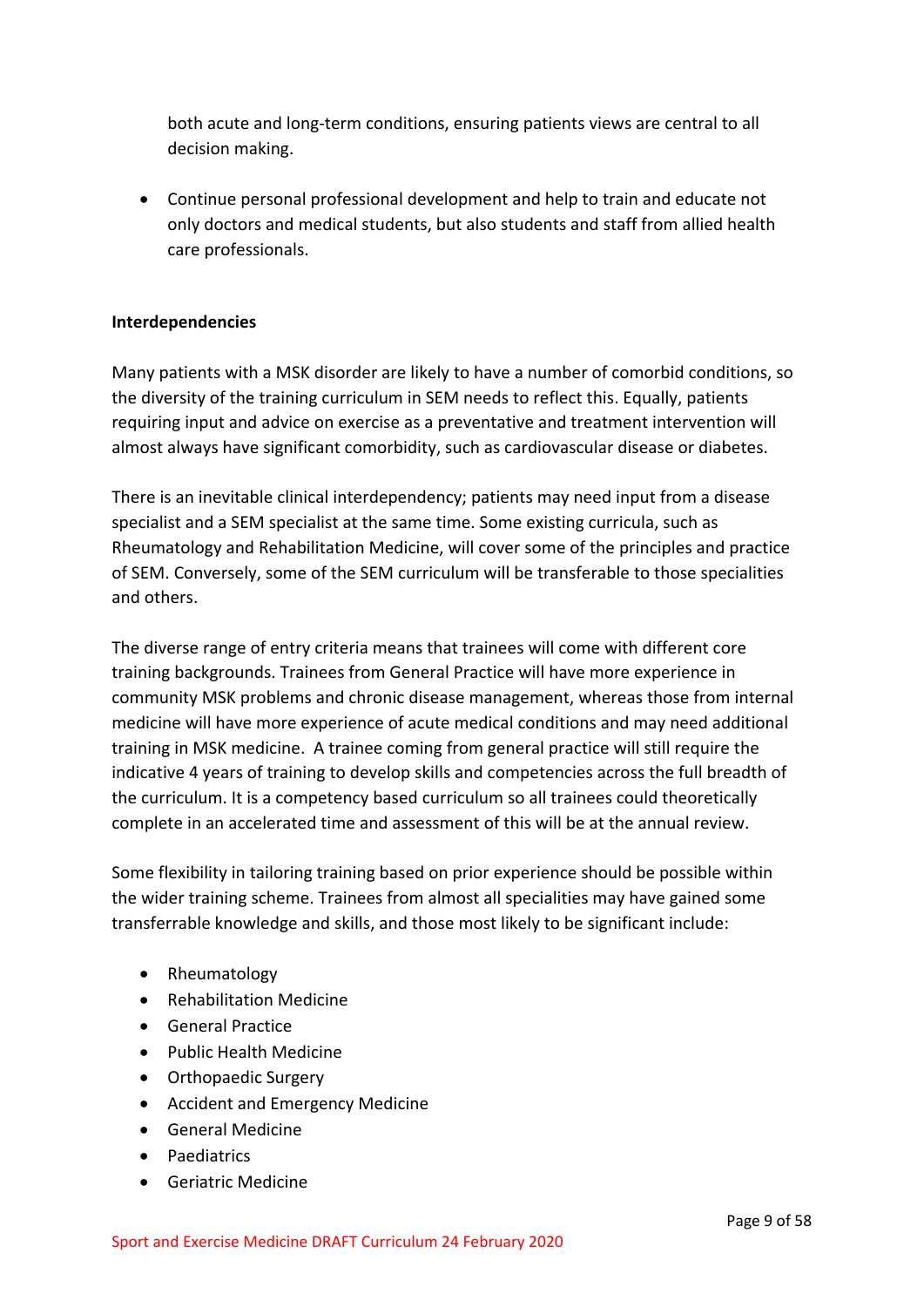- Neurology
- Radiology

It is our ambition to facilitate flexibility through encouraging transfers when requested by a trainee. Initially the level of transferable experience will be judged on a case-by-case basis, and each trainee would be assessed in terms of actual training received and capabilities achieved up to that point. There will be generic competencies from all specialist curricula that would be potentially transferable. In addition, there are specific clinical components of the curriculum developed with shared language and assessments to facilitate any transfer of competencies, notably with rehabilitation and rheumatology.

The curriculum for SEM incorporates and emphasises the importance of the generic professional capabilities. Common capabilities will promote flexibility in postgraduate training in line with the recommendations set out in the GMC's report to the four UK governments. We believe a flexible approach is essential to deliver a sustainable model for physician training agile enough to respond to evolving patient need.

# **Flexibility and transferability**

The curriculum incorporates and emphasises the importance of the generic professional capabilities (GPCs). GPCs will promote flexibility in postgraduate training as these common capabilities can be transferred from specialty to specialty.

The curriculum will allow trainees to train in academic medicine alongside their acquisition of clinical and generic capabilities, and these skills will be transferable across other specialties.

This curriculum allows for flexible training. LTFT trainees should undertake a pro rata share of out of hours duties (including on-call and other out-of-hours commitments) required of their full time colleagues and it is expected that clinical training will be of a duration pro rata with the time recommended for full time trainees, although this should be reviewed in accordance with the Gold Guide.

Furthermore, those undertaking OOP experience in research, education or management will gain generic skills which will be useful in a variety of professional roles.

All these skills will be transferable and will increase future prospects in a many settings and professional subspecialties.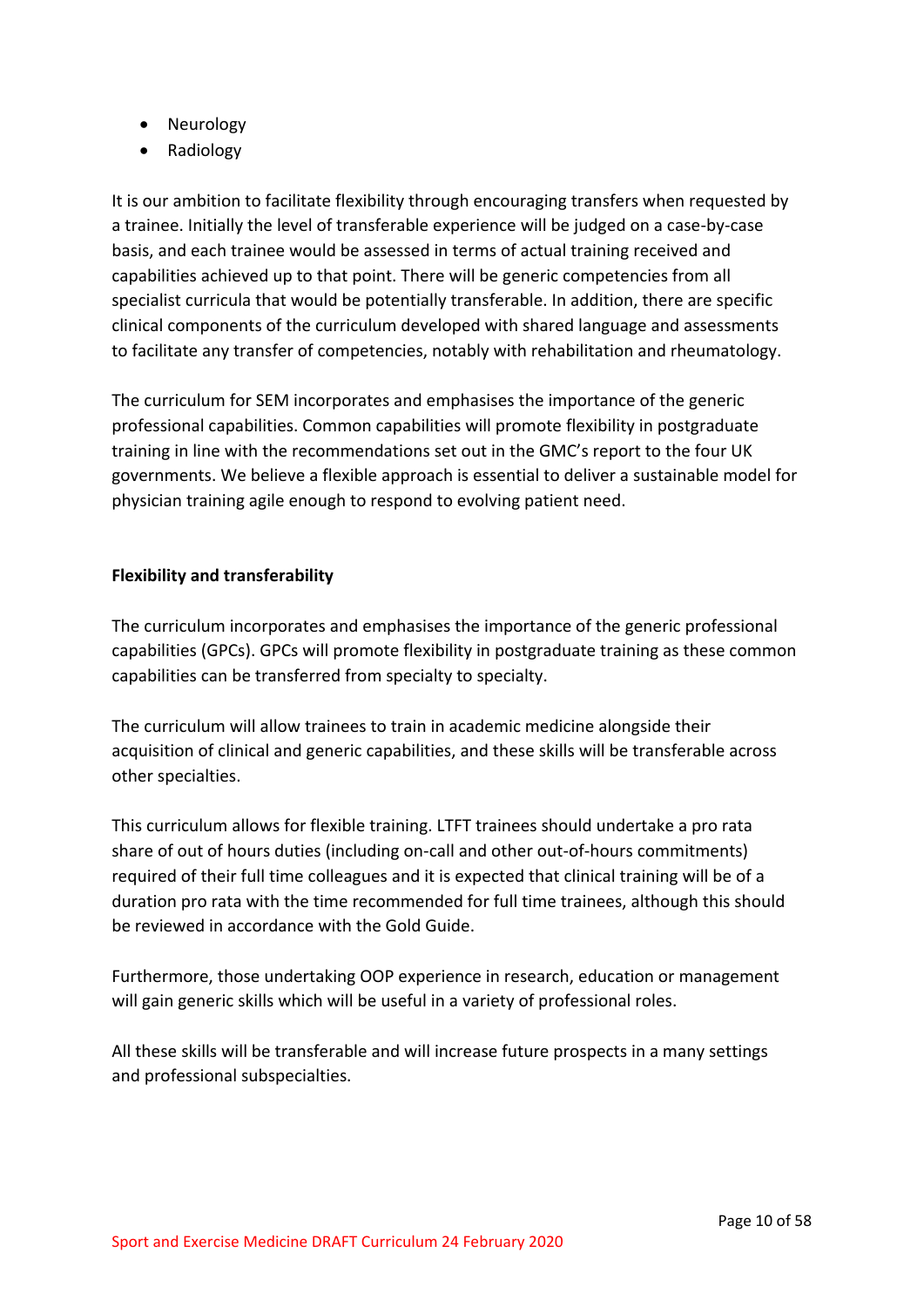# <span id="page-10-0"></span>**2.2 Training pathway**

Sports and Exercise medicine is a group 2 specialty and is entered at ST3 on completion of two years of Internal Medicine (IM) stage 1, 3 years of General Practice training or 3 years of Acute Care Common Stem Emergency Medicine (ACCS). Trainees will take an indicative four year higher specialist training programme and complete the Membership exam of the Faculty of Sport and Exercise Medicine (MFSEM).



# <span id="page-10-1"></span>**2.3 Duration of training**

SEM training will be an indicative 4-year training programme, with trainees accepted following completion of 2 years of the Internal Medicine stage 1 curriculum (with full MRCP(UK)). Alternative core programmes will also include completion of General Practice training, or following completion of ACCS training. This flexibility of entry is a key strength of SEM training which requires broad and extensive skills across primary and secondary care and population health. Those currently on the SEM training programme come from all of these specialities, with approximately one third of trainees from each programme (national recruitment data).

There will be a single critical progression point at completion of the fourth year of training (ST6) where trainees will be expected to meet all curriculum requirements and be able to practise independently as a consultant in SEM.

During training, adequate progression will be assessed at the Annual Review (ARCP) and will include passing the requisite exams to demonstrate knowledge and skills that underpin clinical competencies.

There will be options for those trainees who demonstrate exceptionally rapid development and acquisition of capabilities to complete training faster than the current indicative time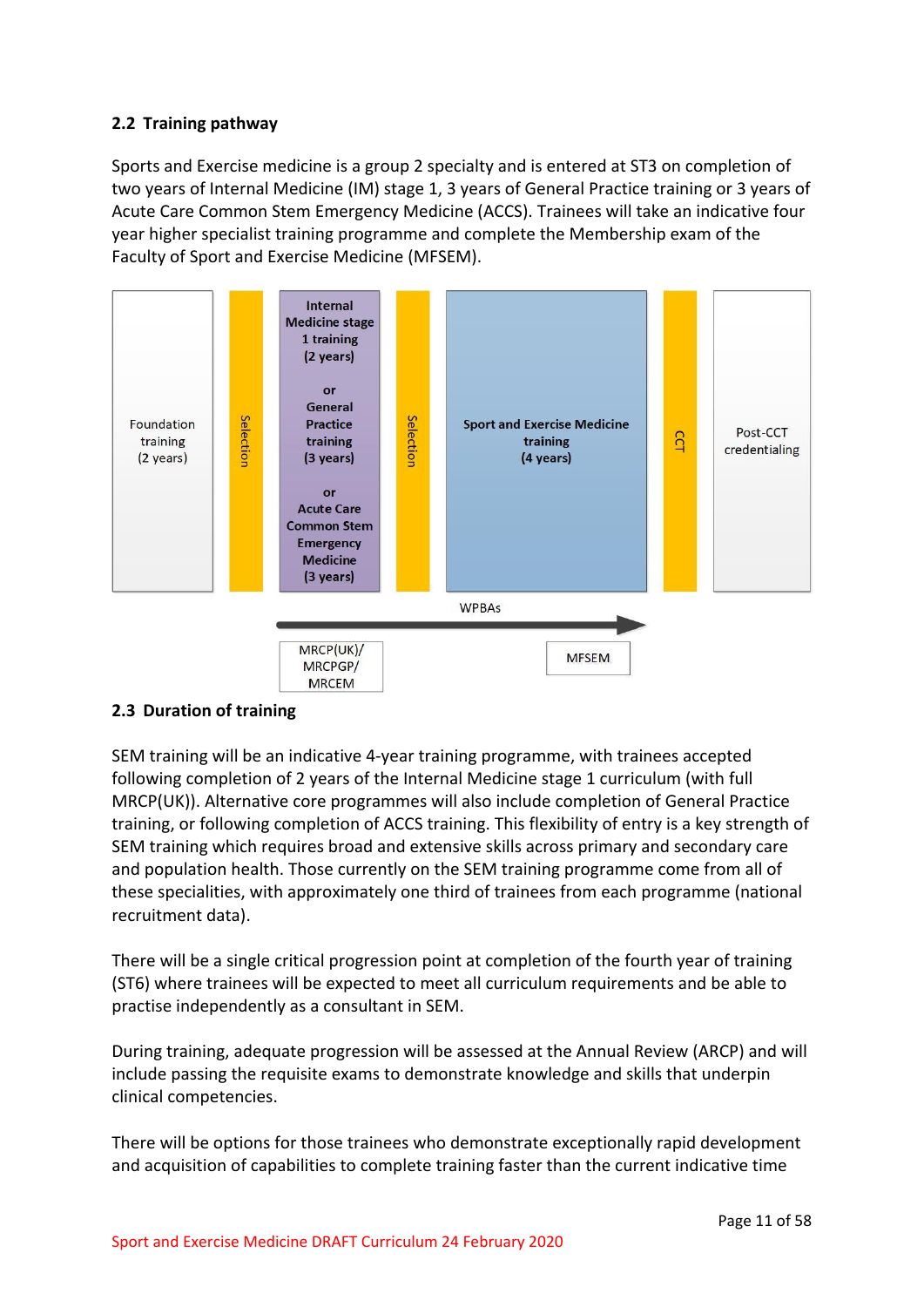although it is recognised that clinical experience is a fundamental aspect of development as a good physician (guidance on completing training early will be available on the [JRCPTB](http://www.jrcptb.org.uk/)  [website\)](http://www.jrcptb.org.uk/). There may also be a small number of trainees who develop more slowly and will require an extension of training in line the Reference Guide for Postgraduate Specialty Training in the UK (The Gold Guide)<sup>1</sup>.

### **Less than full time training**

Trainees are entitled to opt for LTFT training programmes. LTFT trainees should undertake a pro rata share of the out-of-hours duties (including on-call and other out-of-hours commitments) required of their full-time colleagues in the same programme and at the equivalent stage.

LTFT trainees should assume that their clinical training will be of a duration pro-rata with the time indicated/recommended, but this should be reviewed in accordance with the Gold Guide.

This purpose statement has been endorsed by the GMC's Curriculum Oversight Group and confirmed as meeting the needs of the health services of the countries of the UK.

# <span id="page-11-0"></span>**2.4 Generic Professional Capabilities and Good Medical Practice**

The GMC has developed the Generic professional capabilities (GPC) framework<sup>2</sup> with the Academy of Medical Royal Colleges (AoMRC) to describe the fundamental, career-long, generic capabilities required of every doctor. The framework describes the requirement to develop and maintain key professional values and behaviours, knowledge, and skills, using a common language. GPCs also represent a system-wide, regulatory response to the most common contemporary concerns about patient safety and fitness to practise within the medical profession. The framework will be relevant at all stages of medical education, training and practice.

<sup>&</sup>lt;sup>1</sup> [A Reference Guide for Postgraduate Specialty Training in the UK](https://www.copmed.org.uk/publications/the-gold-guide)

<sup>2</sup> [Generic professional capabilities framework](http://www.gmc-uk.org/education/postgraduate/GPC.asp)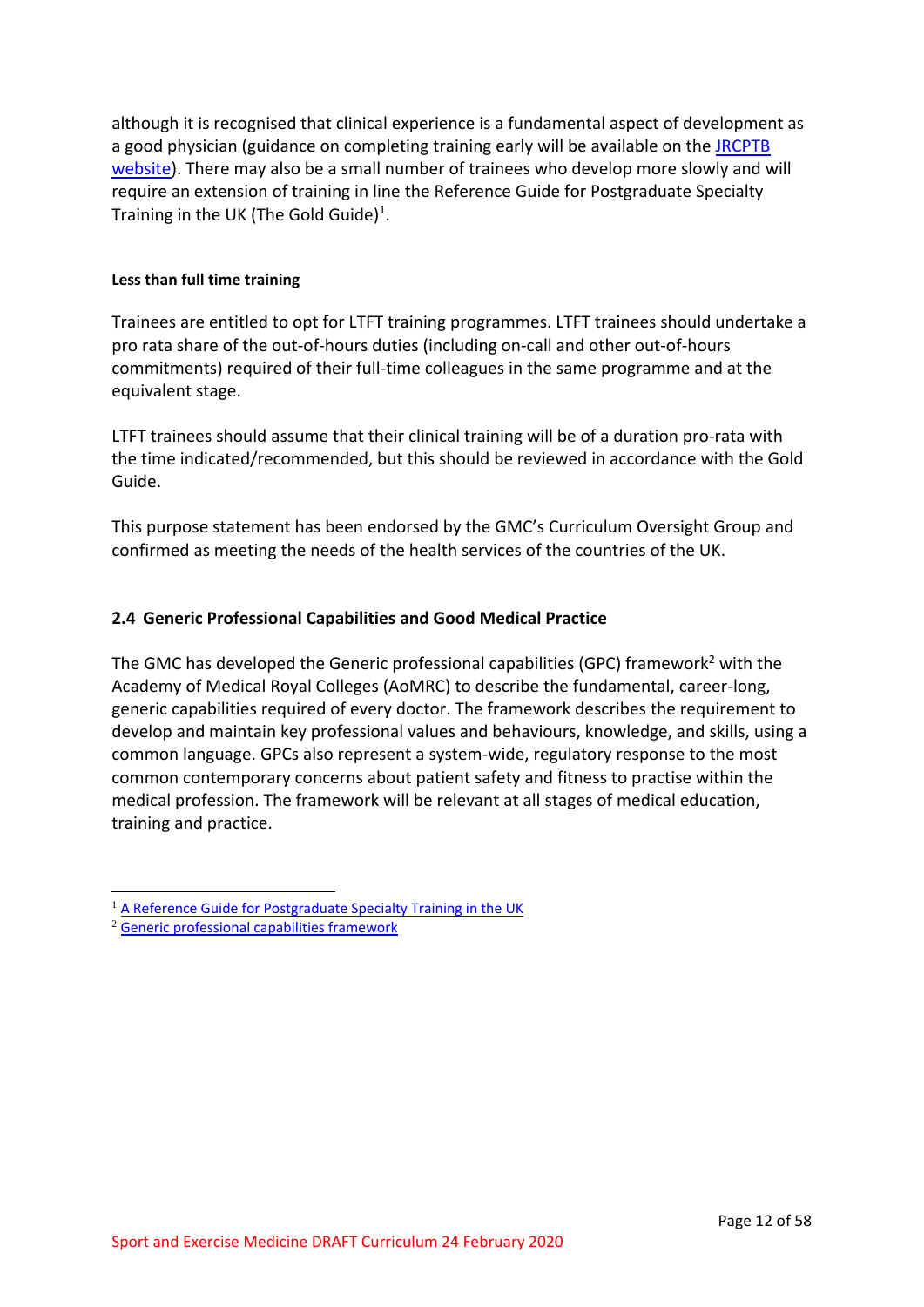### The nine domains of the GMC's Generic Professional Capabilities



Good medical practice (GMP)<sup>3</sup> is embedded at the heart of the GPC framework. In describing the principles, duties and responsibilities of doctors the GPC framework articulates GMP as a series of achievable educational outcomes to enable curriculum design and assessment.

The GPC framework describes nine domains with associated descriptor outlining the 'minimum common regulatory requirement' of performance and professional behaviour for those completing a CCT or its equivalent. These attributes are common, minimum and generic standards expected of all medical practitioners achieving a CCT or its equivalent.

The nine domains and subsections of the GPC framework are directly identifiable in the curriculum. They are mapped to each of the generic and specialty CiPs, which are in turn mapped to the assessment blueprints. This is to emphasise those core professional capabilities that are essential to safe clinical practice and that they must be demonstrated at every stage of training as part of the holistic development of responsible professionals.

This approach will allow early detection of issues most likely to be associated with fitness to practise and to minimise the possibility that any deficit is identified during the final phases of training.

<sup>3</sup> [Good Medical Practice](http://www.gmc-uk.org/guidance/good_medical_practice.asp)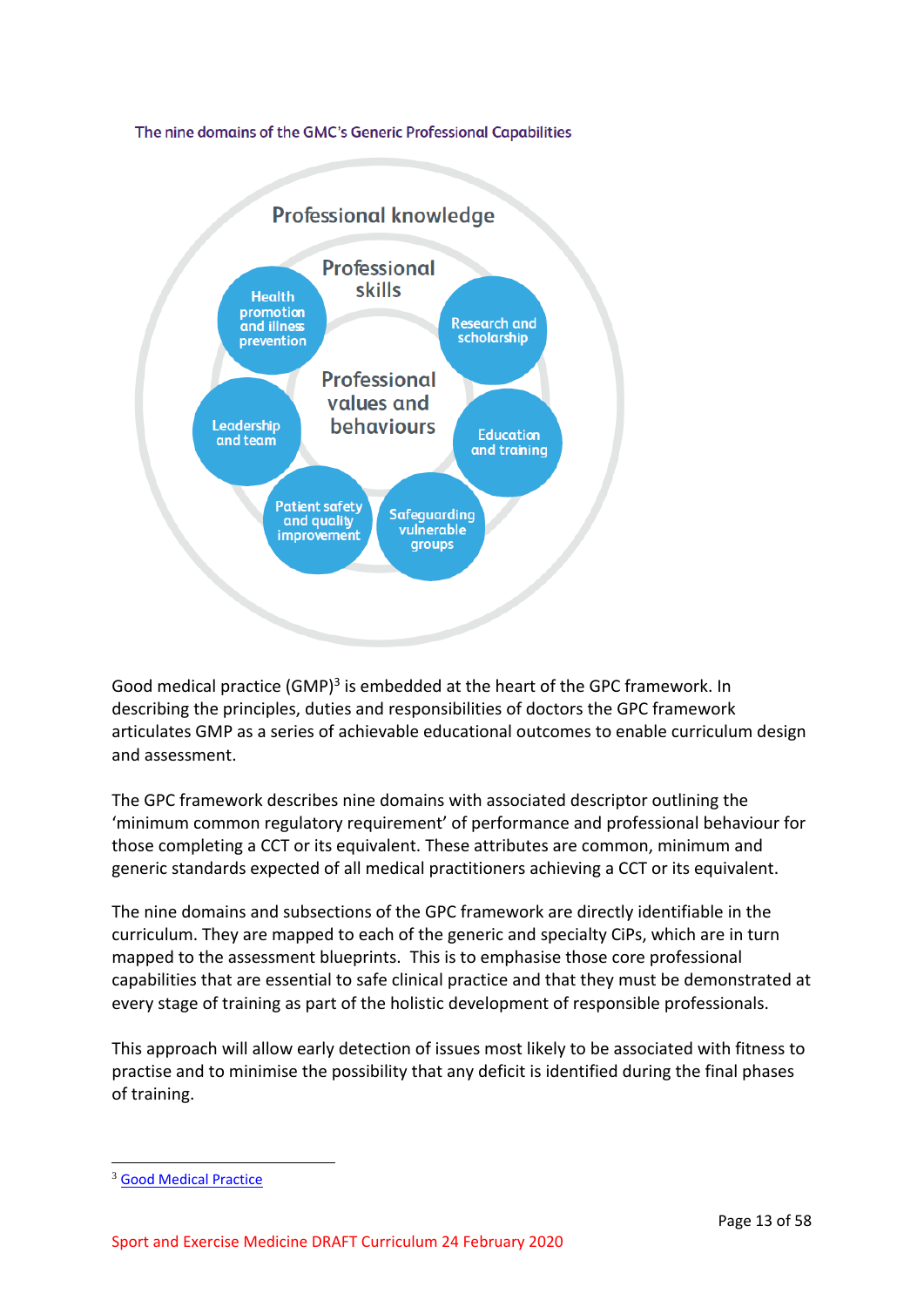# <span id="page-13-0"></span>**3. Content of Learning**

The practice of SEM requires both the generic and the speciality knowledge, attitudes and assessment skills needed to manage patients presenting in two main areas. The first is patients presenting with a wide range of different musculoskeletal conditions encompassing a wide range of causation, injury and underlying disease processes. These conditions are set in a broad range of social, cultural and physical settings. The second is the ability and knowledge to promote exercise as a health tool and treatment modality to adults, adolescents and children, both with or without underlying medical conditions, and to understand the barriers and motivators to exercise.

Practice in SEM has a particular emphasis on clinical reasoning, managing complex multifactorial problems, recognising appropriately both the limits of and the need for medical investigations and treatments, identifying when other medical specialities and/or health and social care professions and/or organisations need to be involved, and how to liaise most effectively with other teams.

The curriculum is recursive and topics and themes will be revisited to expand understanding and expertise. The level of entrustment for CiPs will increase as an individual progresses from needing direct supervision to being entrusted to act unsupervised.

# <span id="page-13-1"></span>**3.1 Capabilities in practice**

CiPs describe the professional tasks or work within the scope of the specialty. CiPs are based on the concept of entrustable professional activities<sup>4</sup> which use the professional judgement of appropriately trained, expert assessors as a defensible way of forming global judgements of professional performance.

Each CiP has a set of descriptors associated with that activity or task. Descriptors are intended to help trainees and trainers recognise the knowledge, skills and attitudes which should be demonstrated. Doctors in training may use these capabilities to provide evidence of how their performance meets or exceeds the minimum expected level of performance for their year of training. The descriptors are not a comprehensive list and there are many more examples that would provide equally valid evidence of performance.

Many of the CiP descriptors refer to patient centred care and shared decision making. This is to emphasise the importance of patients being at the centre of decisions about their own treatment and care, by exploring care or treatment options and their risks and benefits and discussing choices available.

Additionally, the CiPs repeatedly refer to the need to demonstrate professional behaviour with regard to patients, carers, colleagues and others. Good doctors work in partnership with patients and respect their rights to privacy and dignity. They treat each patient as an individual. They do their best to make sure all patients receive good care and treatment that

<sup>4</sup> [Nuts and bolts of entrustable professional activities](https://www.ncbi.nlm.nih.gov/pmc/articles/PMC3613304/)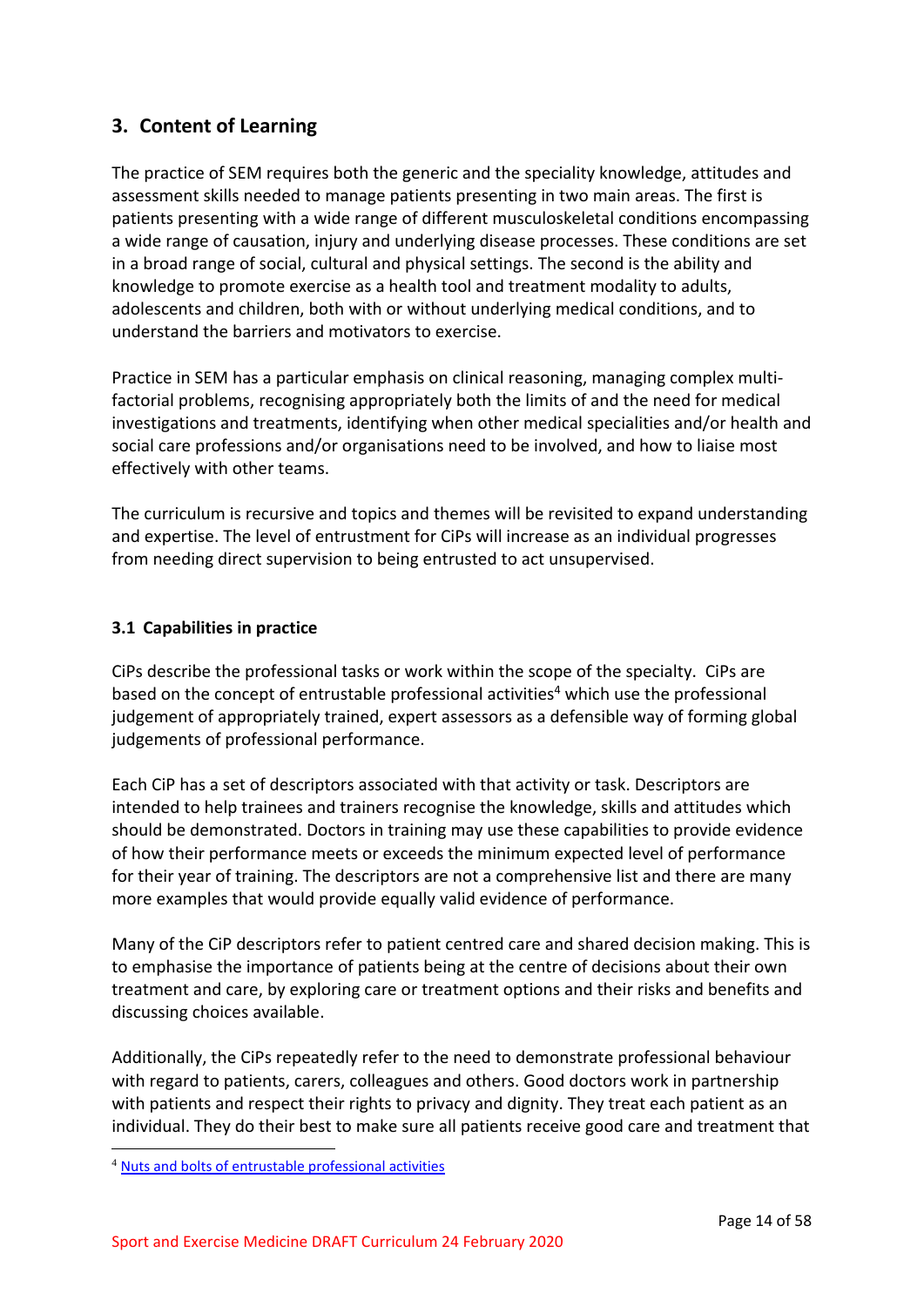will support them to live as well as possible, whatever their illness or disability. Appropriate professional behaviour should reflect the principles of GMP and the GPC framework.

In order to complete training and be recommended to the GMC for the award of CCT and entry to the specialist register, the doctor must demonstrate that they are capable of unsupervised practice in all generic and specialty CiPs. Once a trainee has achieved level 4 sign off for a CiP it will not be necessary to repeat assessment of that CiP if capability is maintained (in line with standard professional conduct).

This section of the curriculum details the six generic CiPs and seven of specialty CiPs for SEM. The expected levels of performance, mapping to relevant GPCs and the evidence that may be used to make an entrustment decision are given for each CiP. The list of evidence for each CiP is not prescriptive and other types of evidence may be equally valid for that CiP.

# <span id="page-14-0"></span>**3.2 Generic capabilities in practice**

The six generic CiPs cover the universal requirements of all specialties as described in GMP and the GPC framework. Assessment of the generic CiPs will be underpinned by the descriptors for the nine GPC domains and evidenced against the performance and behaviour expected at that stage of training. Satisfactory sign off will indicate that there are no concerns. It will not be necessary to assign a level of supervision for these non-clinical CiPs.

In order to ensure consistency and transferability, the generic CiPs have been grouped under the GMP-aligned categories used in the Foundation Programme curriculum plus an additional category for wider professional practice:

- Professional behaviour and trust
- Communication, team-working and leadership
- Safety and quality
- Wider professional practice

For each generic CiP there is a set of descriptors of the observable skills and behaviours which would demonstrate that a trainee has met the minimum level expected. The descriptors are not a comprehensive list and there may be more examples that would provide equally valid evidence of performance.

| <b>ACAT</b>  | Acute care assessment tool    | <b>ALS</b>     | <b>Advanced Life Support</b>            |
|--------------|-------------------------------|----------------|-----------------------------------------|
| CbD          | Case-based discussion         | <b>DOPS</b>    | Direct observation of procedural skills |
| <b>GCP</b>   | <b>Good Clinical Practice</b> | <b>MRCP</b>    | Membership of the Royal Colleges of     |
|              |                               | (UK)           | Physicians Diploma                      |
| Mini-CEX     | Mini-clinical evaluation      | <b>MCR</b>     | Multiple consultant report              |
|              | exercise                      |                |                                         |
| <b>MSF</b>   | Multi source feedback         | <b>PS</b>      | Patient survey                          |
| <b>QIPAT</b> | Quality improvement project   | T <sub>O</sub> | Teaching observation                    |
|              | assessment tool               |                |                                         |

**KEY**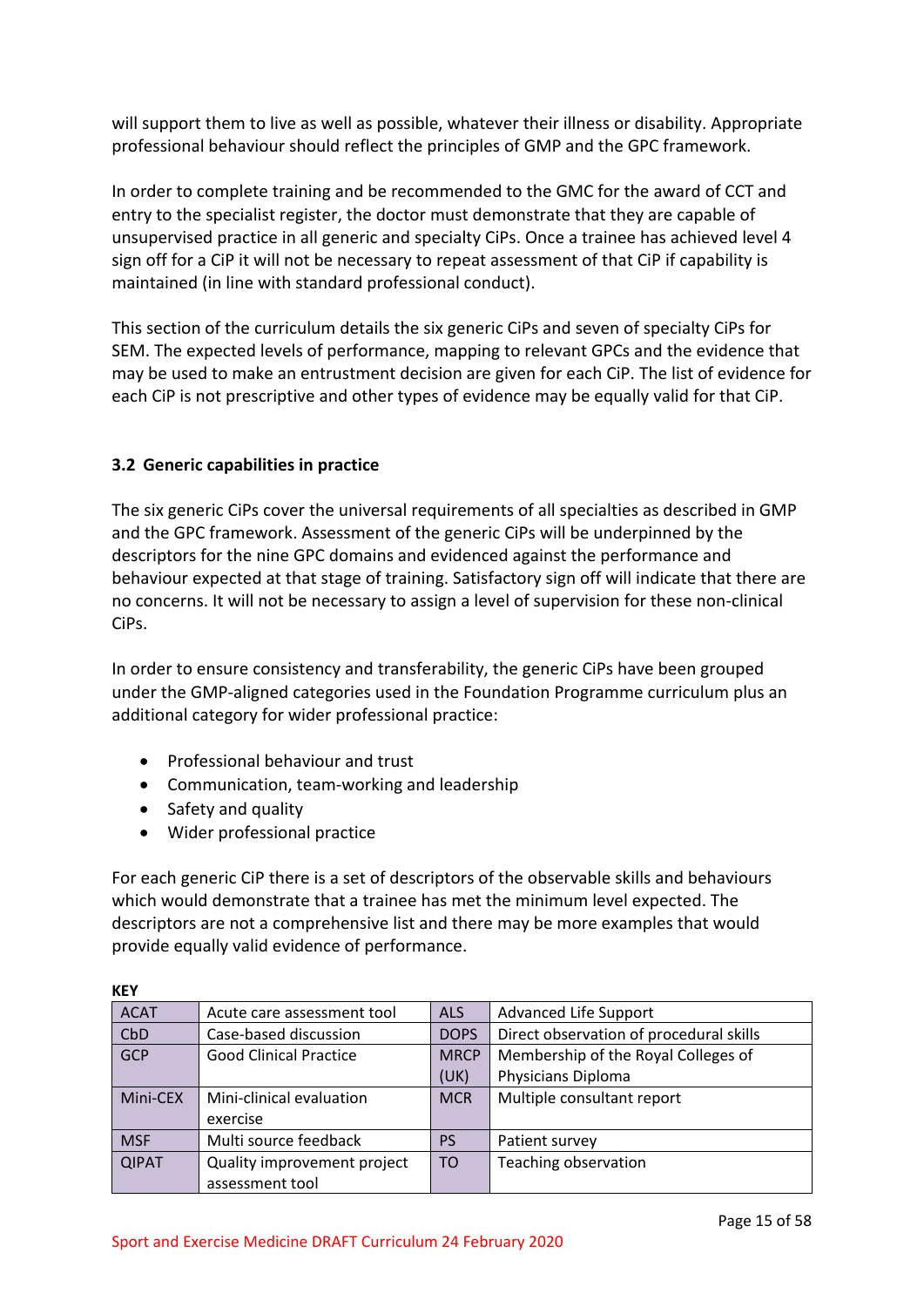|                                                                                   | <b>Generic capabilities in practice (CiPs)</b>                                                                                                                                                                                                                                                                                                                                                                                                                                                                                                                                                           |  |  |
|-----------------------------------------------------------------------------------|----------------------------------------------------------------------------------------------------------------------------------------------------------------------------------------------------------------------------------------------------------------------------------------------------------------------------------------------------------------------------------------------------------------------------------------------------------------------------------------------------------------------------------------------------------------------------------------------------------|--|--|
| <b>Category 1: Professional behaviour and trust</b>                               |                                                                                                                                                                                                                                                                                                                                                                                                                                                                                                                                                                                                          |  |  |
| 1. Able to function successfully within NHS organisational and management systems |                                                                                                                                                                                                                                                                                                                                                                                                                                                                                                                                                                                                          |  |  |
| <b>Descriptors</b>                                                                | • Aware of and adheres to the GMC professional requirements<br>• Aware of public health issues including population health, social detriments<br>of health and global health perspectives<br>• Demonstrates effective clinical leadership<br>• Demonstrates promotion of an open and transparent culture<br>• Keeps practice up to date through learning and teaching<br>• Demonstrates engagement in career planning<br>• Demonstrates capabilities in dealing with complexity and uncertainty<br>• Aware of the role of and processes for commissioning<br>• Aware of the need to use resources wisely |  |  |
| <b>GPCs</b>                                                                       | Domain 1: Professional values and behaviours<br>Domain 3: Professional knowledge<br>professional requirements<br>national legislative requirements<br>$\bullet$<br>the health service and healthcare systems in the four countries<br>Domain 9: Capabilities in research and scholarship                                                                                                                                                                                                                                                                                                                 |  |  |
| <b>Evidence to</b><br>inform<br>decision                                          | <b>MCR</b><br><b>MSF</b><br>Active role in governance structures<br>Management course<br>End of placement reports                                                                                                                                                                                                                                                                                                                                                                                                                                                                                        |  |  |
|                                                                                   | 2. Able to deal with ethical and legal issues related to clinical practice                                                                                                                                                                                                                                                                                                                                                                                                                                                                                                                               |  |  |
| <b>Descriptors</b>                                                                | • Aware of national legislation and legal responsibilities, including safeguarding<br>vulnerable groups<br>• Behaves in accordance with ethical and legal requirements<br>Demonstrates ability to offer apology or explanation when appropriate<br>• Demonstrates ability to lead the clinical team in ensuring that medical<br>legal factors are considered openly and consistently                                                                                                                                                                                                                     |  |  |
| <b>GPCs</b>                                                                       | Domain 3: Professional knowledge<br>professional requirements<br>national legislative requirements<br>٠<br>the health service and healthcare systems in the four countries<br>$\bullet$<br>Domain 4: Capabilities in health promotion and illness prevention<br>Domain 7: Capabilities in safeguarding vulnerable groups<br>Domain 8: Capabilities in education and training<br>Domain 9: Capabilities in research and scholarship                                                                                                                                                                       |  |  |
| <b>Evidence to</b><br>inform<br>decision                                          | <b>MCR</b><br><b>MSF</b><br>CbD<br><b>DOPS</b><br>Mini-CEX<br>MRCP(UK)                                                                                                                                                                                                                                                                                                                                                                                                                                                                                                                                   |  |  |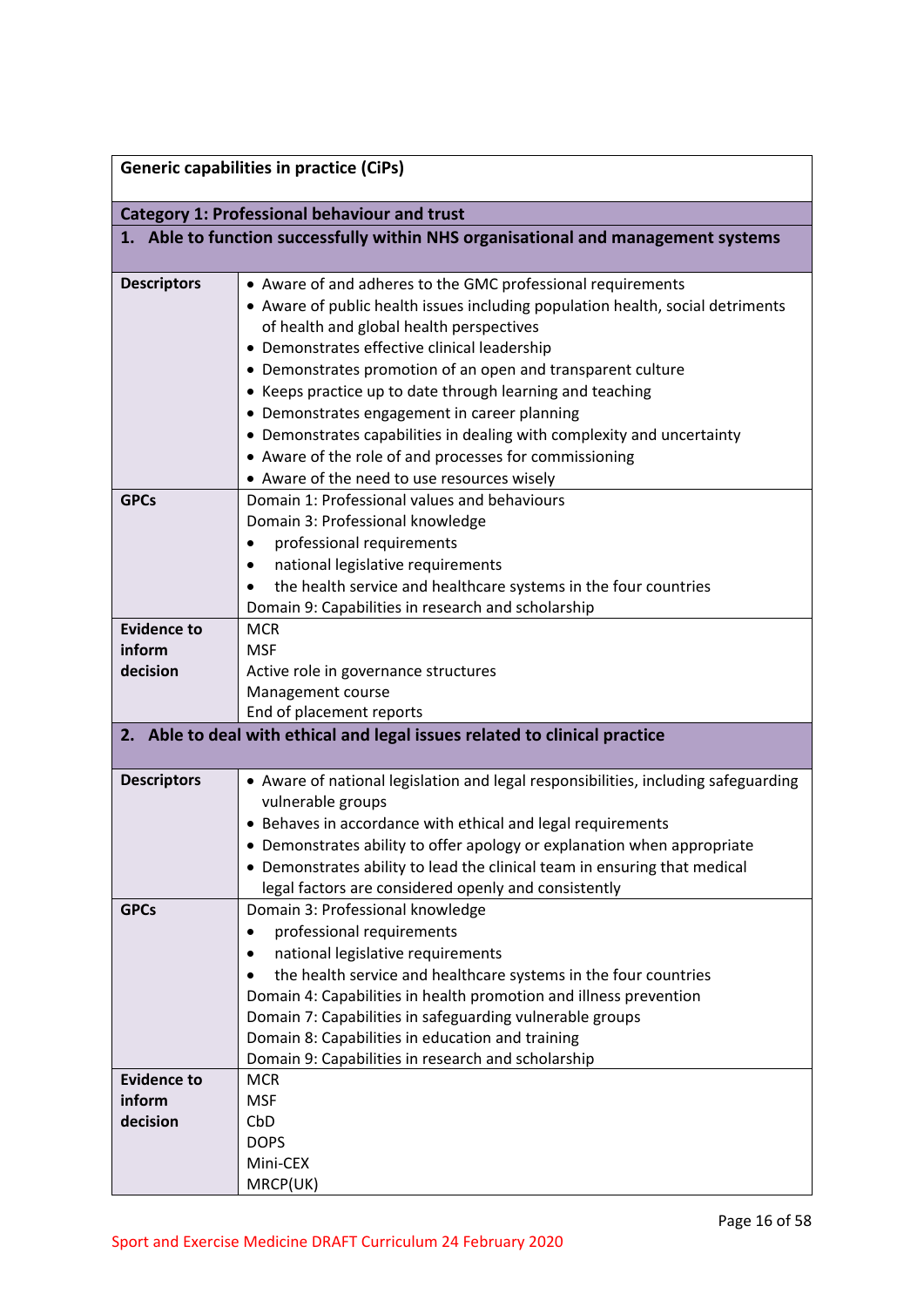|                                       | ALS certificate                                                                                                                                                                                                                                                                                                                                                                                                    |
|---------------------------------------|--------------------------------------------------------------------------------------------------------------------------------------------------------------------------------------------------------------------------------------------------------------------------------------------------------------------------------------------------------------------------------------------------------------------|
|                                       | End of life care and capacity assessment                                                                                                                                                                                                                                                                                                                                                                           |
|                                       | End of placement reports                                                                                                                                                                                                                                                                                                                                                                                           |
|                                       | <b>Category 2: Communication, teamworking and leadership</b>                                                                                                                                                                                                                                                                                                                                                       |
|                                       | 3. Communicates effectively and is able to share decision making, while maintaining                                                                                                                                                                                                                                                                                                                                |
|                                       | appropriate situational awareness, professional behaviour and professional                                                                                                                                                                                                                                                                                                                                         |
| judgement                             |                                                                                                                                                                                                                                                                                                                                                                                                                    |
| <b>Descriptors</b>                    | • Communicates clearly with patients and carers in a variety of settings                                                                                                                                                                                                                                                                                                                                           |
|                                       | • Communicates effectively with clinical and other professional colleagues                                                                                                                                                                                                                                                                                                                                         |
|                                       | • Identifies and manages barriers to communication (eg cognitive impairment,                                                                                                                                                                                                                                                                                                                                       |
|                                       | speech and hearing problems, capacity issues)                                                                                                                                                                                                                                                                                                                                                                      |
|                                       | • Demonstrates effective consultation skills including effective verbal and                                                                                                                                                                                                                                                                                                                                        |
|                                       | nonverbal interpersonal skills                                                                                                                                                                                                                                                                                                                                                                                     |
|                                       | • Shares decision making by informing the patient, prioritising the patient's                                                                                                                                                                                                                                                                                                                                      |
|                                       | wishes, and respecting the patient's beliefs, concerns and expectations                                                                                                                                                                                                                                                                                                                                            |
|                                       | • Shares decision making with children and young people                                                                                                                                                                                                                                                                                                                                                            |
|                                       | • Applies management and team working skills appropriately, including                                                                                                                                                                                                                                                                                                                                              |
|                                       | influencing, negotiating, re-assessing priorities and effectively managing                                                                                                                                                                                                                                                                                                                                         |
|                                       | complex, dynamic situations                                                                                                                                                                                                                                                                                                                                                                                        |
| <b>GPCs</b>                           | Domain 2: Professional skills                                                                                                                                                                                                                                                                                                                                                                                      |
|                                       | practical skills<br>٠                                                                                                                                                                                                                                                                                                                                                                                              |
|                                       | communication and interpersonal skills                                                                                                                                                                                                                                                                                                                                                                             |
|                                       | dealing with complexity and uncertainty<br>clinical skills (history taking, diagnosis and medical management;                                                                                                                                                                                                                                                                                                      |
|                                       | consent; humane interventions; prescribing medicines safely; using                                                                                                                                                                                                                                                                                                                                                 |
|                                       | medical devices safely; infection control and communicable disease)                                                                                                                                                                                                                                                                                                                                                |
|                                       | Domain 5: Capabilities in leadership and teamworking                                                                                                                                                                                                                                                                                                                                                               |
| <b>Evidence to</b>                    | <b>MCR</b>                                                                                                                                                                                                                                                                                                                                                                                                         |
| inform                                | <b>MSF</b>                                                                                                                                                                                                                                                                                                                                                                                                         |
| decision                              | PS                                                                                                                                                                                                                                                                                                                                                                                                                 |
|                                       | MRCP(UK)                                                                                                                                                                                                                                                                                                                                                                                                           |
|                                       | End of placement reports                                                                                                                                                                                                                                                                                                                                                                                           |
|                                       | ES report                                                                                                                                                                                                                                                                                                                                                                                                          |
| <b>Category 3: Safety and quality</b> |                                                                                                                                                                                                                                                                                                                                                                                                                    |
|                                       | 4. Is focussed on patient safety and delivers effective quality improvement in patient                                                                                                                                                                                                                                                                                                                             |
| care                                  |                                                                                                                                                                                                                                                                                                                                                                                                                    |
| <b>Descriptors</b>                    | • Makes patient safety a priority in clinical practice                                                                                                                                                                                                                                                                                                                                                             |
|                                       |                                                                                                                                                                                                                                                                                                                                                                                                                    |
|                                       |                                                                                                                                                                                                                                                                                                                                                                                                                    |
|                                       |                                                                                                                                                                                                                                                                                                                                                                                                                    |
|                                       |                                                                                                                                                                                                                                                                                                                                                                                                                    |
|                                       |                                                                                                                                                                                                                                                                                                                                                                                                                    |
|                                       |                                                                                                                                                                                                                                                                                                                                                                                                                    |
|                                       |                                                                                                                                                                                                                                                                                                                                                                                                                    |
|                                       |                                                                                                                                                                                                                                                                                                                                                                                                                    |
|                                       |                                                                                                                                                                                                                                                                                                                                                                                                                    |
|                                       | • Understands the importance of non-technical skills and crisis resource                                                                                                                                                                                                                                                                                                                                           |
|                                       | management                                                                                                                                                                                                                                                                                                                                                                                                         |
|                                       | • Recognises and works within limit of personal competence<br>• Avoids organising unnecessary investigations or prescribing poorly evidenced                                                                                                                                                                                                                                                                       |
|                                       | • Raises and escalates concerns where there is an issue with patient safety or<br>quality of care<br>• Demonstrates commitment to learning from patient safety investigations and<br>complaints<br>• Shares good practice appropriately<br>• Contributes to and delivers quality improvement<br>• Understands basic Human Factors principles and practice at individual, team,<br>organisational and system levels |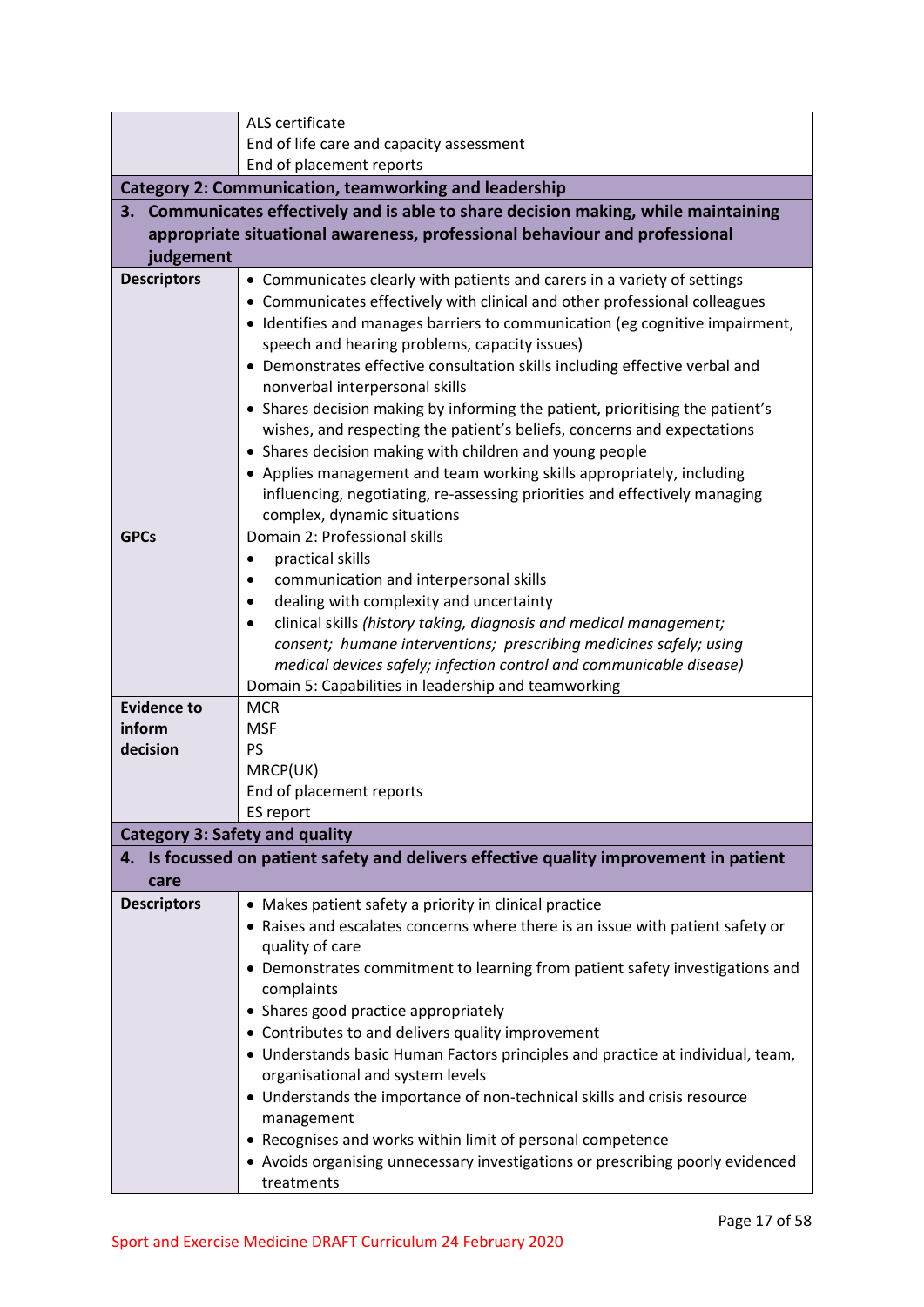| <b>GPCs</b>        | Domain 1: Professional values and behaviours                                                                                                                |
|--------------------|-------------------------------------------------------------------------------------------------------------------------------------------------------------|
|                    | Domain 2: Professional skills                                                                                                                               |
|                    | practical skills<br>$\bullet$                                                                                                                               |
|                    | communication and interpersonal skills<br>٠                                                                                                                 |
|                    | dealing with complexity and uncertainty                                                                                                                     |
|                    | clinical skills (history taking, diagnosis and medical management;                                                                                          |
|                    | consent; humane interventions; prescribing medicines safely; using                                                                                          |
|                    | medical devices safely; infection control and communicable disease)                                                                                         |
|                    | Domain 3: Professional knowledge                                                                                                                            |
|                    | professional requirements                                                                                                                                   |
|                    | national legislative requirements                                                                                                                           |
|                    | the health service and healthcare systems in the four countries                                                                                             |
|                    | Domain 4: Capabilities in health promotion and illness prevention                                                                                           |
|                    | Domain 5: Capabilities in leadership and teamworking                                                                                                        |
|                    | Domain 6: Capabilities in patient safety and quality improvement                                                                                            |
|                    | patient safety                                                                                                                                              |
|                    | quality improvement                                                                                                                                         |
| <b>Evidence to</b> | <b>MCR</b>                                                                                                                                                  |
| inform             | <b>MSF</b>                                                                                                                                                  |
| decision           | <b>QIPAT</b>                                                                                                                                                |
|                    | End of placement reports                                                                                                                                    |
|                    | <b>Category 4: Wider professional practice</b>                                                                                                              |
|                    | 5. Carrying out research and managing data appropriately                                                                                                    |
|                    |                                                                                                                                                             |
| <b>Descriptors</b> | • Manages clinical information/data appropriately                                                                                                           |
|                    | • Understands principles of research and academic writing                                                                                                   |
|                    |                                                                                                                                                             |
|                    | • Demonstrates ability to carry out critical appraisal of the literature<br>• Understands the role of evidence in clinical practice and demonstrates shared |
|                    | decision making with patients                                                                                                                               |
|                    | • Demonstrates appropriate knowledge of research methods, including                                                                                         |
|                    | qualitative and quantitative approaches in scientific enquiry                                                                                               |
|                    | • Demonstrates appropriate knowledge of research principles and concepts                                                                                    |
|                    | and the translation of research into practice                                                                                                               |
|                    | • Follows guidelines on ethical conduct in research and consent for research                                                                                |
|                    | • Understands public health epidemiology and global health patterns                                                                                         |
|                    | • Recognises potential of applied informatics, genomics, stratified risk and                                                                                |
|                    | personalised medicine and seeks advice for patient benefit when appropriate                                                                                 |
| <b>GPCs</b>        | Domain 3: Professional knowledge                                                                                                                            |
|                    | professional requirements<br>$\bullet$                                                                                                                      |
|                    | national legislative requirements                                                                                                                           |
|                    | the health service and healthcare systems in the four countries                                                                                             |
|                    | Domain 7: Capabilities in safeguarding vulnerable groups                                                                                                    |
|                    | Domain 9: Capabilities in research and scholarship                                                                                                          |
| <b>Evidence to</b> | <b>MCR</b>                                                                                                                                                  |
| inform             | <b>MSF</b>                                                                                                                                                  |
| decision           | MRCP(UK)                                                                                                                                                    |
|                    | GCP certificate (if involved in clinical research)                                                                                                          |
|                    | Evidence of literature search and critical appraisal of research                                                                                            |
|                    | Use of clinical guidelines                                                                                                                                  |
|                    | Quality improvement and audit                                                                                                                               |
|                    |                                                                                                                                                             |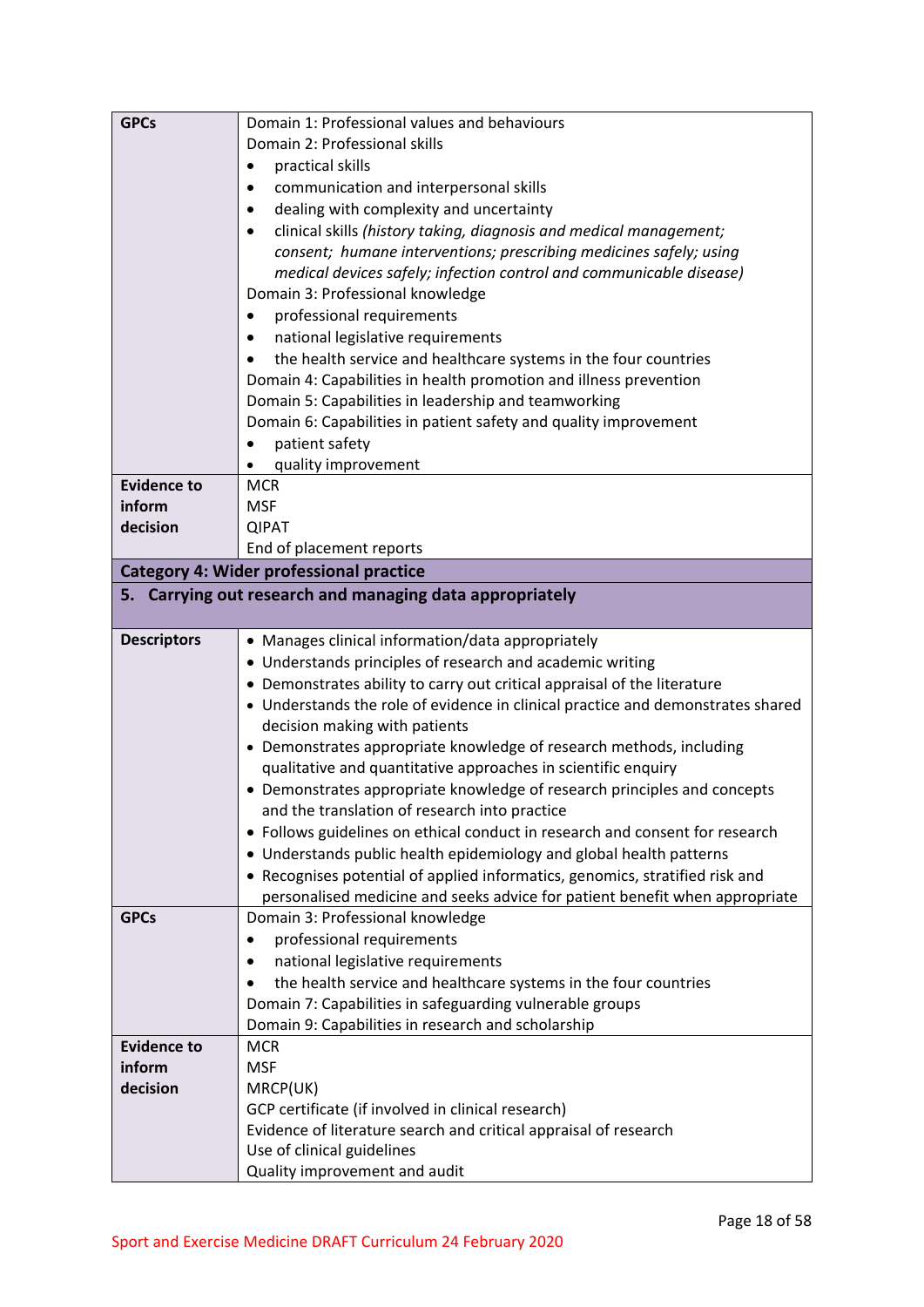|                    | Evidence of research activity                                                  |
|--------------------|--------------------------------------------------------------------------------|
|                    | End of placement reports                                                       |
|                    | 6. Acting as a clinical teacher and clinical supervisor                        |
|                    |                                                                                |
| <b>Descriptors</b> | • Delivers effective teaching and training to medical students, junior doctors |
|                    | and other health care professionals                                            |
|                    | • Delivers effective feedback with action plan                                 |
|                    | • Able to supervise less experienced trainees in their clinical assessment and |
|                    | management of patients                                                         |
|                    | • Able to supervise less experienced trainees in carrying out appropriate      |
|                    | practical procedures                                                           |
|                    | • Able to act a clinical supervisor to doctors in earlier stages of training   |
| <b>GPCs</b>        | Domain 1: Professional values and behaviours                                   |
|                    | Domain 8: Capabilities in education and training                               |
| <b>Evidence to</b> | <b>MCR</b>                                                                     |
| inform             | <b>MSF</b>                                                                     |
| decision           | TO                                                                             |
|                    | Relevant training course                                                       |
|                    | End of placement reports                                                       |

# <span id="page-18-0"></span>**3.3 Specialty capabilities in practice**

The specialty CiPs describe the clinical tasks or activities which are essential to the practice of SEM. The CiPs have been mapped to the nine GPC domains to reflect the professional generic capabilities required to undertake the clinical tasks.

Satisfactory sign off will require ESs to make entrustment decisions on the level of supervision required for each CiP and if this is satisfactory for the stage of training, the trainee can progress. More detail is provided in the programme of assessment section of the curriculum.

| CbD          | Case-based discussion         | <b>ALS</b>  | Advanced Life Support                   |
|--------------|-------------------------------|-------------|-----------------------------------------|
| GCP          | <b>Good Clinical Practice</b> | <b>DOPS</b> | Direct observation of procedural skills |
| Mini-CEX     | Mini-clinical evaluation      | <b>MCR</b>  | Multiple consultant report              |
|              | exercise                      |             |                                         |
| <b>MSF</b>   | Multi source feedback         | <b>PS</b>   | Patient survey                          |
| <b>QIPAT</b> | Quality improvement project   | <b>TO</b>   | Teaching observation                    |
|              | assessment tool               |             |                                         |

| 1. Leading and managing a multi-disciplinary team.                     |  |  |
|------------------------------------------------------------------------|--|--|
|                                                                        |  |  |
| <b>Descriptors</b><br>• Understands the features of good team dynamics |  |  |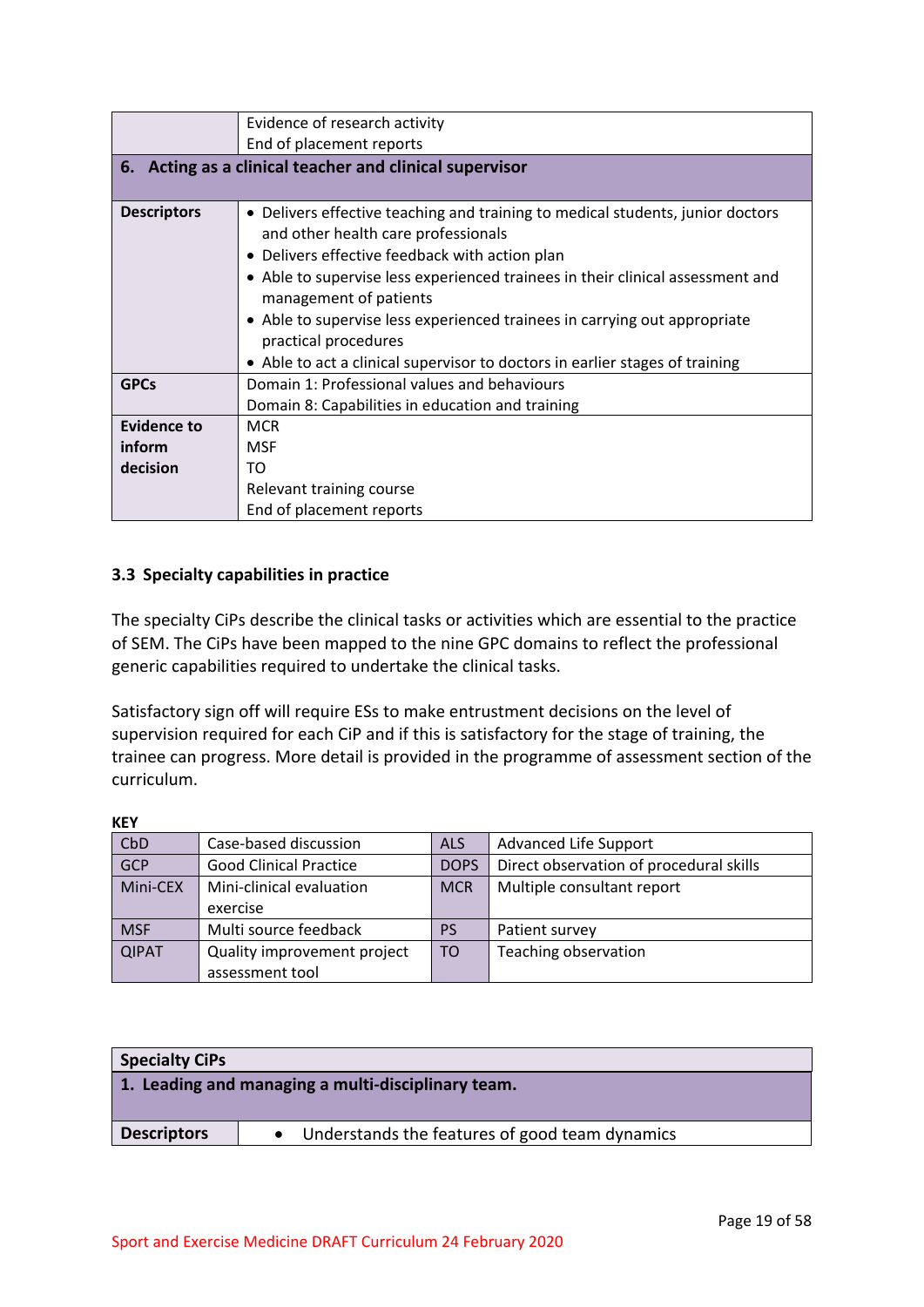|                    | Understands the principles of, and uses, effective inter-<br>$\bullet$          |
|--------------------|---------------------------------------------------------------------------------|
|                    | professional collaboration to optimise patient and population                   |
|                    | care across all care settings                                                   |
|                    | Demonstrates flexible and adaptable leadership styles to optimise<br>٠          |
|                    | team cohesion and productivity                                                  |
|                    | Understands personal and team resilience and its impact on team                 |
|                    | effectiveness                                                                   |
|                    | Supports an open and transparent approach to incident and                       |
|                    | complaint investigation, management and resolution                              |
|                    | Demonstrates ability to synthesise complex clinical and                         |
|                    | psychosocial information leading to patient centred clinical                    |
|                    | decision making in all settings including NHS, sport, military and              |
|                    | community environments                                                          |
|                    | Demonstrates ability to support, educate, influence and develop<br>٠            |
|                    | members of the wider multi-professional team to deliver high                    |
|                    | quality sport and exercise medicine care across all care settings               |
|                    | for all patients                                                                |
|                    | Shows an ability to coordinate care across multiple agencies to                 |
|                    | address physical, psychological and social needs in community,                  |
|                    | secondary care, recreational and sporting environments and                      |
|                    | across all healthcare settings                                                  |
|                    | Demonstrates attitudes and behaviours that assist dissemination                 |
|                    | of good practice                                                                |
| <b>GPCs</b>        | Domain 1: Professional values and behaviours                                    |
|                    | Domain 2: Professional skills                                                   |
|                    | • communication and interpersonal skills                                        |
|                    | • dealing with complexity and uncertainty                                       |
|                    | Domain 3: Professional knowledge                                                |
|                    | • professional requirements                                                     |
|                    | • national legislative requirements                                             |
|                    | • the health service and healthcare systems in the four                         |
|                    | countries                                                                       |
|                    | Domain 4: Capabilities in health promotion and illness prevention               |
|                    | Domain 5: Capabilities in leadership and teamworking                            |
|                    | Domain 6: Capabilities in patient safety and quality improvement                |
|                    | Domain 8: Capabilities in education and training                                |
| <b>Evidence to</b> | CbD                                                                             |
| inform             | Mini-CEX                                                                        |
| decision           | <b>MCR</b>                                                                      |
|                    | <b>PS</b>                                                                       |
|                    | Reflection                                                                      |
|                    | <b>MSF</b>                                                                      |
|                    | Letters and clinical notes                                                      |
|                    |                                                                                 |
|                    | 2. Ability to develop, lead and deliver a comprehensive musculoskeletal service |
|                    | that spans community and hospital settings for adults.                          |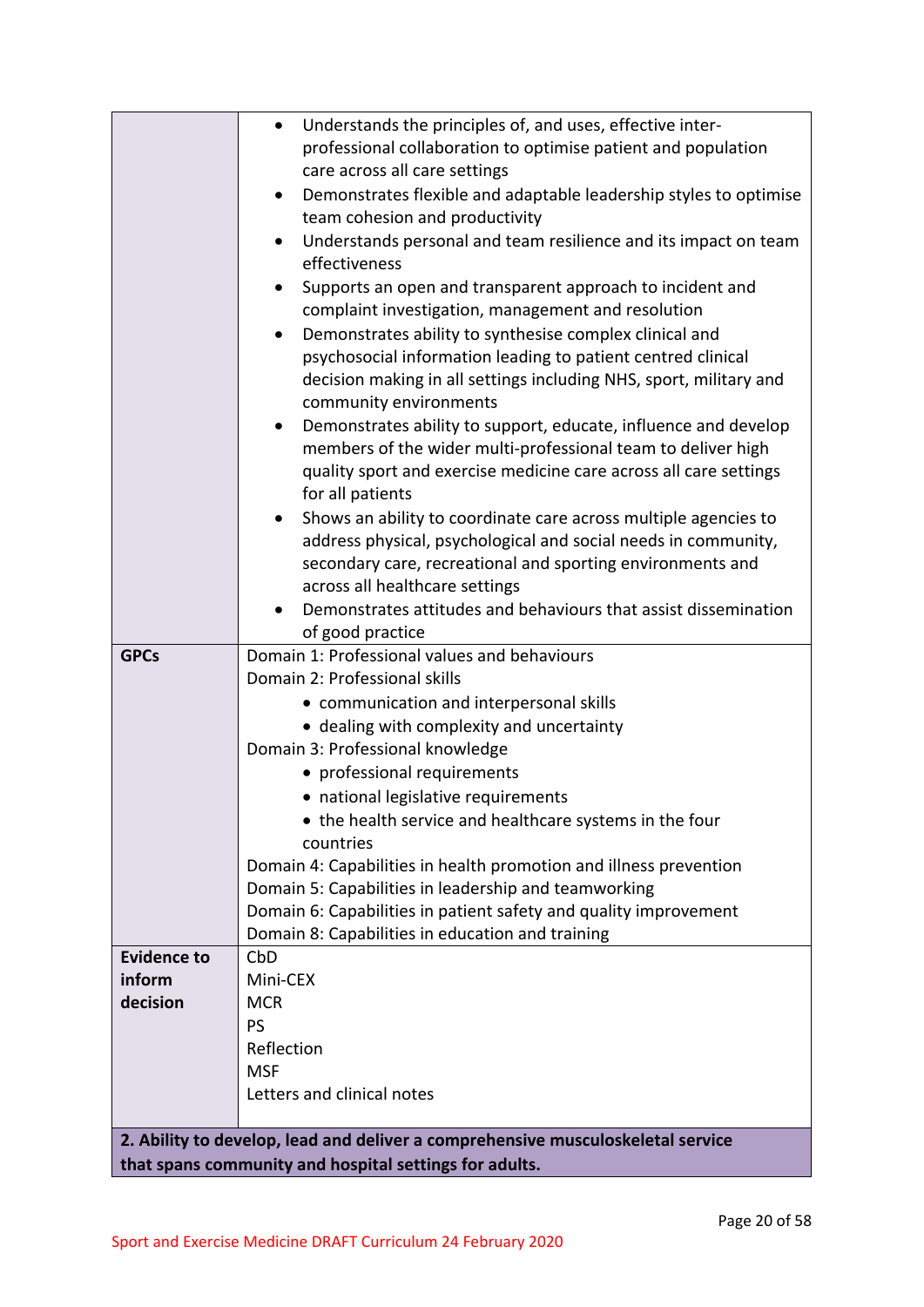| <b>Descriptors</b> | Understand the burden of musculoskeletal problems across<br>$\bullet$<br>socio-economic and ethnic minority groups, military<br>personnel, those with disability and co-morbidity and athletes<br>Demonstrates the ability to develop clinical services and<br>٠<br>pathways that meet with local needs alongside community,<br>primary and secondary care colleagues<br>Demonstrates the ability to assess, appropriately investigate<br>$\bullet$<br>and diagnose patients with a wide range of acute and chronic<br>musculoskeletal conditions<br>Demonstrates the ability to formulate a multi-disciplinary<br>management plan to optimally treat patients across the<br>spectrum of musculoskeletal problems in accordance with<br>latest guidelines and best practice<br>Demonstrates effective consultation, time management and<br>$\bullet$<br>prioritisation skills within a busy outpatient setting<br>Understands the pathophysiology of tissue injury and repair<br>$\bullet$<br>and its relevance to management and rehabilitations decisions<br>Identify and re-direct management of malignancy, infection<br>$\bullet$<br>and inflammatory pathologies<br>Can identify risk factors and contributors to musculoskeletal<br>$\bullet$<br>injury including relative energy deficiency<br>Demonstrates knowledge and utilisation of pharmacological<br>$\bullet$<br>and non-pharmacological approaches to the management of<br>musculoskeletal pain<br>Safely and appropriately perform intra-articular and soft tissue<br>$\bullet$<br>injections for musculoskeletal conditions using, or referring on,<br>for image guidance where appropriate<br>Has full knowledge of different imaging techniques including<br>$\bullet$<br>safe practice and limitations<br>An understanding of the theory and physics of musculoskeletal<br>ultrasound (MSKUS), governance around its use and<br>incorporation of MSKUS findings into clinical presentations |
|--------------------|-------------------------------------------------------------------------------------------------------------------------------------------------------------------------------------------------------------------------------------------------------------------------------------------------------------------------------------------------------------------------------------------------------------------------------------------------------------------------------------------------------------------------------------------------------------------------------------------------------------------------------------------------------------------------------------------------------------------------------------------------------------------------------------------------------------------------------------------------------------------------------------------------------------------------------------------------------------------------------------------------------------------------------------------------------------------------------------------------------------------------------------------------------------------------------------------------------------------------------------------------------------------------------------------------------------------------------------------------------------------------------------------------------------------------------------------------------------------------------------------------------------------------------------------------------------------------------------------------------------------------------------------------------------------------------------------------------------------------------------------------------------------------------------------------------------------------------------------------------------------------------------------------------------------------------------------------------------------|
| <b>GPCs</b>        | Domain 1: Professional values and behaviours<br>Domain 2: Professional skills<br>• practical skills<br>• communication and interpersonal skills<br>• dealing with complexity and uncertainty<br>• clinical skills (history taking, diagnosis and medical<br>management; consent; humane interventions; prescribing<br>medicines safely; using medical devices safely; infection<br>control and communicable disease)<br>Domain 3: Professional knowledge<br>• professional requirements<br>• national legislative requirements                                                                                                                                                                                                                                                                                                                                                                                                                                                                                                                                                                                                                                                                                                                                                                                                                                                                                                                                                                                                                                                                                                                                                                                                                                                                                                                                                                                                                                    |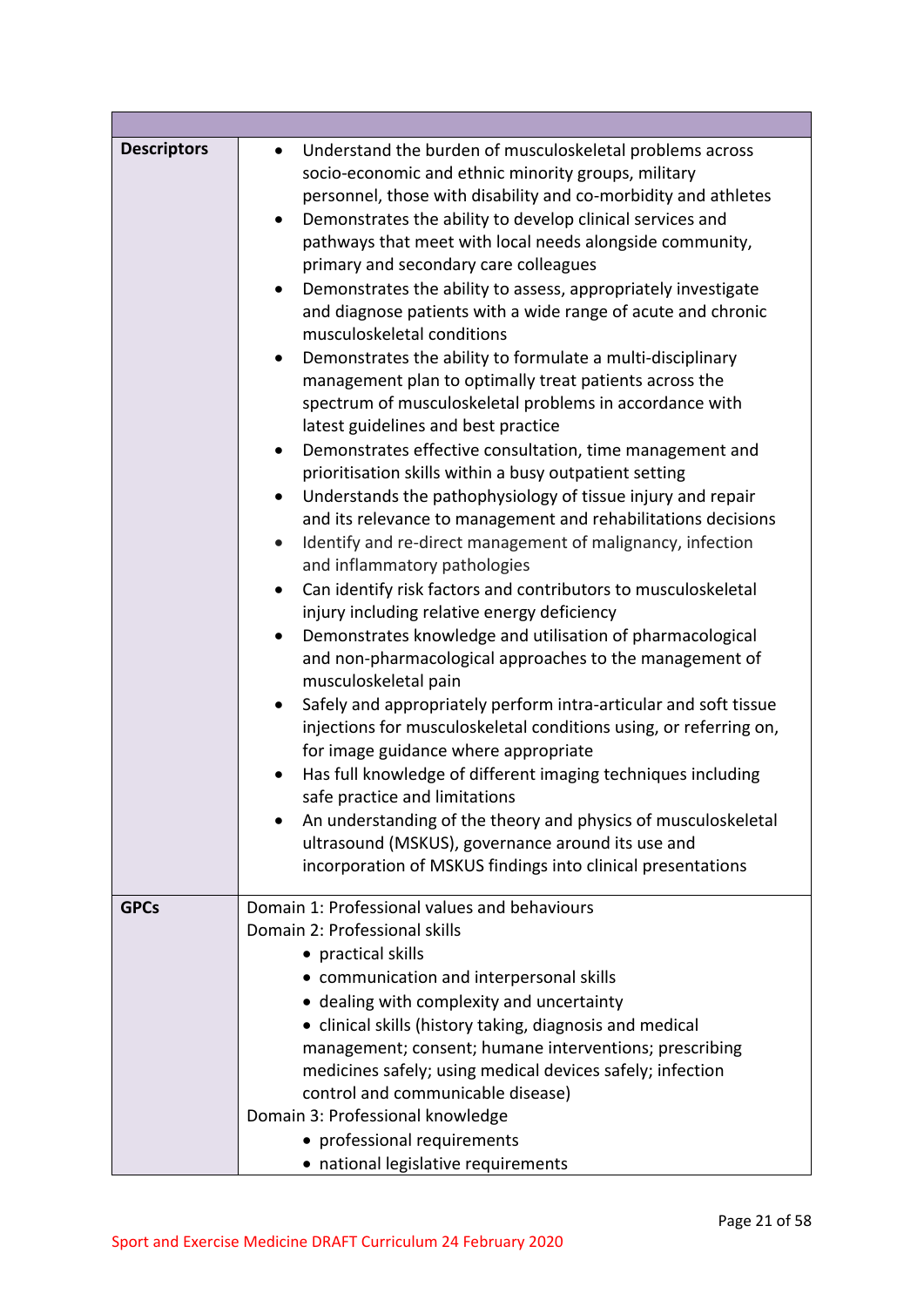| <b>Evidence to</b><br>inform<br>decision                                                                                                                                | • the health service and healthcare systems in the four<br>countries<br>Domain 5: Capabilities in leadership and teamworking<br>Domain 6: Capabilities in patient safety and quality improvement<br>Domain 7: Capabilities in safeguarding vulnerable groups<br>CbD<br>Mini-CEX<br><b>MCR</b><br>Reflection<br>PS<br><b>MSF</b><br>Logbook<br>Letters and clinical notes<br><b>DOPS</b><br><b>QiPAT</b>                                                                                                                                                                                                                                                                                                                                                                                                                                                                                                                                                                                                                                                                                                                                                                                                                                                                                                                                                                                       |  |  |
|-------------------------------------------------------------------------------------------------------------------------------------------------------------------------|-----------------------------------------------------------------------------------------------------------------------------------------------------------------------------------------------------------------------------------------------------------------------------------------------------------------------------------------------------------------------------------------------------------------------------------------------------------------------------------------------------------------------------------------------------------------------------------------------------------------------------------------------------------------------------------------------------------------------------------------------------------------------------------------------------------------------------------------------------------------------------------------------------------------------------------------------------------------------------------------------------------------------------------------------------------------------------------------------------------------------------------------------------------------------------------------------------------------------------------------------------------------------------------------------------------------------------------------------------------------------------------------------|--|--|
| 3. Ability to develop, lead and deliver a comprehensive musculoskeletal service that<br>spans community and hospital settings for adolescents and school aged children. |                                                                                                                                                                                                                                                                                                                                                                                                                                                                                                                                                                                                                                                                                                                                                                                                                                                                                                                                                                                                                                                                                                                                                                                                                                                                                                                                                                                               |  |  |
| <b>Descriptors</b>                                                                                                                                                      | Demonstrates knowledge to recognise, diagnose and manage<br>$\bullet$<br>musculoskeletal problems and their associated complications in<br>school aged children and adolescents<br>Demonstrates knowledge of the anatomical, physiological,<br>psychosocial, sexual and educational development of children<br>and adolescents in the management of musculoskeletal<br>conditions<br>Demonstrates the knowledge and understanding of working with<br>a child health multidisciplinary team to support the rehabilitation<br>and treatment of school aged children and young people with<br>musculoskeletal problems<br>Demonstrates the ability to perform age appropriate history<br>taking and examination<br>Can identify risk factors and contributors to musculoskeletal<br>injury including relative energy deficiency<br>Identify and re-direct management of malignancy, infection and<br>inflammatory pathologies<br>Understands, and appropriately uses, different imaging<br>techniques in the assessment of musculoskeletal problems in<br>school aged children and adolescents<br>Demonstrates ability to deliver age and activity appropriate<br>$\bullet$<br>rehabilitation programmes<br>Demonstrates knowledge and utilisation of pharmacological and<br>non-pharmacological approaches to the management of<br>musculoskeletal pain in school aged children and adolescents |  |  |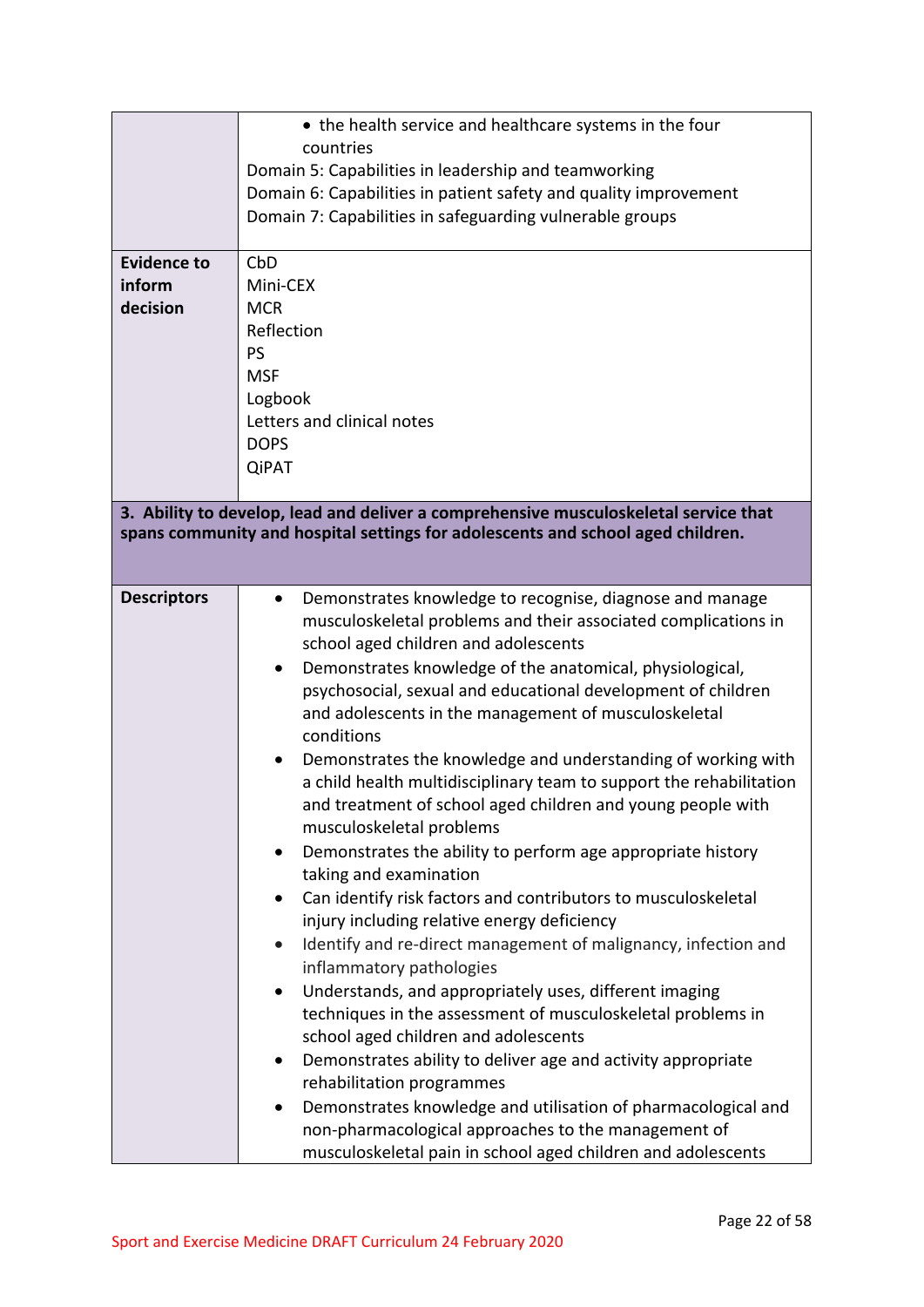|                    | Demonstrates knowledge of safeguarding and non accidental<br>$\bullet$         |  |  |  |
|--------------------|--------------------------------------------------------------------------------|--|--|--|
|                    | injury (NAI) within the adolescent and school age population                   |  |  |  |
|                    | Demonstrates ability to support development of adolescents and<br>$\bullet$    |  |  |  |
|                    | young adults independence and autonomy in health care and                      |  |  |  |
|                    | acknowledging their right to dictate appropriate parent/carer                  |  |  |  |
|                    | involvement                                                                    |  |  |  |
|                    | Demonstrates knowledge of the aspects that enhance care during                 |  |  |  |
|                    | transition and transfer between paediatric and adult services,                 |  |  |  |
|                    | including patients with long term health conditions and disability             |  |  |  |
| <b>GPCs</b>        | Domain 1: Professional values and behaviours                                   |  |  |  |
|                    | Domain 2: Professional skills                                                  |  |  |  |
|                    | • practical skills                                                             |  |  |  |
|                    | • communication and interpersonal skills                                       |  |  |  |
|                    | • dealing with complexity and uncertainty                                      |  |  |  |
|                    | • clinical skills (history taking, diagnosis and medical                       |  |  |  |
|                    | management; consent; humane interventions; prescribing                         |  |  |  |
|                    | medicines safely; using medical devices safely; infection                      |  |  |  |
|                    | control and communicable disease)                                              |  |  |  |
|                    | Domain 3: Professional knowledge                                               |  |  |  |
|                    | • professional requirements                                                    |  |  |  |
|                    | • national legislative requirements                                            |  |  |  |
|                    | • the health service and healthcare systems in the four                        |  |  |  |
|                    | countries                                                                      |  |  |  |
|                    | Domain 5: Capabilities in leadership and teamworking                           |  |  |  |
|                    | Domain 6: Capabilities in patient safety and quality improvement               |  |  |  |
|                    | Domain 7: Capabilities in safeguarding vulnerable groups                       |  |  |  |
|                    |                                                                                |  |  |  |
| <b>Evidence to</b> | CbD                                                                            |  |  |  |
| inform             | Mini-CEX                                                                       |  |  |  |
| decision           | <b>MCR</b>                                                                     |  |  |  |
|                    | Reflection                                                                     |  |  |  |
|                    | <b>MSF</b>                                                                     |  |  |  |
|                    | Letters and clinical notes                                                     |  |  |  |
|                    | <b>DOPS</b>                                                                    |  |  |  |
|                    | <b>QiPAT</b>                                                                   |  |  |  |
|                    |                                                                                |  |  |  |
|                    | 4. Ability to deliver exercise medicine services for adults, encompassing both |  |  |  |
|                    | prevention and management of chronic disease.                                  |  |  |  |
|                    |                                                                                |  |  |  |
| <b>Descriptors</b> | Demonstrates knowledge and application of the evidence and                     |  |  |  |
|                    | guidelines for the use of physical activity in both prevention and             |  |  |  |
|                    | management of chronic disease                                                  |  |  |  |
|                    | Demonstrate the knowledge and application of behavioural                       |  |  |  |
|                    | change theory when prescribing physical activity for the                       |  |  |  |
|                    | prevention and management of chronic disease                                   |  |  |  |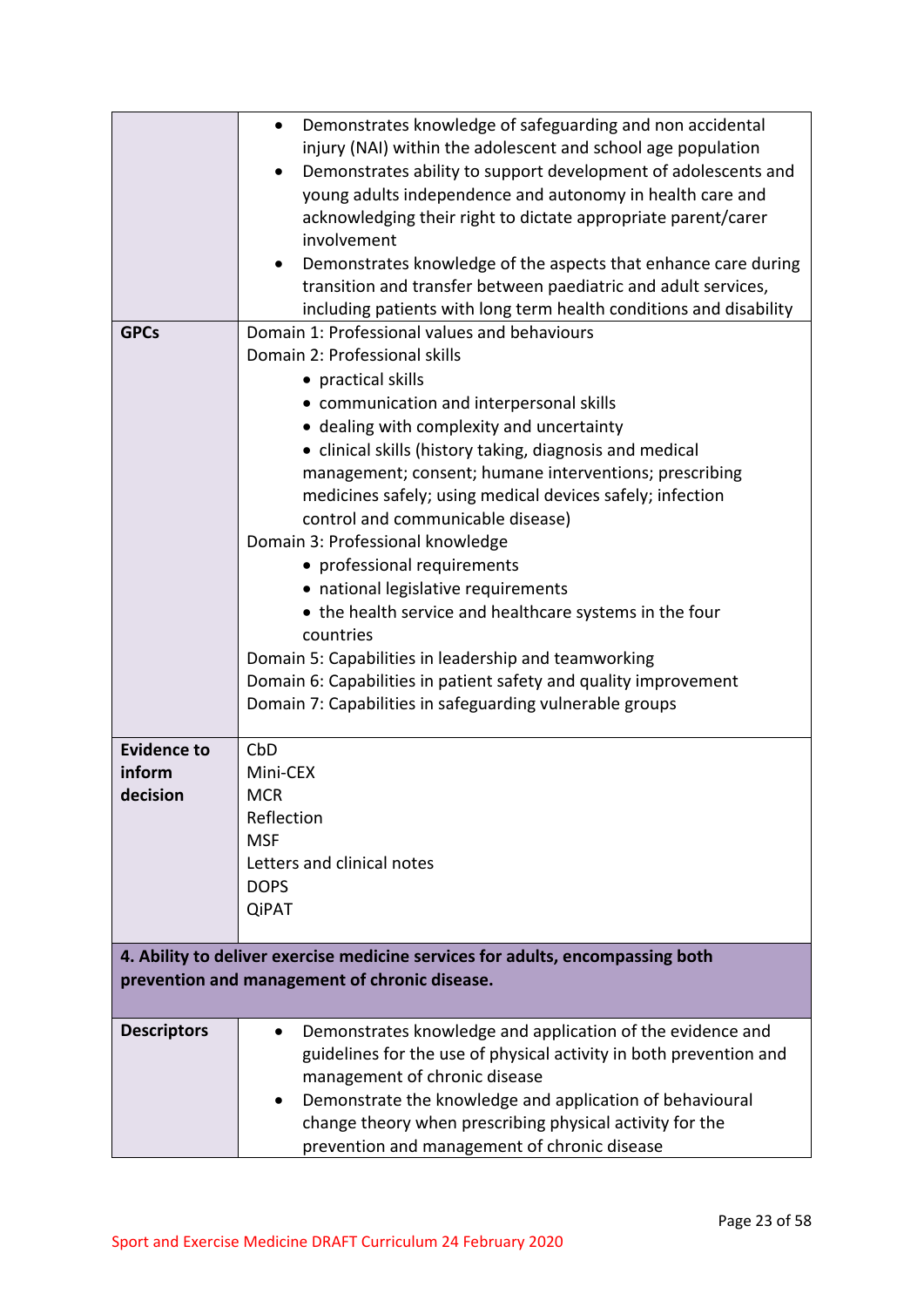|                                          | Demonstrates participation in the development and evaluation of<br>$\bullet$<br>resources for patient, carers, other medical professionals and<br>organisations aimed at increasing physical activity levels<br>Knowledge and understanding of normal exercise physiology, the<br>$\bullet$<br>performing and interpretation of relevant investigations and the<br>impact of disease and medication<br>To develop an understanding of the effects that the ageing<br>$\bullet$<br>process and the presence of co-existing morbidities can have on<br>an elderly individual's ability to undertake exercise<br>Demonstrates the ability to advise women on undertaking safe<br>$\bullet$<br>exercise, throughout the lifespan and in pregnancy, including<br>advising on energy balance, bone health and hormonal influences<br>Demonstrates an awareness of the unique needs of patients with<br>$\bullet$<br>disabilities and the barriers faced in participating in physical<br>exercise<br>Understanding the social, psychological and cultural factors that<br>$\bullet$<br>influence physical activity participation and demonstrate<br>initiatives to overcome these |
|------------------------------------------|----------------------------------------------------------------------------------------------------------------------------------------------------------------------------------------------------------------------------------------------------------------------------------------------------------------------------------------------------------------------------------------------------------------------------------------------------------------------------------------------------------------------------------------------------------------------------------------------------------------------------------------------------------------------------------------------------------------------------------------------------------------------------------------------------------------------------------------------------------------------------------------------------------------------------------------------------------------------------------------------------------------------------------------------------------------------------------------------------------------------------------------------------------------------------|
| <b>GPCs</b>                              | Domain 1: Professional values and behaviours<br>Domain 2: Professional skills<br>• practical skills<br>• communication and interpersonal skills<br>• dealing with complexity and uncertainty<br>• clinical skills (history taking, diagnosis and medical<br>management; consent; humane interventions; prescribing<br>medicines safely; using medical devices safely; infection<br>control and communicable disease)<br>Domain 3: Professional knowledge<br>• professional requirements<br>• national legislative requirements<br>• the health service and healthcare systems in the four<br>countries<br>Domain 4: Capabilities in health promotion and illness prevention<br>Domain 5: Capabilities in leadership and teamworking<br>Domain 6: Capabilities in patient safety and quality improvement<br>Domain 7: Capabilities in safeguarding vulnerable groups<br>Domain 9: Capabilities in research and scholarship                                                                                                                                                                                                                                                  |
| <b>Evidence to</b><br>inform<br>decision | CbD<br>Mini-CEX<br><b>MCR</b><br>Reflection<br><b>PS</b><br><b>MSF</b><br>Letters and clinical notes                                                                                                                                                                                                                                                                                                                                                                                                                                                                                                                                                                                                                                                                                                                                                                                                                                                                                                                                                                                                                                                                       |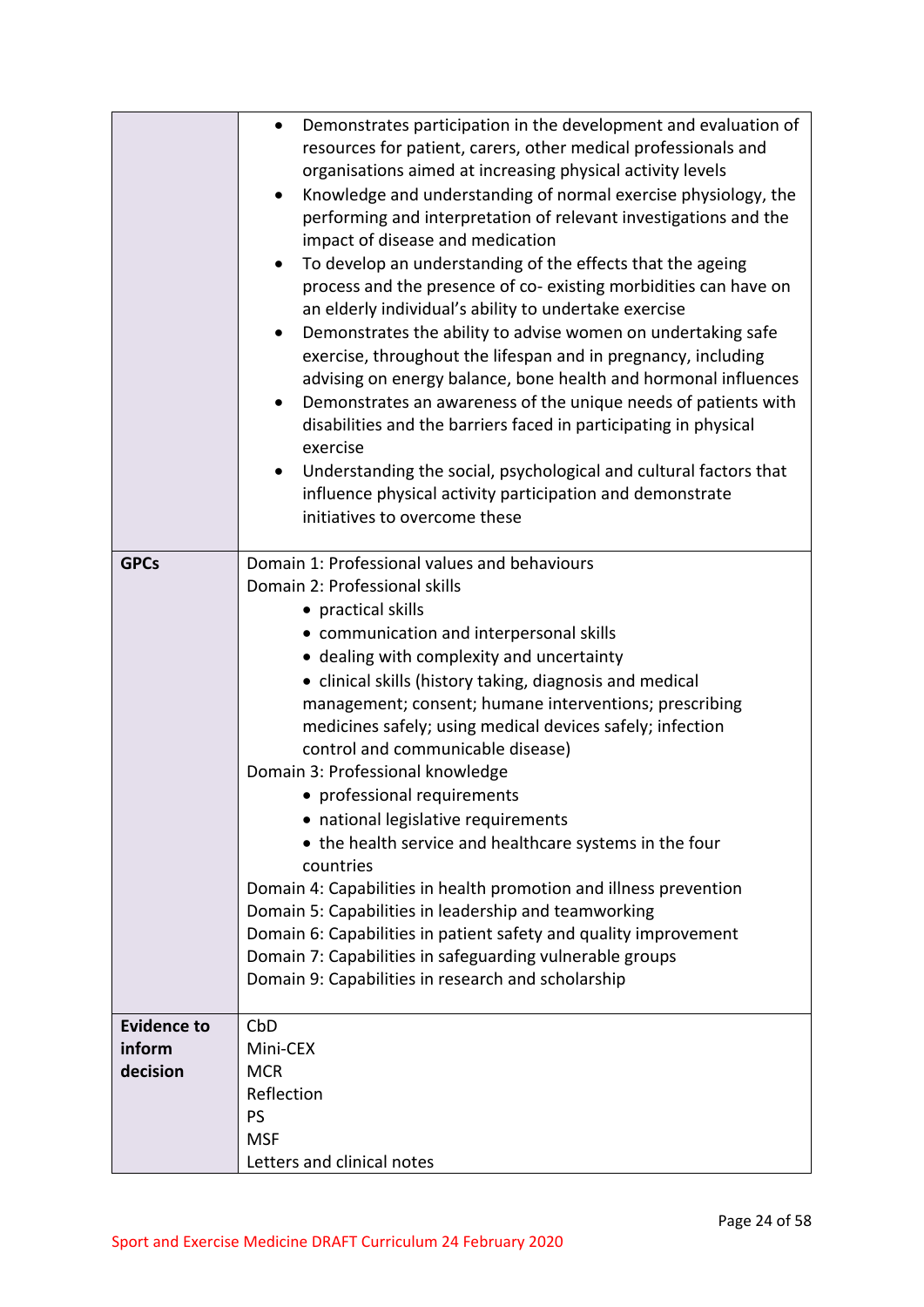|                                                                                  | <b>QiPAT</b>                                                                                                                                                                                                                                                                                                                                                                                                                                                                                                                                                                                                                                                                                                                                                                                                                                                                                                                                                                                                                                                                                                                                                                                                                                                                                                                                                                                                                   |  |  |  |
|----------------------------------------------------------------------------------|--------------------------------------------------------------------------------------------------------------------------------------------------------------------------------------------------------------------------------------------------------------------------------------------------------------------------------------------------------------------------------------------------------------------------------------------------------------------------------------------------------------------------------------------------------------------------------------------------------------------------------------------------------------------------------------------------------------------------------------------------------------------------------------------------------------------------------------------------------------------------------------------------------------------------------------------------------------------------------------------------------------------------------------------------------------------------------------------------------------------------------------------------------------------------------------------------------------------------------------------------------------------------------------------------------------------------------------------------------------------------------------------------------------------------------|--|--|--|
| 5. Ability to deliver exercise medicine services for adolescents and school aged |                                                                                                                                                                                                                                                                                                                                                                                                                                                                                                                                                                                                                                                                                                                                                                                                                                                                                                                                                                                                                                                                                                                                                                                                                                                                                                                                                                                                                                |  |  |  |
| children, encompassing both prevention and management of chronic disease.        |                                                                                                                                                                                                                                                                                                                                                                                                                                                                                                                                                                                                                                                                                                                                                                                                                                                                                                                                                                                                                                                                                                                                                                                                                                                                                                                                                                                                                                |  |  |  |
|                                                                                  |                                                                                                                                                                                                                                                                                                                                                                                                                                                                                                                                                                                                                                                                                                                                                                                                                                                                                                                                                                                                                                                                                                                                                                                                                                                                                                                                                                                                                                |  |  |  |
| <b>Descriptors</b>                                                               | Understand and promote integrated physical activity<br>$\bullet$<br>opportunities for school aged children and adolescents, including<br>those with a disability, and promote a lifelong relationship with<br>exercise<br>Demonstrates understanding of the effects of age and<br>educational development, puberty, energy balance, medication<br>and environment on physical activity in children and adolescents<br>Demonstrates the ability to support physical activity in chronic<br>diseases alongside appropriate specialist multidisciplinary teams<br>The ability to use motivational interviewing and behavioural<br>change models to promote physical activity for the prevention<br>and management of chronic disease<br>Can demonstrate collaborative education on physical activity<br>across specialist multidisciplinary teams within a variety of<br>healthcare settings and the family unit<br>Demonstrates knowledge of factors that enhance care during the<br>$\bullet$<br>transition and transfer between paediatric and adult services<br>Show evidence of knowledge sufficient to engage constructively<br>$\bullet$<br>with other relevant organisations (primary care, social services,<br>local authority, education, mental health services, voluntary<br>organisations) to develop clinical pathways promoting physical<br>activity participation in chronic disease prevention and<br>management |  |  |  |
| <b>GPCs</b>                                                                      | Domain 1: Professional values and behaviours<br>Domain 2: Professional skills<br>• communication and interpersonal skills<br>• dealing with complexity and uncertainty<br>• clinical skills (history taking, diagnosis and medical<br>management; consent; humane interventions; prescribing<br>medicines safely; using medical devices safely; infection<br>control and communicable disease)<br>Domain 3: Professional knowledge<br>• professional requirements<br>• national legislative requirements<br>• the health service and healthcare systems in the four<br>countries<br>Domain 4: Capabilities in health promotion and illness prevention<br>Domain 5: Capabilities in leadership and teamworking<br>Domain 6: Capabilities in patient safety and quality improvement<br>Domain 7: Capabilities in safeguarding vulnerable groups                                                                                                                                                                                                                                                                                                                                                                                                                                                                                                                                                                                  |  |  |  |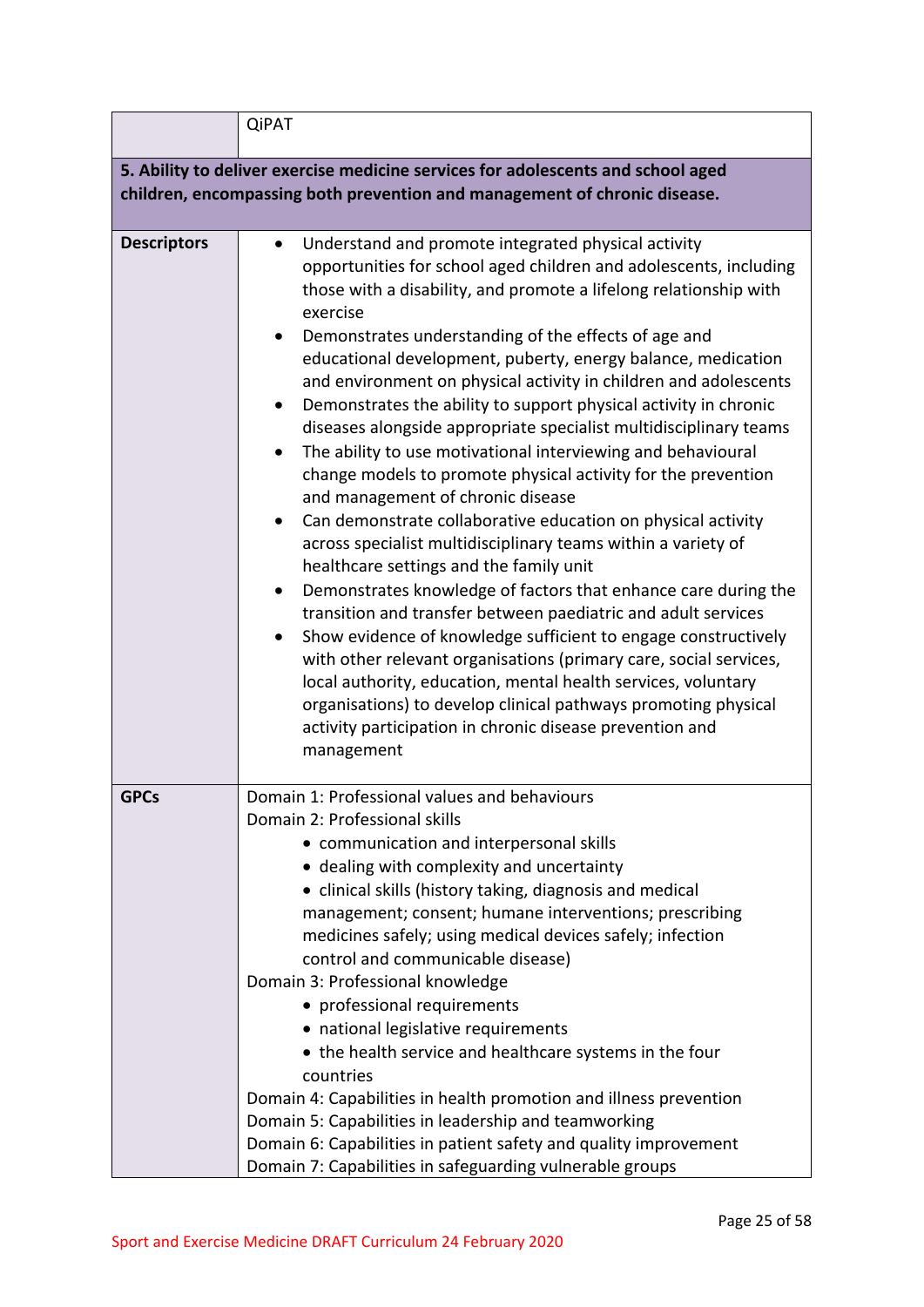|                                          | Domain 9: Capabilities in research and scholarship                                                                                                                                                                                                                                                                                                                                                                                                                                                                                                                                                                                                                                                                                                                                                                                                                                                                                                                                                                                                                                                                                                                                                                                                                                                                                                                                                                                                                                                                                                                                                                                                                                                                                                                                                    |  |  |
|------------------------------------------|-------------------------------------------------------------------------------------------------------------------------------------------------------------------------------------------------------------------------------------------------------------------------------------------------------------------------------------------------------------------------------------------------------------------------------------------------------------------------------------------------------------------------------------------------------------------------------------------------------------------------------------------------------------------------------------------------------------------------------------------------------------------------------------------------------------------------------------------------------------------------------------------------------------------------------------------------------------------------------------------------------------------------------------------------------------------------------------------------------------------------------------------------------------------------------------------------------------------------------------------------------------------------------------------------------------------------------------------------------------------------------------------------------------------------------------------------------------------------------------------------------------------------------------------------------------------------------------------------------------------------------------------------------------------------------------------------------------------------------------------------------------------------------------------------------|--|--|
| <b>Evidence to</b><br>inform<br>decision | CbD<br>Mini-CEX<br><b>MCR</b><br>Reflection<br><b>PS</b><br><b>MSF</b><br>Letters and clinical notes<br><b>QiPAT</b>                                                                                                                                                                                                                                                                                                                                                                                                                                                                                                                                                                                                                                                                                                                                                                                                                                                                                                                                                                                                                                                                                                                                                                                                                                                                                                                                                                                                                                                                                                                                                                                                                                                                                  |  |  |
|                                          | 6. The ability to promote and support population health through physical activity.                                                                                                                                                                                                                                                                                                                                                                                                                                                                                                                                                                                                                                                                                                                                                                                                                                                                                                                                                                                                                                                                                                                                                                                                                                                                                                                                                                                                                                                                                                                                                                                                                                                                                                                    |  |  |
| <b>Descriptors</b>                       | Demonstrates knowledge of the epidemiology of chronic disease<br>$\bullet$<br>and the evidence for the role of physical activity in the<br>management of these conditions<br>Demonstrates knowledge and ability to measure physical activity<br>٠<br>levels at an individual and population level and how to critically<br>evaluate physical activity interventions<br>Demonstrates an understanding of public health policy<br>development and implementation in relation to physical activity<br>and health<br>Demonstrates knowledge and understanding of the services<br>supporting the promotion of physically active lifestyles including<br>local authority, community, voluntary sector, primary and<br>secondary care and private sector, and the importance of<br>collaborative working of these organisations to improve<br>population health<br>Understands the theoretical basis of health promotion, the need<br>for multi-agency involvement and the associated potential ethical<br>dilemmas<br>Demonstrates understanding of environmental, social and<br>cultural issues affecting health promotion relating to the uptake<br>of physical activity<br>Has knowledge of the principles, criteria and implementation of<br>$\bullet$<br>screening programs and how these can be employed within a<br>Sport and Exercise Medicine setting<br>Demonstrates the skills to identify the challenges for<br>implementing and/or improving public health practice related to<br>physical activity in either a clinical or community setting and<br>where current practice could be improved using an evidence<br>based approach<br>Understands the impact of health inequalities, especially poverty,<br>٠<br>on health and the influence of culture and beliefs on perceptions<br>of health |  |  |
| <b>GPCs</b>                              | Domain 1: Professional values and behaviours<br>Domain 2: Professional skills                                                                                                                                                                                                                                                                                                                                                                                                                                                                                                                                                                                                                                                                                                                                                                                                                                                                                                                                                                                                                                                                                                                                                                                                                                                                                                                                                                                                                                                                                                                                                                                                                                                                                                                         |  |  |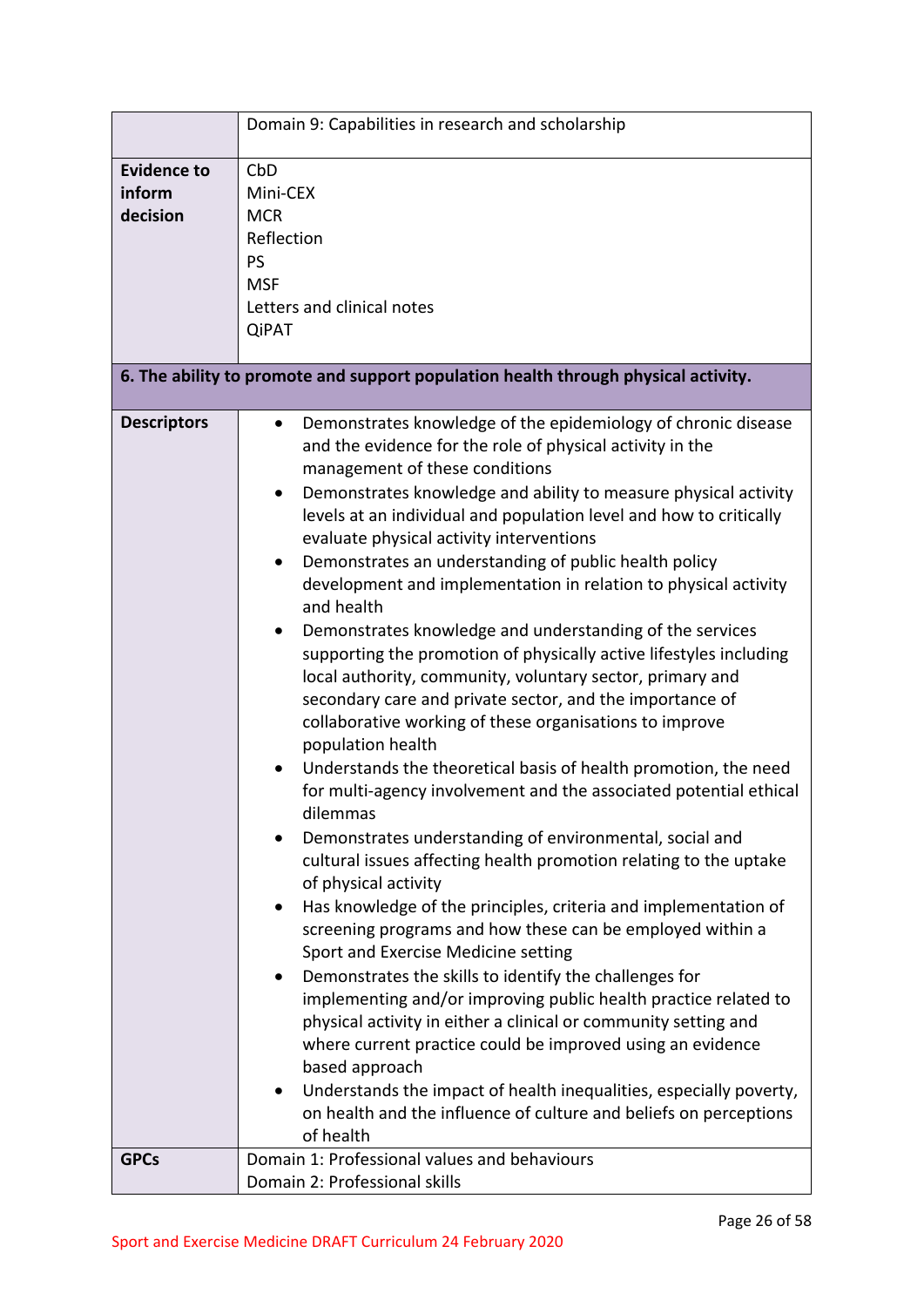|                                          | • communication and interpersonal skills<br>• dealing with complexity and uncertainty<br>• clinical skills (history taking, diagnosis and medical<br>management; consent; humane interventions; prescribing<br>medicines safely; using medical devices safely; infection<br>control and communicable disease)<br>Domain 3: Professional knowledge<br>• professional requirements<br>• national legislative requirements<br>• the health service and healthcare systems in the four<br>countries<br>Domain 4: Capabilities in health promotion and illness prevention<br>Domain 5: Capabilities in leadership and teamworking<br>Domain 6: Capabilities in patient safety and quality improvement<br>Domain 7: Capabilities in safeguarding vulnerable groups                                                                                                                                                                                                                                                                                                                    |
|------------------------------------------|---------------------------------------------------------------------------------------------------------------------------------------------------------------------------------------------------------------------------------------------------------------------------------------------------------------------------------------------------------------------------------------------------------------------------------------------------------------------------------------------------------------------------------------------------------------------------------------------------------------------------------------------------------------------------------------------------------------------------------------------------------------------------------------------------------------------------------------------------------------------------------------------------------------------------------------------------------------------------------------------------------------------------------------------------------------------------------|
| <b>Evidence to</b><br>inform<br>decision | CbD<br>Mini-CEX<br><b>MCR</b><br>Reflection<br><b>MSF</b><br>QiPAT                                                                                                                                                                                                                                                                                                                                                                                                                                                                                                                                                                                                                                                                                                                                                                                                                                                                                                                                                                                                              |
| mild traumatic brain injury              | 7. Delivering effective resuscitation and early management of acutely injured and<br>unwell patient in the pre-hospital and hospital environments, including sports related                                                                                                                                                                                                                                                                                                                                                                                                                                                                                                                                                                                                                                                                                                                                                                                                                                                                                                     |
| <b>Descriptors</b>                       | Demonstrates the ability to provide emergency on-site treatment<br>$\bullet$<br>for the collapsed or acutely injured athlete in the pre-hospital<br>setting<br>Demonstrates the ability to provide leadership to the medical<br>team providing emergency care for the collapsed or acutely<br>injured athlete in the pre-hospital setting<br>Demonstrates the ability to communicate effectively with<br>colleagues in the immediate care of the acutely injured patient,<br>and to work with other specialities as required to manage the<br>patient effectively<br>Demonstrates prompt assessment of the acutely deteriorating<br>patient, including those who are shocked or unconscious, and the<br>ability to deliver appropriate, evidence based care to patients<br>with a range of acute medical problems and deliver effective<br>resuscitation when indicated<br>Demonstrates an understanding of the causes of sudden death in<br>sport and to advise on screening programmes to detect those at<br>risk of sudden death in sport, and to act on the findings of any |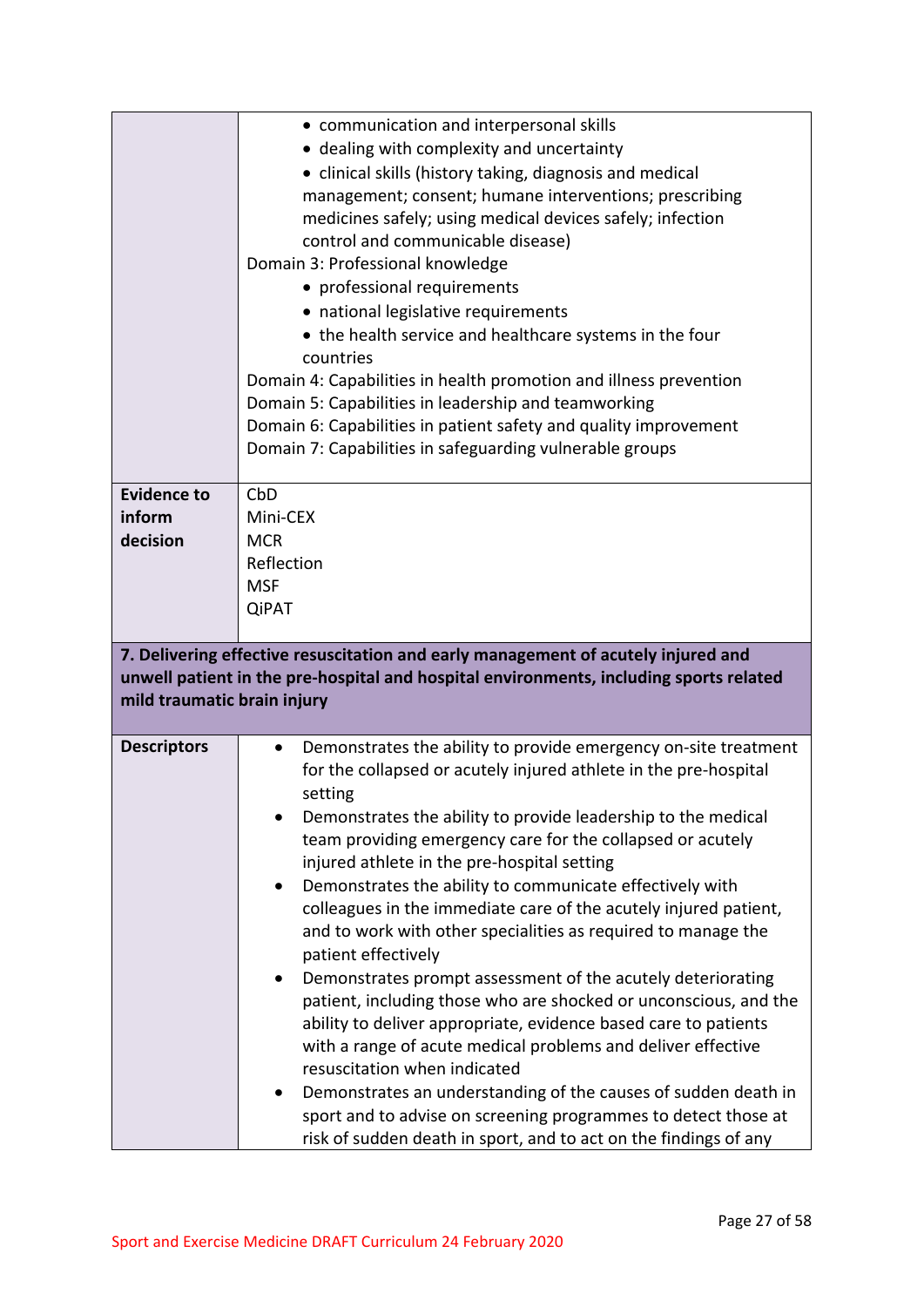|                    | abnormalities raised during screening with athletes, family    |  |  |  |
|--------------------|----------------------------------------------------------------|--|--|--|
|                    | members and carers                                             |  |  |  |
|                    | Demonstrates the ability to recognise and manage appropriately |  |  |  |
|                    | the acute head injury in sport                                 |  |  |  |
|                    | Demonstrates the ability to recognise and manage appropriately |  |  |  |
|                    | the sequelae of head injury in athletes and to advise on safe  |  |  |  |
|                    | return to play following head injury                           |  |  |  |
|                    | Demonstrates the professional requirements and legal processes |  |  |  |
|                    | associated with consent for resuscitation                      |  |  |  |
| <b>GPCs</b>        | Domain 1: Professional values and behaviours                   |  |  |  |
|                    | Domain 2: Professional skills                                  |  |  |  |
|                    | • practical skills                                             |  |  |  |
|                    | • communication and interpersonal skills                       |  |  |  |
|                    | • dealing with complexity and uncertainty                      |  |  |  |
|                    | • clinical skills (history taking, diagnosis and medical       |  |  |  |
|                    | management; consent; humane interventions; prescribing         |  |  |  |
|                    | medicines safely; using medical devices safely; infection      |  |  |  |
|                    | control and communicable disease)                              |  |  |  |
|                    | Domain 3: Professional knowledge                               |  |  |  |
|                    | • professional requirements                                    |  |  |  |
|                    | • national legislative requirements                            |  |  |  |
|                    | • the health service and healthcare systems in the four        |  |  |  |
|                    | countries                                                      |  |  |  |
|                    | Domain 5: Capabilities in leadership and teamworking           |  |  |  |
|                    | Domain 7: Capabilities in safeguarding vulnerable groups       |  |  |  |
|                    | Domain 8: Capabilities in education and training               |  |  |  |
|                    | Domain 9: Capabilities in research and scholarship             |  |  |  |
|                    |                                                                |  |  |  |
| <b>Evidence to</b> | CbD                                                            |  |  |  |
| inform             | Mini-CEX                                                       |  |  |  |
| decision           | <b>MCR</b>                                                     |  |  |  |
|                    | Reflection                                                     |  |  |  |
|                    | <b>MSF</b>                                                     |  |  |  |
|                    | Letters and clinical notes                                     |  |  |  |
|                    |                                                                |  |  |  |

# <span id="page-27-0"></span>**3.4 Presentations and conditions**

The table below details the key presentations and conditions of SEM. Each of these should be regarded as a clinical context in which trainees should be able to demonstrate CiPs and GPCs. In this spiral curriculum, trainees will expand and develop the knowledge, skills and attitudes around managing patients with these conditions and presentations. The patient should always be at the centre of knowledge, learning and care.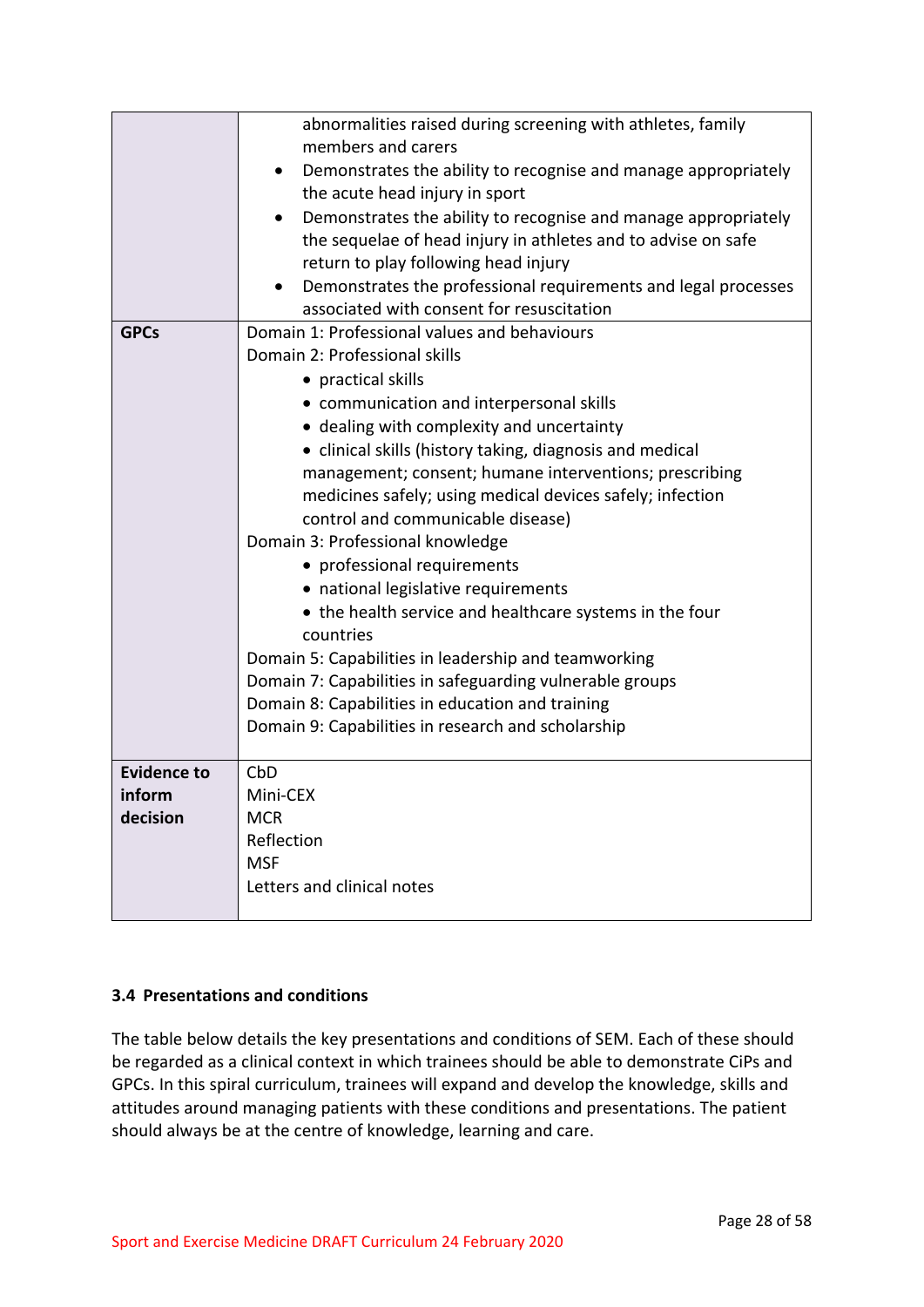Trainees must demonstrate core bedside skills, including information gathering through history and physical examination and information sharing with patients, families and colleagues.

Treatment care and strategy covers how a doctor selects drug treatments or interventions for a patient. It includes discussions and decisions as to whether care is focused mainly on curative intent or whether the main focus is on symptomatic relief. It also covers broader aspects of care, including involvement of other professionals or services.

Particular presentations, conditions and issues are listed either because they are common or serious (having high morbidity, mortality and/or serious implications for treatment or public health).

For each condition/presentation, trainees will need to be familiar with such aspects as aetiology, epidemiology, clinical features, investigation, management and prognosis. Our approach is to provide general guidance and not exhaustive detail, which would inevitably become out of date.

| <b>System/Specialty and</b><br>subspecialty                   | <b>Presentations/Issues</b>                                       | <b>Conditions/Issues</b>                                                                       |
|---------------------------------------------------------------|-------------------------------------------------------------------|------------------------------------------------------------------------------------------------|
| <b>Basic science in Sport and</b><br><b>Exercise Medicine</b> | The anatomy of bone, tendon,<br>ligament, articular cartilage and | Clinically relevant regional anatomy and<br>normal variations in anatomy                       |
|                                                               | muscle<br><b>Exercise Physiology</b>                              | Ability to relate anatomical knowledge to<br>history taking and physical examination           |
|                                                               | Biochemistry of exercise                                          | Cellular metabolism and biomechanical<br>pathways of energy production                         |
|                                                               | Nutrition                                                         | Human energy transfer systems during                                                           |
|                                                               |                                                                   | exercise<br>Energy release and substrate utilisation                                           |
|                                                               |                                                                   | from various sources including fats,<br>carbohydrates, proteins during exercise                |
|                                                               |                                                                   | Measurement of energy costs of<br>exercise                                                     |
|                                                               |                                                                   | Cardiovascular, respiratory and<br>neuromuscular response and adaptations<br>to exercise       |
|                                                               |                                                                   | Hormones and endocrine systems in<br>exercise including menstrual cycle and<br>female hormones |
|                                                               |                                                                   | Monitoring of exercise capacity, training<br>and overtraining                                  |
|                                                               |                                                                   | Laboratory based fitness and exercise<br>physiology assessment techniques                      |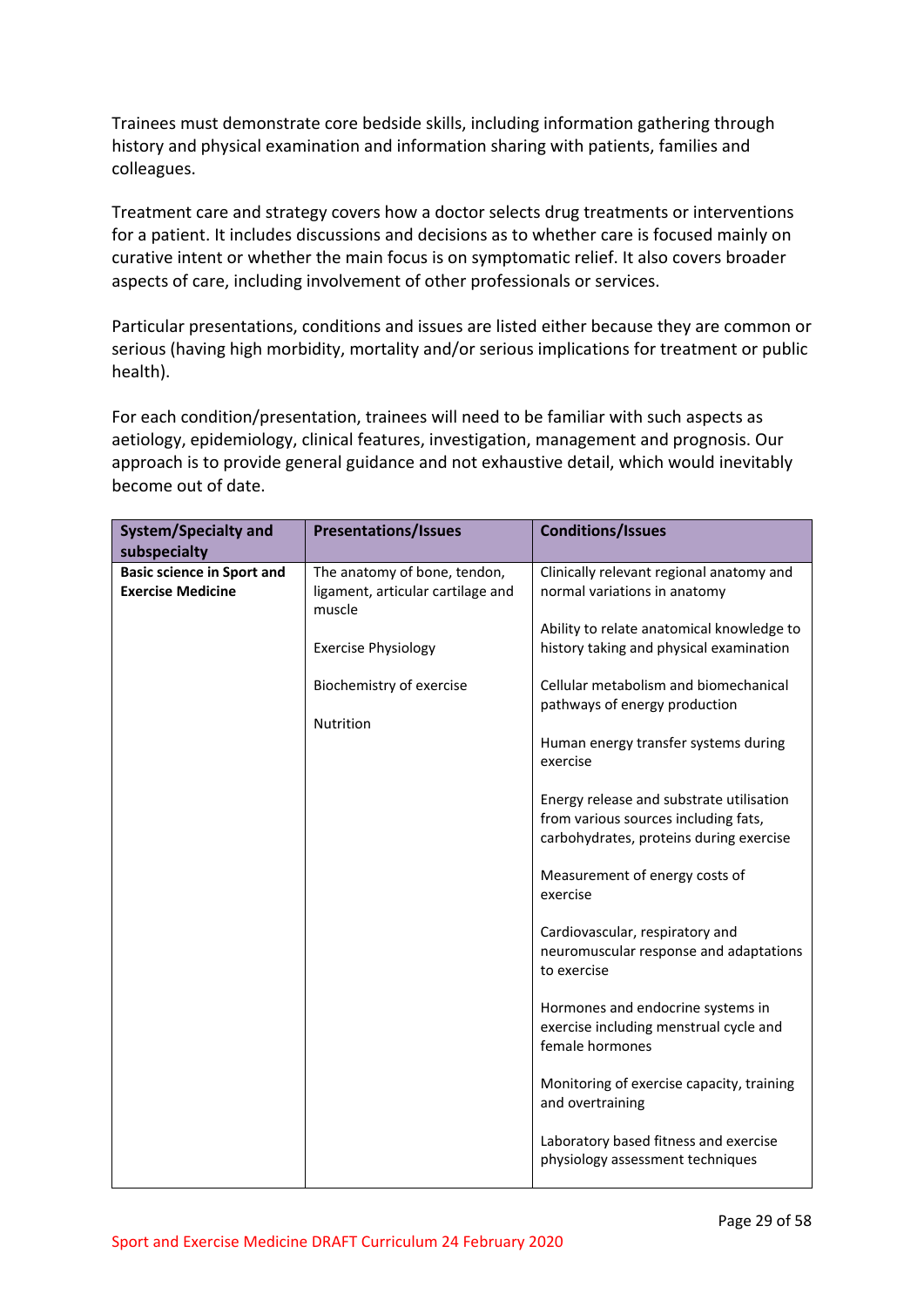| <b>System/Specialty and</b>              | <b>Presentations/Issues</b>                  | <b>Conditions/Issues</b>                                                          |
|------------------------------------------|----------------------------------------------|-----------------------------------------------------------------------------------|
| subspecialty                             |                                              |                                                                                   |
|                                          |                                              | Macronutrient, micronutrient and<br>hydration requirements of exercise            |
|                                          |                                              | Body composition in health and exercise                                           |
|                                          |                                              | Obesity, exercise and weight control                                              |
|                                          |                                              |                                                                                   |
|                                          |                                              |                                                                                   |
|                                          |                                              |                                                                                   |
|                                          |                                              |                                                                                   |
|                                          |                                              |                                                                                   |
| <b>Biomechanics and gait</b><br>analysis | Characteristics of bone, tendon,             | Biomechanical analysis of sport-specific                                          |
|                                          | ligament, articular cartilage and<br>muscle  | techniques; swimming, throwing,<br>jumping, kicking, running, boxing,             |
|                                          |                                              | walking                                                                           |
|                                          | Human movement analysis -                    |                                                                                   |
|                                          | basic kinematics and kinetics                | Equipment requirements and choices in                                             |
|                                          |                                              | athletic performance                                                              |
|                                          | Effects of faulty biomechanics,              |                                                                                   |
|                                          | influence of posture                         | Orthotic prescription                                                             |
|                                          | Principles of body morphology                | Use of other splinting, bracing and taping                                        |
|                                          |                                              | techniques                                                                        |
|                                          | Influence of posture and                     |                                                                                   |
|                                          | biomechanics on<br>musculoskeletal disorders | Understanding of technological aids to<br>biomechanical and motion assessment     |
| Cardiology                               | Sudden death in sport                        | HOCM and other cardiomyopathies                                                   |
|                                          |                                              |                                                                                   |
|                                          | Screening for cardiac                        | Structural abnormalities                                                          |
|                                          | abnormalities in young athletes              |                                                                                   |
|                                          |                                              | Arrhythmias                                                                       |
|                                          | Exercise testing in older athletes           | Valvular disease                                                                  |
|                                          | <b>Breathlessness</b>                        |                                                                                   |
|                                          |                                              | Hypercholesterolaemia                                                             |
|                                          | Chest pain on exertion                       |                                                                                   |
|                                          |                                              | Hypertension                                                                      |
|                                          | Cardiac rehabilitation                       | Ischaemic heart disease                                                           |
|                                          |                                              |                                                                                   |
|                                          |                                              |                                                                                   |
| <b>Clinical pharmacology and</b>         | Effect of medication on                      | Pain management; acute and chronic                                                |
| therapeutics                             | physiological performance                    | including atypical analgesia                                                      |
|                                          |                                              |                                                                                   |
|                                          | Drug interactions                            | Non-steroidal anti-inflammatories and<br>there use in musculoskeletal conditions, |
|                                          | Safe prescribing                             | and possible adverse effects                                                      |
|                                          |                                              |                                                                                   |
|                                          | Indications, contraindications,              | The use of opiates in musculoskeletal                                             |
|                                          | side effects, drug interactions              | medicine                                                                          |
|                                          | and dosage of commonly used                  |                                                                                   |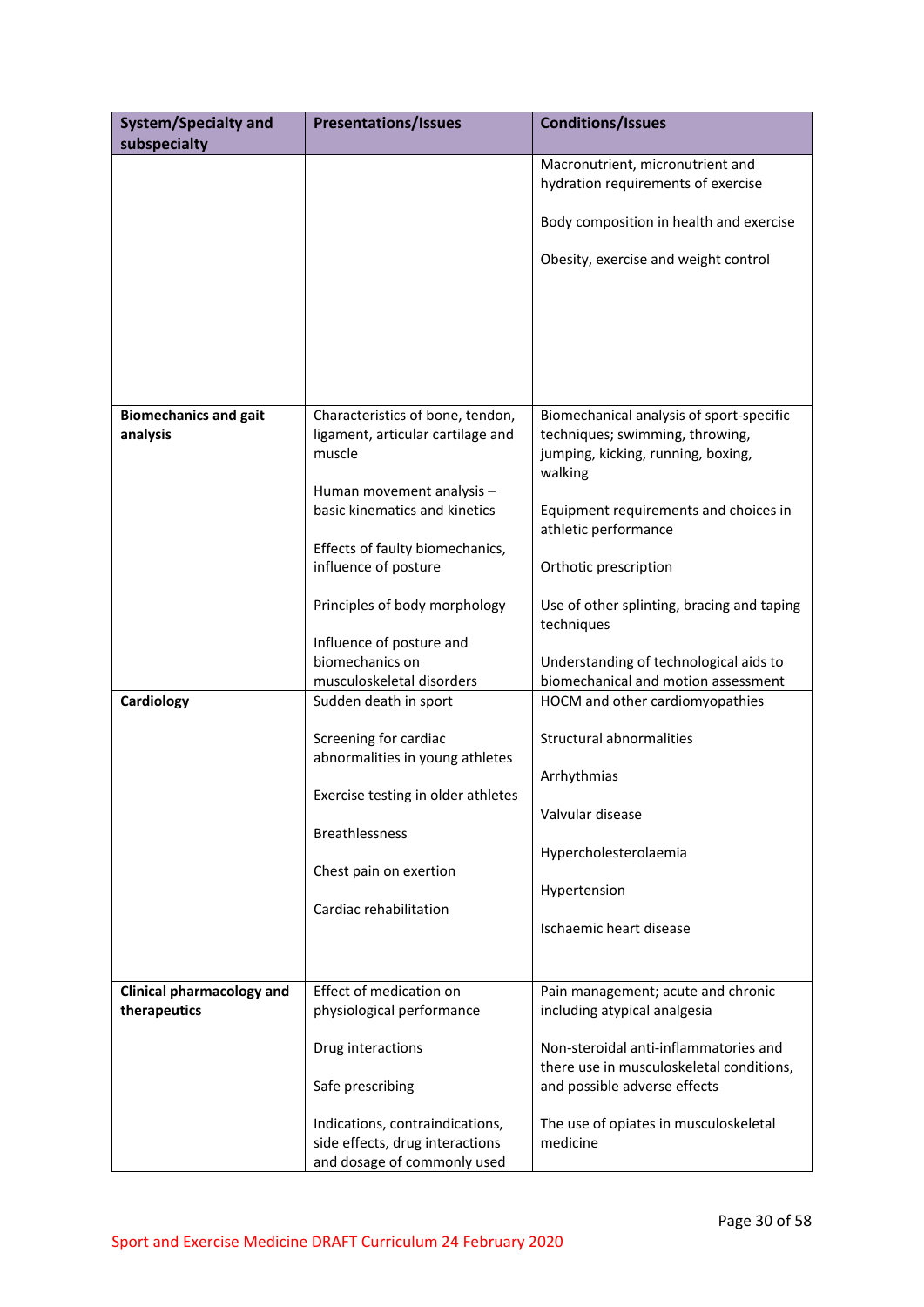| <b>System/Specialty and</b><br>subspecialty | <b>Presentations/Issues</b>                           | <b>Conditions/Issues</b>                                                                     |
|---------------------------------------------|-------------------------------------------------------|----------------------------------------------------------------------------------------------|
|                                             | drugs for musculoskeletal and<br>medical conditions   | Regulations around travelling with<br>medicine                                               |
|                                             |                                                       | Governance of medicine storage and<br>management systems                                     |
|                                             |                                                       | Supplements used in exercise as a<br>recovery and performance tool                           |
| <b>Elite Sport</b>                          | Team medicine                                         | The role of the team physician                                                               |
|                                             | Drugs in sport                                        | Pre-participation screening                                                                  |
|                                             | Event medicine                                        | Child protection guidelines                                                                  |
|                                             | Travelling with teams<br>Injury prevention programmes | WADA and UKAD guidelines, systems and<br>structures around anti-doping policy                |
|                                             | and rehabilitation                                    | Preparing a team for travel including<br>vaccination, travel and preventing illness          |
|                                             |                                                       | Risk assessment of training and<br>competition venue                                         |
|                                             |                                                       |                                                                                              |
|                                             |                                                       | Regulations of travelling with medical<br>equipment and medicines in sport                   |
|                                             |                                                       | Governance of providing medical cover<br>at sporting events                                  |
| <b>Emergency Medicine</b>                   | Cardiorespiratory arrest                              | Cardiac causes of sudden death                                                               |
|                                             | Concussion and head injury                            | Traumatic causes of sudden death                                                             |
|                                             | Acute musculoskeletal and soft<br>tissue injuries     | Environmental factors involved in<br>collapse and sudden death; hyper and                    |
|                                             | Basic management of fracture<br>and dislocations      | hypothermia, dehydration,<br>hyponatraemia                                                   |
|                                             | The acutely unwell patient                            | Upper and lower limb injuries; hand,<br>wrist, elbow, shoulder, hip, knee, ankle<br>and foot |
|                                             | Eye and ENT emergencies                               | Skin closure and suturing                                                                    |
|                                             | Pre-hospital care                                     | Pitch side injuries                                                                          |
|                                             |                                                       | Spinal injuries and safe retrieval in<br>prehospital setting                                 |
|                                             |                                                       | Basic airway management                                                                      |
|                                             |                                                       | Defibrillation and cardiorespiratory<br>resuscitation                                        |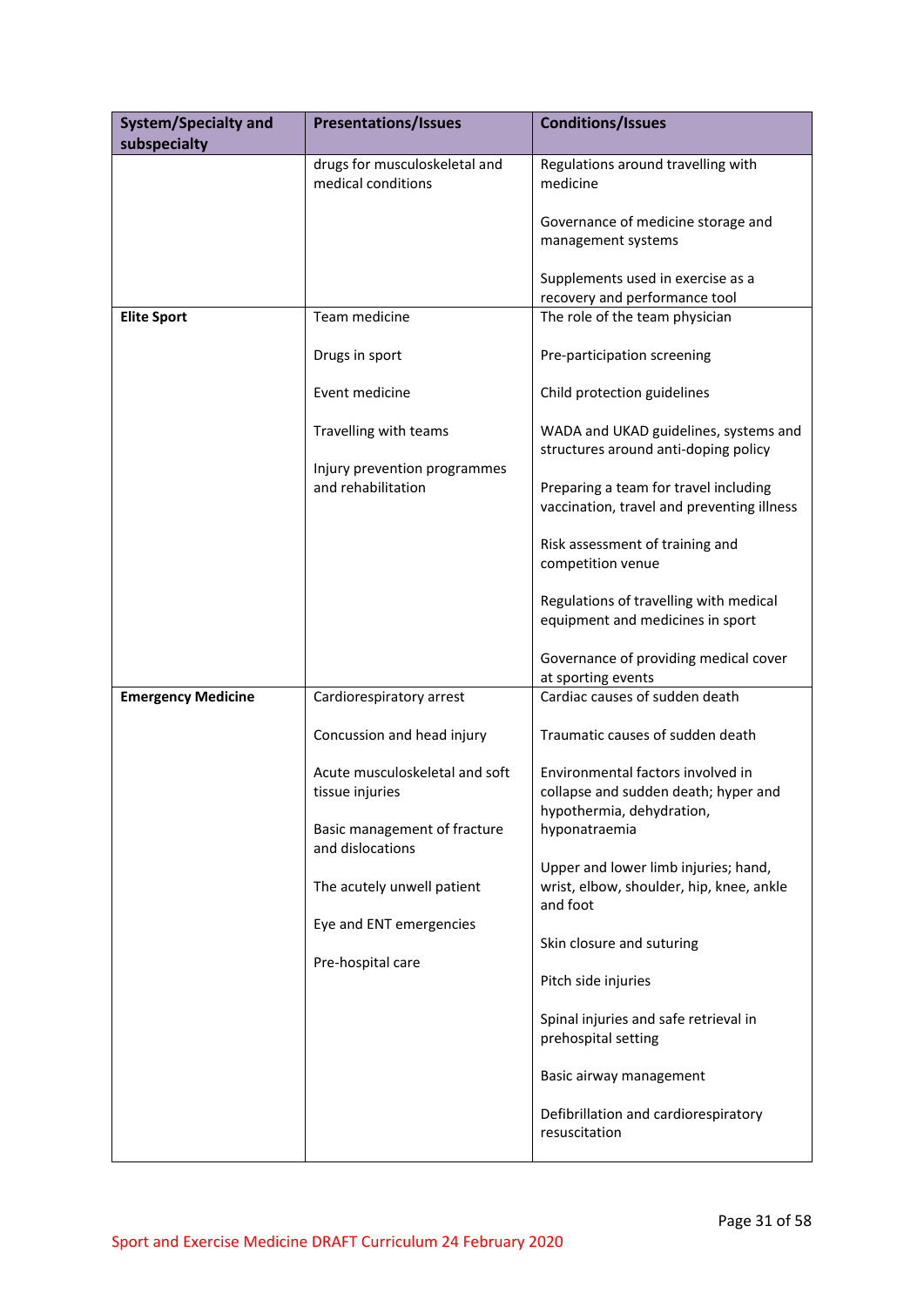| <b>System/Specialty and</b>           | <b>Presentations/Issues</b>                      | <b>Conditions/Issues</b>                                                       |
|---------------------------------------|--------------------------------------------------|--------------------------------------------------------------------------------|
| subspecialty                          |                                                  |                                                                                |
| Endocrinology                         | <b>Diabetes</b>                                  | Diabetic emergencies, hypo and                                                 |
|                                       |                                                  | hyperglycaemia                                                                 |
|                                       | Thyroid disease                                  |                                                                                |
|                                       | Obesity                                          | Role of exercise in type 1 and type 2<br>diabetes                              |
|                                       |                                                  |                                                                                |
|                                       | Relative energy deficiency in<br>sport           | Thyroid dysfunction                                                            |
|                                       |                                                  | Exercise prescription in diabetes                                              |
|                                       |                                                  | Management of obesity,                                                         |
|                                       |                                                  | pharmacological, exercise and surgical                                         |
|                                       |                                                  | options                                                                        |
|                                       |                                                  |                                                                                |
|                                       |                                                  | Basic knowledge of metabolic diseases                                          |
|                                       |                                                  | encountered in children and adolescents                                        |
| Musculoskeletal medicine<br>in adults | Acute musculoskeletal injury                     | Tendon, muscle, ligament, joint, bone<br>and nerve problems in the upper limb, |
|                                       | Chronic musculoskeletal                          | lower limb and neck and spine                                                  |
|                                       | problems                                         |                                                                                |
|                                       |                                                  | Identification of red flags conditions                                         |
|                                       | Chronic pain                                     |                                                                                |
|                                       |                                                  | Joint and soft tissue injections                                               |
|                                       | Pain management                                  |                                                                                |
|                                       |                                                  | Orthotic prescription                                                          |
|                                       | Imaging in musculoskeletal<br>medicine           | Principles of physiotherapy management<br>and rehabilitation                   |
|                                       | Therapeutic interventions in                     |                                                                                |
|                                       | acute and chronic conditions                     | Tendonitis, ligament injuries, avulsion                                        |
|                                       |                                                  | injuries, dislocation and fracture                                             |
|                                       | Role of pathology investigations                 | management                                                                     |
|                                       |                                                  |                                                                                |
|                                       | Rehabilitation and physiotherapy<br>as treatment | Principles of the surgical management of<br>musculoskeletal problems           |
|                                       |                                                  |                                                                                |
|                                       |                                                  | Understanding of the principles of tissue                                      |
|                                       |                                                  | injury and repair                                                              |
|                                       |                                                  | Acute and persistent pain management                                           |
|                                       |                                                  | including non-pharmacological therapies                                        |
| Paediatric musculoskeletal            | Clinical diagnosis of acute and                  | Growth related problems including                                              |
| medicine                              | chronic musculoskeletal                          | growth plate, osteochondritis dessicans,                                       |
|                                       | problems including those related                 | apophysitis and avulsion injuries                                              |
|                                       | to growth                                        | Bone stress including the spine                                                |
|                                       | Paediatric appropriate                           |                                                                                |
|                                       | management and therapeutic                       | Snapping hip, shoulder multidirectional                                        |
|                                       | approaches for acute and                         | instability, patella instability,                                              |
|                                       | chronic musculoskeletal                          | hypermobility                                                                  |
|                                       | problems                                         |                                                                                |
|                                       |                                                  | SUFE, Perthes, Scoliosis and other                                             |
|                                       |                                                  | variations of development, pectus                                              |
|                                       |                                                  | excavatum/carinatum                                                            |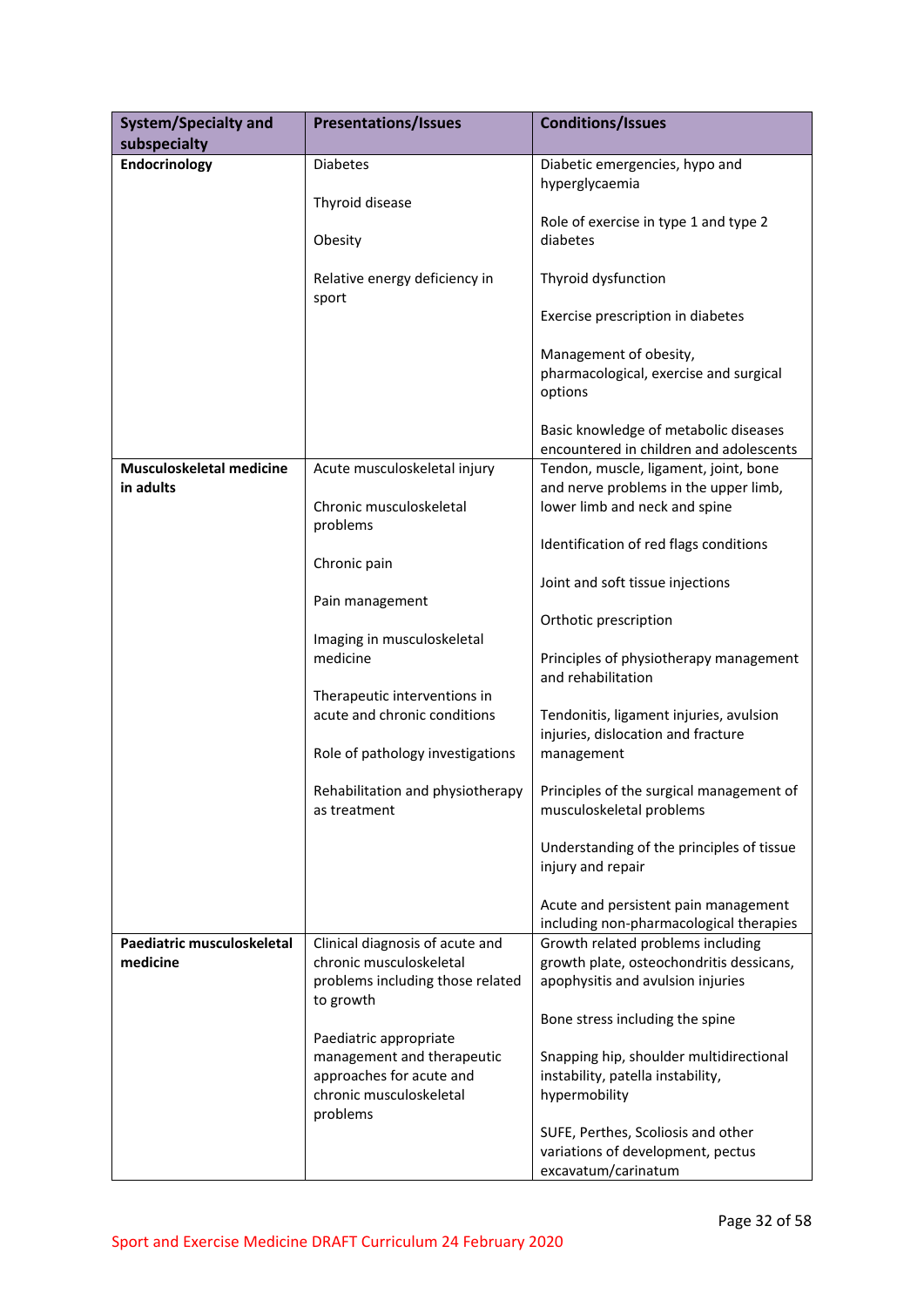| <b>System/Specialty and</b>                   | <b>Presentations/Issues</b>                                        | <b>Conditions/Issues</b>                                                                                                                                                                    |
|-----------------------------------------------|--------------------------------------------------------------------|---------------------------------------------------------------------------------------------------------------------------------------------------------------------------------------------|
| subspecialty                                  |                                                                    |                                                                                                                                                                                             |
|                                               | Paediatric appropriate<br>radiological and other<br>investigations | An understanding of non-accidental<br>injury in all its forms, to include an<br>appreciation of child protection issues<br>and the relevant laws<br>Understanding of Gillick competency and |
|                                               |                                                                    | the legality of treating minors                                                                                                                                                             |
| Physical activity in special<br>groups        | Women                                                              | Contraception options in athletes                                                                                                                                                           |
|                                               | Children                                                           | Pregnancy and exercise; pre and post-<br>partum                                                                                                                                             |
|                                               | Adolescents                                                        | Relative energy deficiency conditions in                                                                                                                                                    |
|                                               | Older individuals                                                  | male and female athletes                                                                                                                                                                    |
|                                               | Military personnel                                                 | Understanding of the effect of ageing on<br>muscle bulk, strength and cardiovascular                                                                                                        |
|                                               | Elite athletes                                                     | fitness                                                                                                                                                                                     |
|                                               | Disabled athletes                                                  | Application of appropriate training<br>workloads to the developing skeleton<br>and metabolism                                                                                               |
|                                               |                                                                    | Eating and body perception disorders in<br>the developing athlete                                                                                                                           |
| <b>Primary care</b>                           | Exercise prescription                                              | Exercise prescription in primary care                                                                                                                                                       |
|                                               | Exercise as a health tool                                          | Dermatology conditions                                                                                                                                                                      |
|                                               | Management of common<br>primary care problems                      | Ophthalmology conditions                                                                                                                                                                    |
|                                               | Infectious diseases                                                | <b>ENT</b> conditions                                                                                                                                                                       |
|                                               | Common paediatric medical                                          | Gastroenterology conditions                                                                                                                                                                 |
|                                               | problems                                                           | Renal and urinary tract conditions                                                                                                                                                          |
|                                               | History and examination skills                                     | Vaccination in children and adults                                                                                                                                                          |
|                                               | Effect of illness on activity<br>capacity                          | Ability to determine the status or<br>severity of the disease state from history,<br>examination and investigation                                                                          |
|                                               |                                                                    | Ability to provide advice regarding safe<br>exercise in the patient with chronic<br>disease                                                                                                 |
| <b>Population and Public</b><br><b>Health</b> | Epidemiology                                                       | <b>NHS</b>                                                                                                                                                                                  |
|                                               | Health promotion                                                   | Local authority                                                                                                                                                                             |
|                                               | Evidence in physical activity and<br>research                      | Voluntary and private sector                                                                                                                                                                |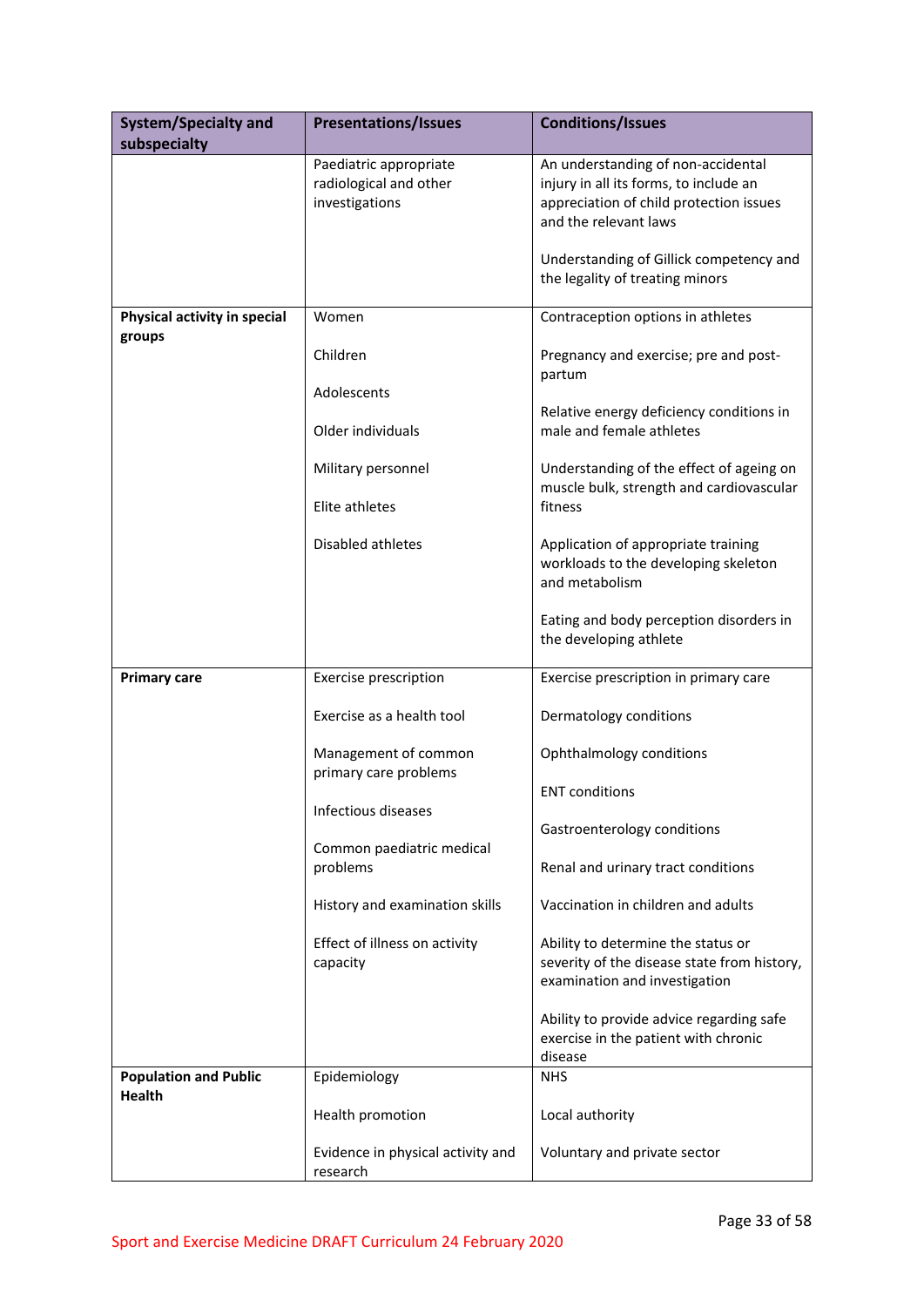| <b>System/Specialty and</b><br>subspecialty  | <b>Presentations/Issues</b>                                                               | <b>Conditions/Issues</b>                                                           |
|----------------------------------------------|-------------------------------------------------------------------------------------------|------------------------------------------------------------------------------------|
|                                              |                                                                                           | Global initiatives                                                                 |
|                                              | Public health policy in physical<br>activity and health                                   | Developing, leading and appraising<br>exercise services                            |
|                                              | Physical activity service<br>providers and their structure<br>Measuring physical activity | Physical activity and effects on CHD,<br>stroke, PVD, cancer(s)                    |
|                                              | Health screening programmes                                                               | Diabetes, obesity, musculoskeletal<br>health, metabolic syndrome, etc              |
|                                              | Impact of inactivity on<br>individuals, communities, NHS<br>and wider                     | Physical activity as therapy in a range of<br>chronic conditions                   |
|                                              |                                                                                           | Effective interventions to promote<br>physical activity                            |
|                                              |                                                                                           | Knowledge of social and cultural issues<br>affecting health promotion              |
|                                              |                                                                                           | Knowledge of current UK screening<br>programmes to promote health                  |
|                                              |                                                                                           | Moving medicine                                                                    |
| <b>Psychosocial aspects of</b><br><b>SEM</b> | Behaviour change in the inactive<br>population                                            | Active hospitals programme<br>Behavioural change - sedentary to active<br>living   |
|                                              | Exercise as a treatment modality<br>for physical conditions                               | Psychological aspects of stress, trauma,<br>disability, rehabilitation             |
|                                              | Exercise as a treatment modality<br>for psychiatric conditions                            | Psychological aspects of motivation,<br>arousal and performance                    |
|                                              | Psychology of sports<br>performance; individuals and<br>team sport                        | Group psychology of team, coach,<br>medical team, group dynamics                   |
|                                              |                                                                                           | Psychological/ mood effects of physical<br>activity                                |
|                                              |                                                                                           | Psychological and psychometric testing<br>methods                                  |
|                                              |                                                                                           | Psychology of working with MDT                                                     |
|                                              |                                                                                           | Awareness of the doctor's role as<br>advocate and manager                          |
| Radiology                                    | X-ray                                                                                     | The role of imaging techniques in general<br>terms and the way in which images are |
|                                              | <b>Ultrasound scanning</b>                                                                | produced                                                                           |
|                                              | CT and MRI imaging                                                                        |                                                                                    |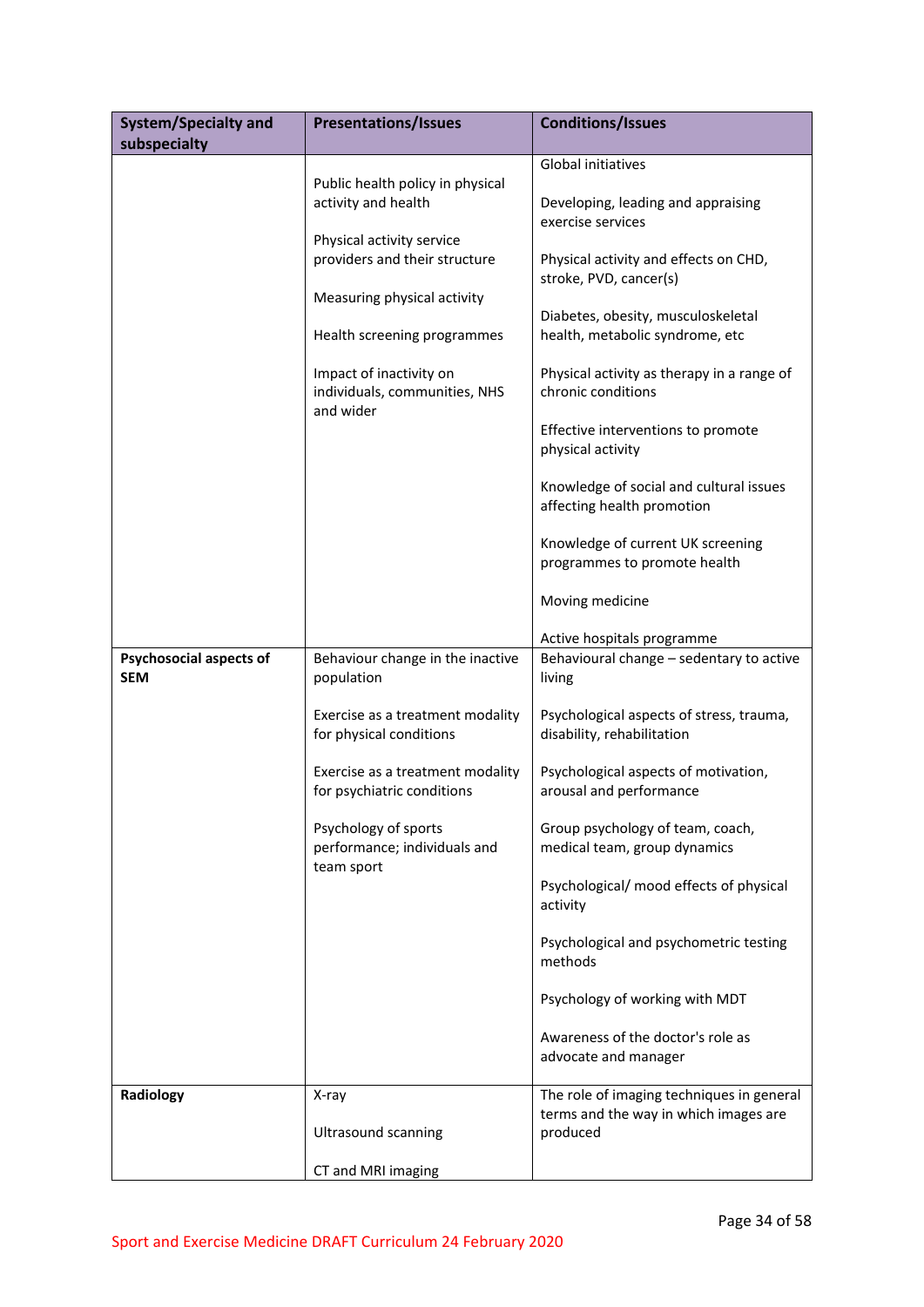| <b>System/Specialty and</b><br>subspecialty           | <b>Presentations/Issues</b>                                                             | <b>Conditions/Issues</b>                                                                                                                                                                                                                                                                                                                                           |
|-------------------------------------------------------|-----------------------------------------------------------------------------------------|--------------------------------------------------------------------------------------------------------------------------------------------------------------------------------------------------------------------------------------------------------------------------------------------------------------------------------------------------------------------|
|                                                       | Bone density scanning<br>Nuclear medicine<br>Fundamentals of image guided<br>injections | An understanding of the relative<br>radiation risks applicable to different<br>types of imaging<br>Imaging tendons, ligaments, muscles,<br>nerves, bones and joints<br>Patients presenting with acute, chronic                                                                                                                                                     |
|                                                       |                                                                                         | and overuse injuries<br>The targeted use of imaging to reach a<br>definitive diagnosis<br>An understanding of the use of medical<br>imaging for targeted treatment (e.g.<br>guided injections) to complement history<br>& examination<br>An ability to interpret different<br>modalities of medical imaging in a logical<br>and structured manner, and in doing so |
| Respiratory                                           | <b>Breathlessness</b>                                                                   | identify significant pathology and relate<br>this to anatomy<br>Asthma                                                                                                                                                                                                                                                                                             |
|                                                       | Wheezing                                                                                | Spirometry                                                                                                                                                                                                                                                                                                                                                         |
|                                                       | Allergy including hay fever<br><b>ENT disorders</b>                                     | Dysfunctional breathing, exercise<br>induced laryngeal obstruction and vocal<br>cord dysfunction                                                                                                                                                                                                                                                                   |
|                                                       | Cough                                                                                   | <b>EVH testing</b>                                                                                                                                                                                                                                                                                                                                                 |
| Rheumatology                                          | Adult rheumatological conditions<br>Paediatric rheumatological<br>conditions            | Inflammatory and seronegative arthritis<br>Osteoarthritis<br>Septic arthritis                                                                                                                                                                                                                                                                                      |
|                                                       |                                                                                         | Fibromyalgia and chronic pain<br>Connective tissue disorders                                                                                                                                                                                                                                                                                                       |
|                                                       |                                                                                         | Hypermobility syndromes                                                                                                                                                                                                                                                                                                                                            |
|                                                       |                                                                                         | Osteoporosis and metabolic bone<br>disorders                                                                                                                                                                                                                                                                                                                       |
| <b>Rehabilitation medicine</b><br>and spinal injuries | Spinal injuries<br>Amputees                                                             | Special needs of disabled athletes and<br>exercisers                                                                                                                                                                                                                                                                                                               |
|                                                       | Cerebral Palsy                                                                          | Medical needs of disabled athletes and<br>exercisers                                                                                                                                                                                                                                                                                                               |
|                                                       | Learning Difficulties                                                                   |                                                                                                                                                                                                                                                                                                                                                                    |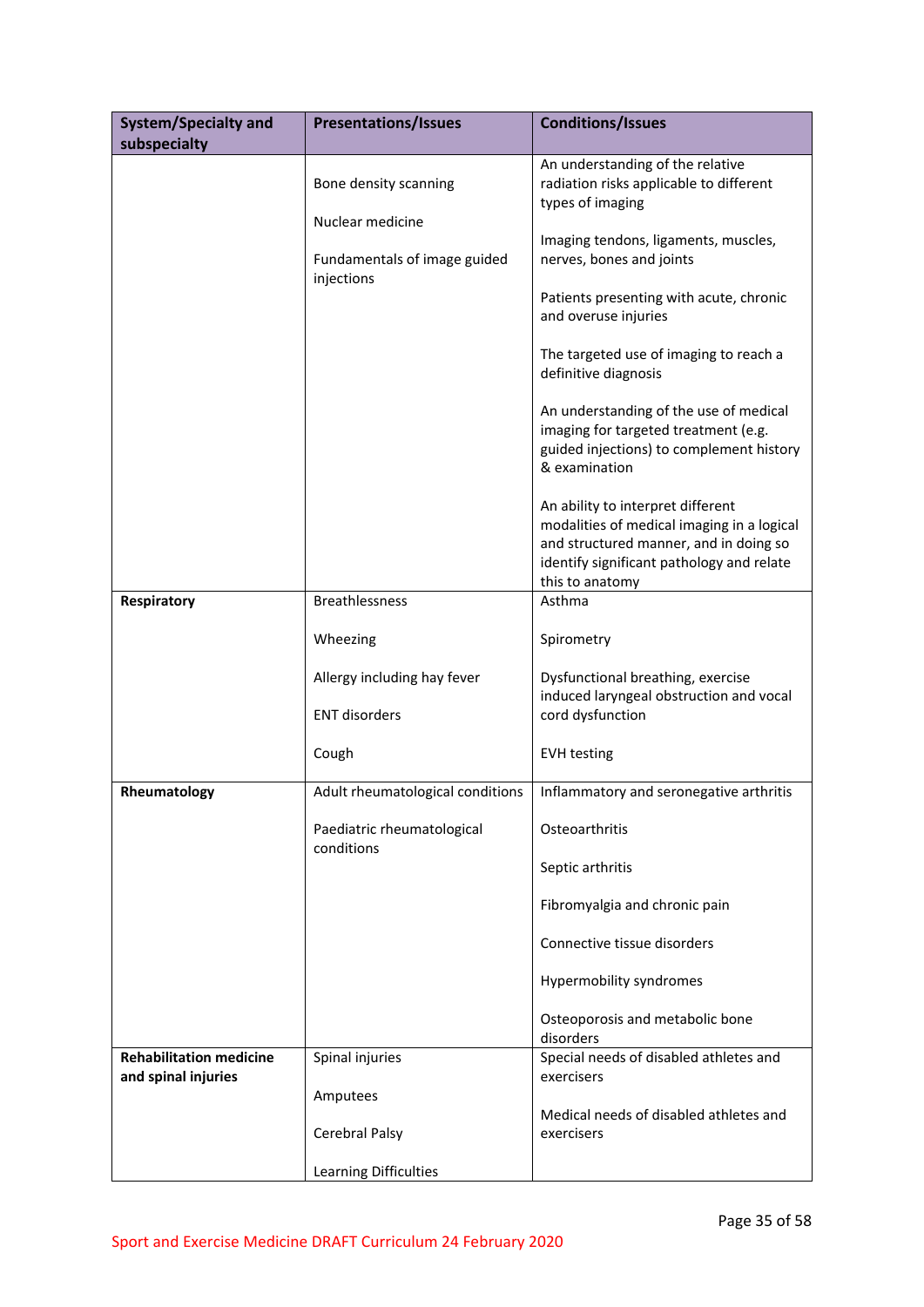| <b>System/Specialty and</b><br>subspecialty | <b>Presentations/Issues</b>                                            | <b>Conditions/Issues</b>                                                                                     |
|---------------------------------------------|------------------------------------------------------------------------|--------------------------------------------------------------------------------------------------------------|
|                                             | Visually and hearing impaired                                          | Physical problems experienced by<br>disabled individuals within everyday<br>living and with respect to sport |
|                                             | Disability classification<br>Disability in children and<br>adolescents | Have knowledge of the types of<br>prosthesis available, particularly those<br>used for sport and activity    |
|                                             |                                                                        | Spinal injury at different vertebral levels                                                                  |
|                                             |                                                                        | Prosthetic prescription for exercise                                                                         |
|                                             |                                                                        | Wheelchair prescription                                                                                      |
|                                             |                                                                        | Assessment of injuries in disabled<br>athletes                                                               |

# <span id="page-35-0"></span>**3.5 Practical procedures**

There are a number of procedural skills in which a trainee must become proficient.

Trainees must be able to outline the indications for these procedures and recognise the importance of valid consent, aseptic technique, safe use of analgesia and local anaesthetics, minimisation of patient discomfort, and requesting help when appropriate. For all practical procedures, the trainee must be able to recognise complications and respond appropriately if they arise, including calling for help from colleagues in other specialties when necessary.

Trainees should receive training in procedural skills in a clinical skills lab if required. Assessment of procedural skills will be made using the direct observation of procedural skills (DOPS) tool. The table below sets out the minimum competency level expected for each of the practical procedures.

When a trainee has been signed off as being able to perform a procedure independently, they are not required to have any further assessment (DOPS) of that procedure, unless they or their ES think that this is required (in line with standard professional conduct).

| Procedure                              | ST <sub>3</sub> | ST <sub>4</sub> | ST <sub>5</sub> | ST <sub>6</sub> |
|----------------------------------------|-----------------|-----------------|-----------------|-----------------|
| Landmark joint injections of all large |                 | Χ               |                 |                 |
| joints                                 |                 |                 |                 |                 |
| Landmark soft tissue injections        |                 | x               |                 |                 |
| Cardiopulmonary exercise testing       |                 |                 | х               |                 |
| and interpretation                     |                 |                 |                 |                 |
| Respiratory function testing and       |                 |                 | χ               |                 |
| interpretation, including EVH testing  |                 |                 |                 |                 |
| Compartment pressure testing           |                 |                 |                 | х               |
| Concussion assessment - baseline       |                 | χ               |                 |                 |
| and pitchside                          |                 |                 |                 |                 |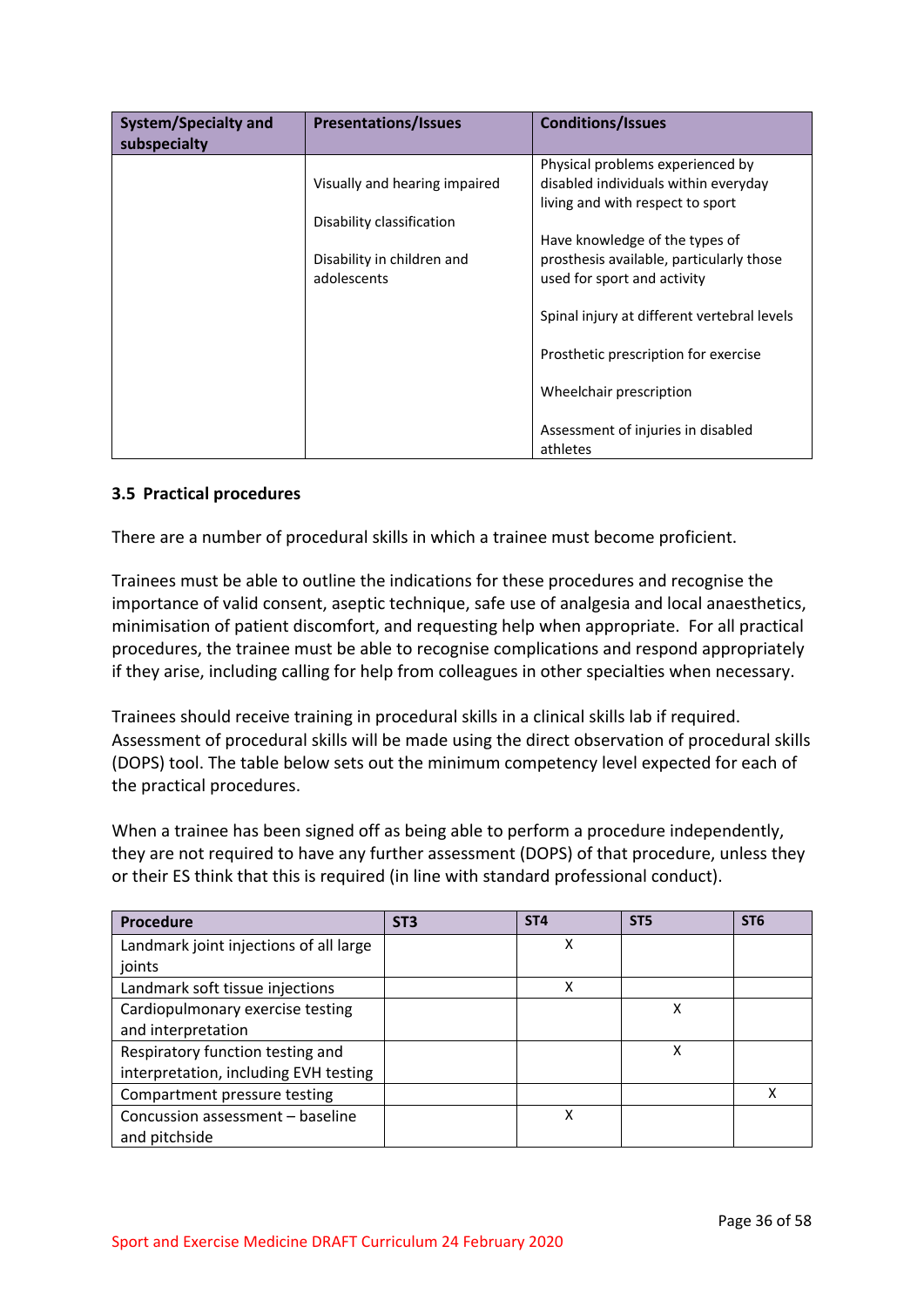# <span id="page-36-0"></span>**4. Learning and Teaching**

# <span id="page-36-1"></span>**4.1 The training programme**

The organisation and delivery of postgraduate training is the responsibility of the Health Education England (HEE), NHS Education for Scotland (NES), Health Education and Improvement Wales (HEIW) and the Northern Ireland Medical and Dental Training Agency (NIMDTA) – referred to from this point as 'deaneries'. A training programme director (TPD) will be responsible for coordinating the specialty training programme. In England, the local organisation and delivery of training is overseen by a school of medicine.

Progression through the programme will be determined by the Annual Review of Competency Progression (ARCP) process and the training requirements for each indicative year of training are summarised in the ARCP decision aid (available on the [JRCPTB website\)](http://www.jrcptb.org.uk/).

The sequence of training should ensure appropriate progression in experience and responsibility. The training to be provided at each training site is defined to ensure that, during the programme, the curriculum requirements are met and also that unnecessary duplication and educationally unrewarding experiences are avoided.

The following provides a guide on how training programmes should be focussed in each training year in order for trainees to gain the experience and develop the capabilities to the level required.

Trainees will have an appropriate and named clinical supervisor (CS) and a named educational supervisor (ES). The CS and ES may be the same person.

All training should be conducted in institutions which meet the relevant JRCPTB Quality Criteria, GMC standards for training and education and the relevant Health and Safety standards. Please see section 4.2 for guidance on methods of teaching and learning.

The curriculum specifies the range of diseases, impairments and disabilities that must be seen; and the range of contexts that they must be seen in; and the range of problems and severities of those problems that must be seen. This section gives, in broad terms, the areas that should be included in any training programme. Training is organized by both underlying causative conditions, and by the setting where patients are seen.

It is expected that the following environments will be accessible for trainees during the course of the programme.

The core features that should be provided for any training programme to deliver this curriculum are:

# **Musculoskeletal Medicine**

MSK disorders are some of the most common disabling conditions within a population, and although patients with these conditions rarely need inpatient services, they constitute the majority of community-based patients.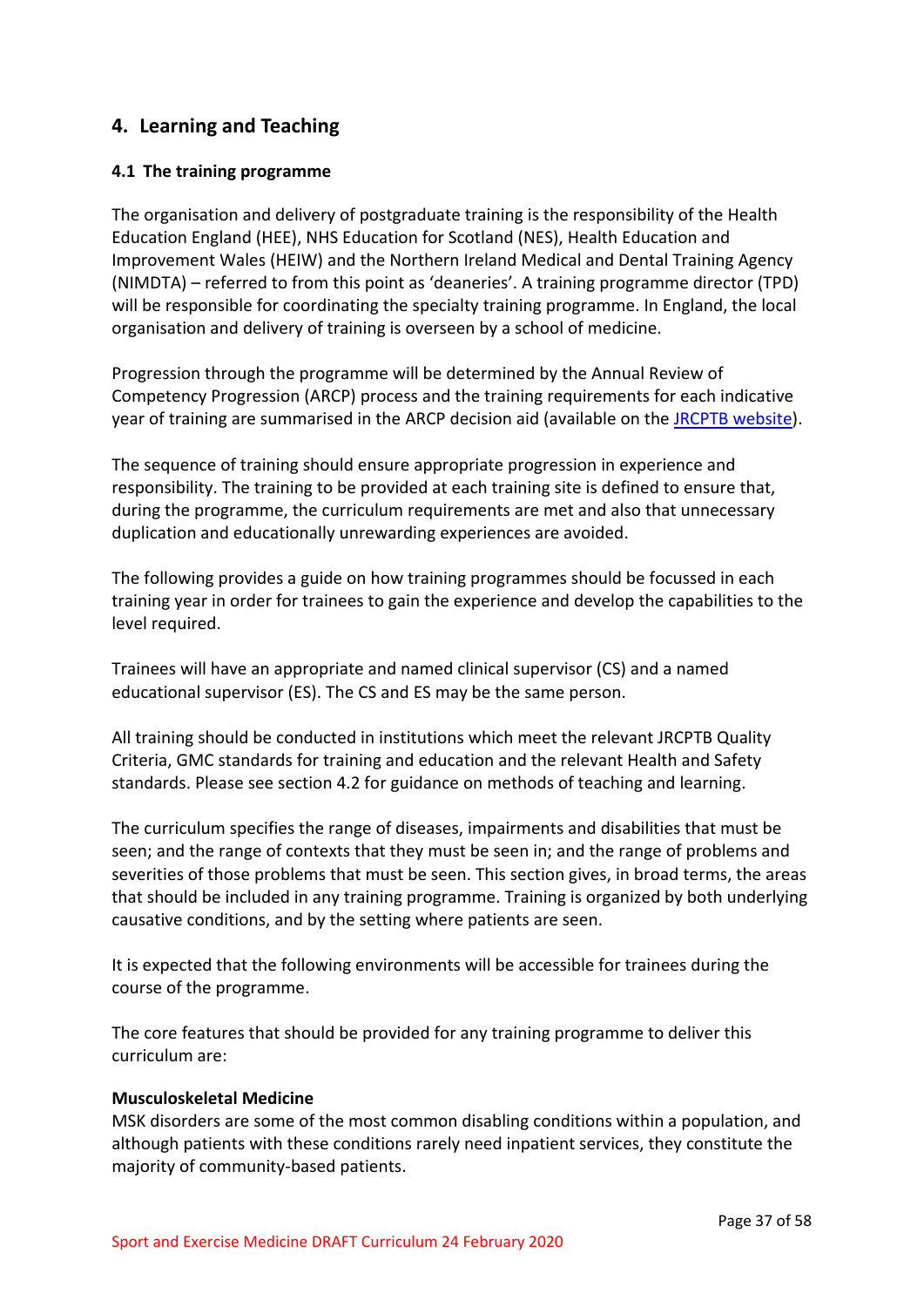This experience includes:

- Consultant led out-patient clinics in intermediary and secondary care, general practice, and community services
- Clinical experience with chronic pain services, specialist orthopaedic and rheumatological services, and services for functional disorders such as fibromyalgia and hypermobility syndrome.
- Involvement with orthotics and podiatry services
- Consultant led paediatric and adolescent MSK, orthopaedic, rheumatology, metabolic bone health and pain clinics that have paediatrician input
- Rehabilitation clinics
- MDT meetings
- Sport specific clinics

The trainee should undertake regular MSK clinics for an indicative 3 out of the 4 years with a minimum of 1 clinic per week during this time.

# **General Practice**

The SEM trainee should spend the full time equivalent of an indicative 3-6 months in General Practice.

### **Population and Public Health**

The SEM trainee should spend the full time equivalent of an indicative 6 months undertaking work specifically related to population health competencies

# **Accident and Emergency**

The SEM trainee should spend an indicative 3-6 months full time equivalent in an Emergency Medicine setting

# **Sport National Governing Body and Home Institutes (English Institute of Sport, Scottish Institute of Sport)**

Exposure to the high volume of sport specific conditions provides key learning opportunities that cannot be provided at the same level within the NHS. The training in these organisations will enable the SEM consultant to be the expert on these conditions within the NHS. The MDT environment of sport provides directly transferable skills to the NHS and the opportunity to work closely with a wider group of allied health professionals. This placement should give exposure to team, contact, disability and endurance sport.

# **Specialist Medical Departments**

- Cardiology including adult and paediatric congenital heart disease, arrhythmias, exercise testing and ischaemic heart disease
- Respiratory including adult and paediatric asthma, COPD, breathlessness clinics
- Endocrinology including adult and paediatric diabetes and obesity clinics
- Disease specific rehabilitation services
- MDT pain services for both adults and children/adolescents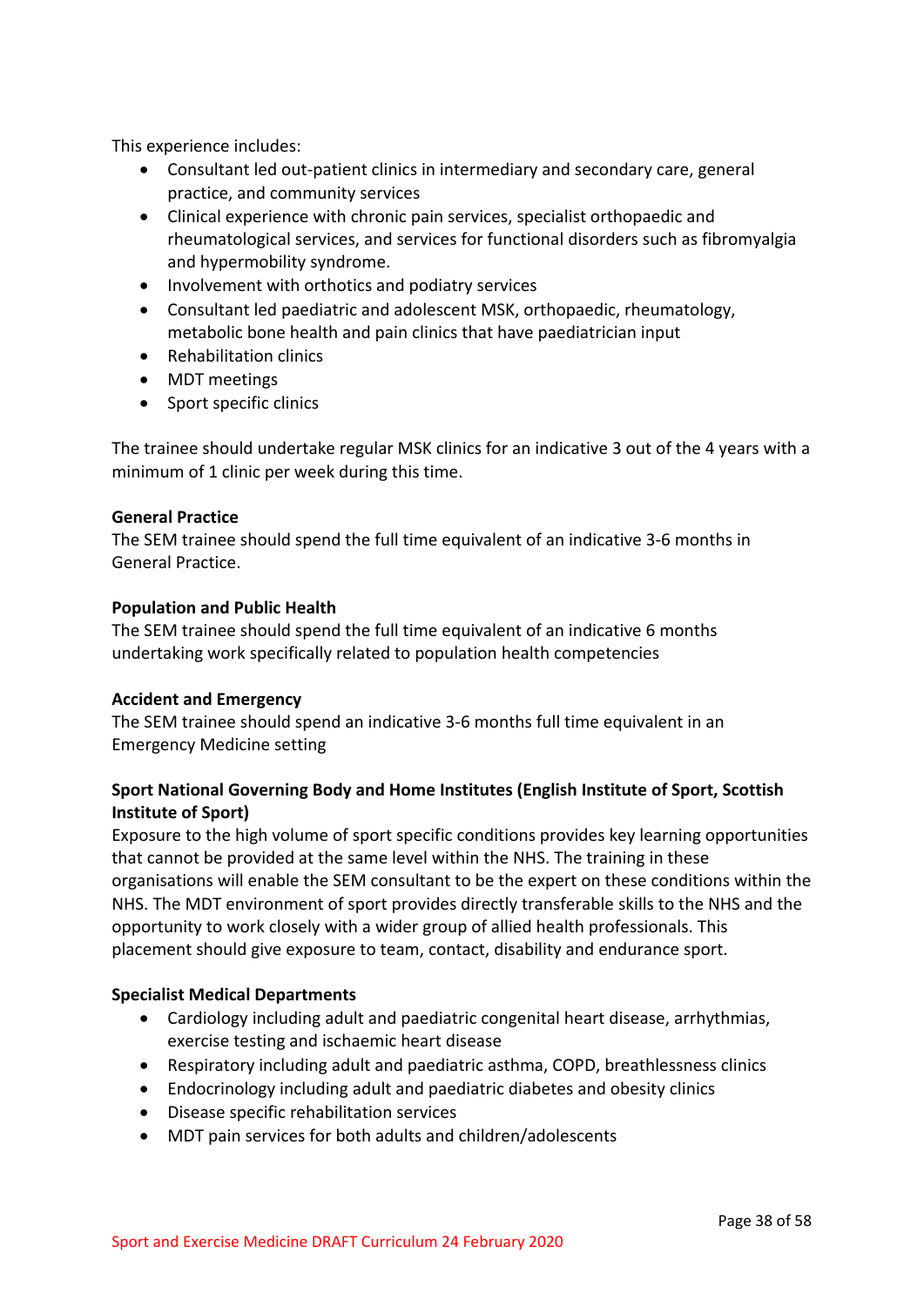# **Simulation**

Some of the practical procedures in the SEM curriculum should be taught by simulation in ST3 and ST4. Further years should include refresher training for procedural skills where necessary. Other procedures, for example exercise testing, can only be performed in the clinical setting, so a mix of learning environments is necessary.

# **Musculoskeletal Ultrasound**

The Faculty of Sport and Exercise Medicine (FSEM), in collaboration with the British Society of Skeletal Radiologists (BSSR), have produced a framework for SEM doctors who practice MSK ultrasound (MSKUS). This is a framework that recognises that MSKUS is a skill that develops over many years of practice. The majority of this will therefore be post CCT training but the basic skills and knowledge is embedded into the curriculum. Using this framework, the training scheme will provide the following training in a mentored environment:

- $\triangleright$  An understanding of the theory and physics of MSKUS and safe practice including governance, equipment, image acquisition, image storage, image reporting, artefacts and the relevance of other imaging modalities to MSKUS
- $\triangleright$  Incorporation of MSKUS findings into the clinical presentation

These proficiencies will be achieved via:

- $\triangleright$  Theory and physics of MSKUS (elfH training modules) mandatory by end of ST4 and before attending any MSKUS mentored sessions
- $\triangleright$  Attendance at ultrasound lists with an MSK radiologist of SEM mentor (who has fulfilled the FSEM criteria for a mentor) for 12 months of 40 clinics – in ST5 and/or ST6, mandated by the end of ST6
- $\triangleright$  Log book of US cases with the level of supervision documented; supervised, minimally supervised, not supervised (personal library to be reviewed at ARCP from ST5 onwards)

This exposure and mentored training can be used towards competency aligned to the FSEM framework. Any part of the framework where competency has been achieved can be signed off by the mentor. This will be aligned to the most up to date syllabus for FSEM UK MSK Training; 2017 or later.

# <span id="page-38-0"></span>**4.2 Teaching and learning methods**

The curriculum will be delivered through a variety of learning experiences and will achieve the capabilities described in the syllabus through a variety of learning methods. There will be a balance of different modes of learning from formal teaching programmes to experiential learning 'on the job'. The proportion of time allocated to different learning methods may vary depending on the nature of the attachment within a rotation. This section identifies the types of situations in which a trainee will learn.

**Work-based experiential learning** - The content of work-based experiential learning is decided by the local faculty for education but includes active participation in: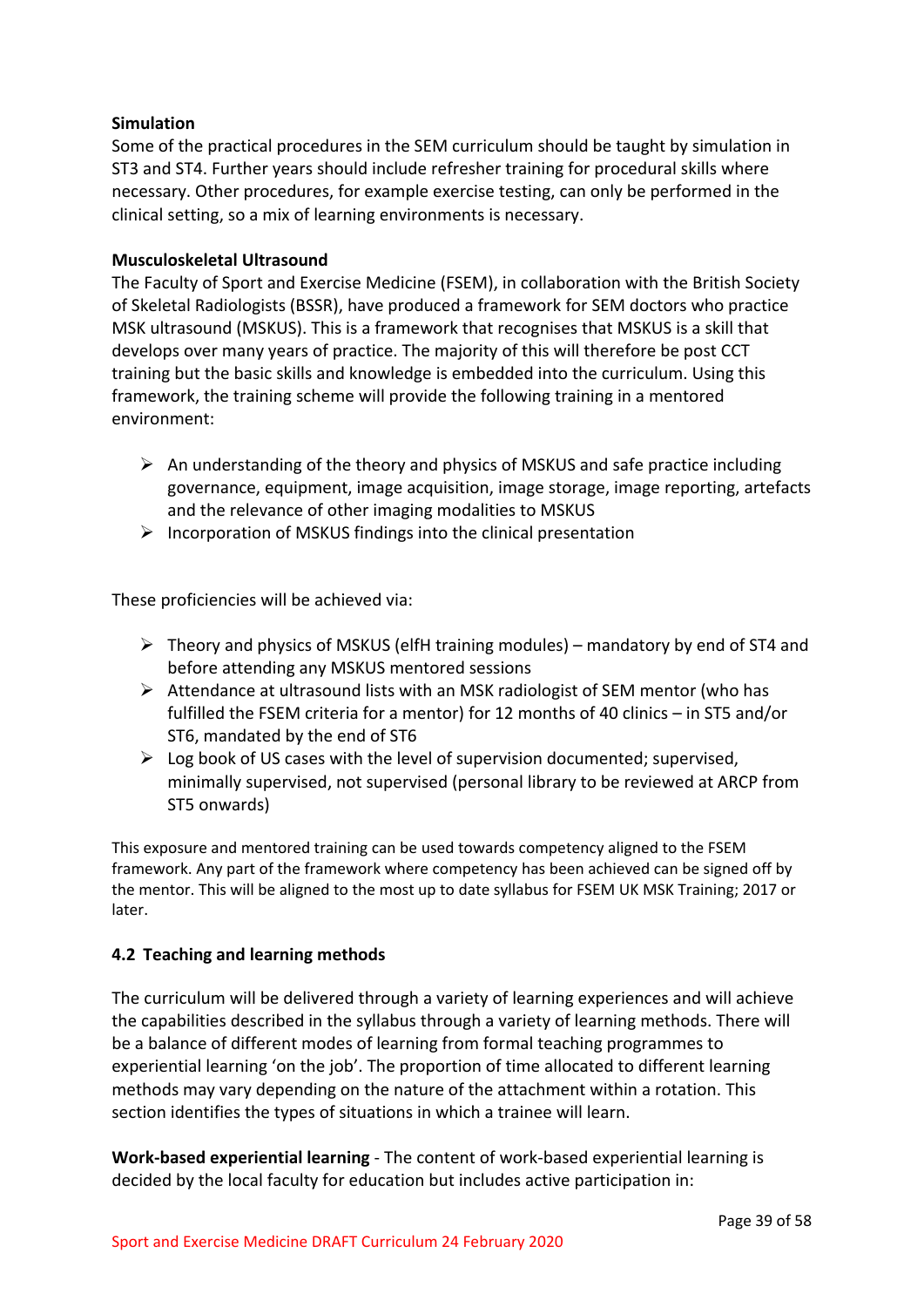# **Medical clinics including MSK clinics**

The educational objectives of attending clinics are:

- To understand the management of MSK disorders
- To understand the management of chronic diseases
- Be able to assess a patient in a defined time-frame
- To interpret and act on the referral letter to clinic
- To propose an investigation and management plan in a setting different from the acute medical situation
- To review and amend existing investigation plans
- To write an acceptable letter back to the referrer
- To communicate with the patient and where necessary relatives and other health care professionals.
- To become familiar with all aspects of the biopsychosocial model of illness, using it to ensure that all important factors are considered;

These objectives can be achieved in a variety of settings including hospitals, day care facilities and the community. The clinic might be primarily run by a specialist physiotherapist or nurse (or other qualified health care professionals) rather than a consultant in SEM. After initial induction, trainees will review patients in clinic settings, under direct supervision. The degree of responsibility taken by the trainee will increase as competency increases. Trainees should see a range of new and follow-up patients and present their findings to their CS. Clinic letters written by the trainee should also be reviewed and feedback given.

The number of patients that a trainee should see in each clinic is not defined, neither is the time that should be spent in clinic, but as a guide this should be a minimum of two hours.

Clinic experience should be used as an opportunity to undertake supervised learning events and reflection.

# **Reviewing patients with consultants**

It is important that trainees have an opportunity to present at least a proportion of the patients whom they have seen to their consultant for senior review in order to obtain immediate feedback into their performance (that may be supplemented by an appropriate work placed based assessment (WPBA) such as an ACAT, mini-CEX or CBD).

# **Multi-disciplinary team meetings**

There are many situations where clinical problems are discussed with clinicians in other disciplines. These provide excellent opportunities for observation of clinical reasoning.

# **Formal postgraduate teaching**

It is recognised that some deaneries are too small to set up and sustain a programme of postgraduate training in SEM from within their own resources. There are several solutions.

There is a rotating program of training for all trainees nationally. This delivers 4 national training days per year in different regions and is aligned to the curriculum.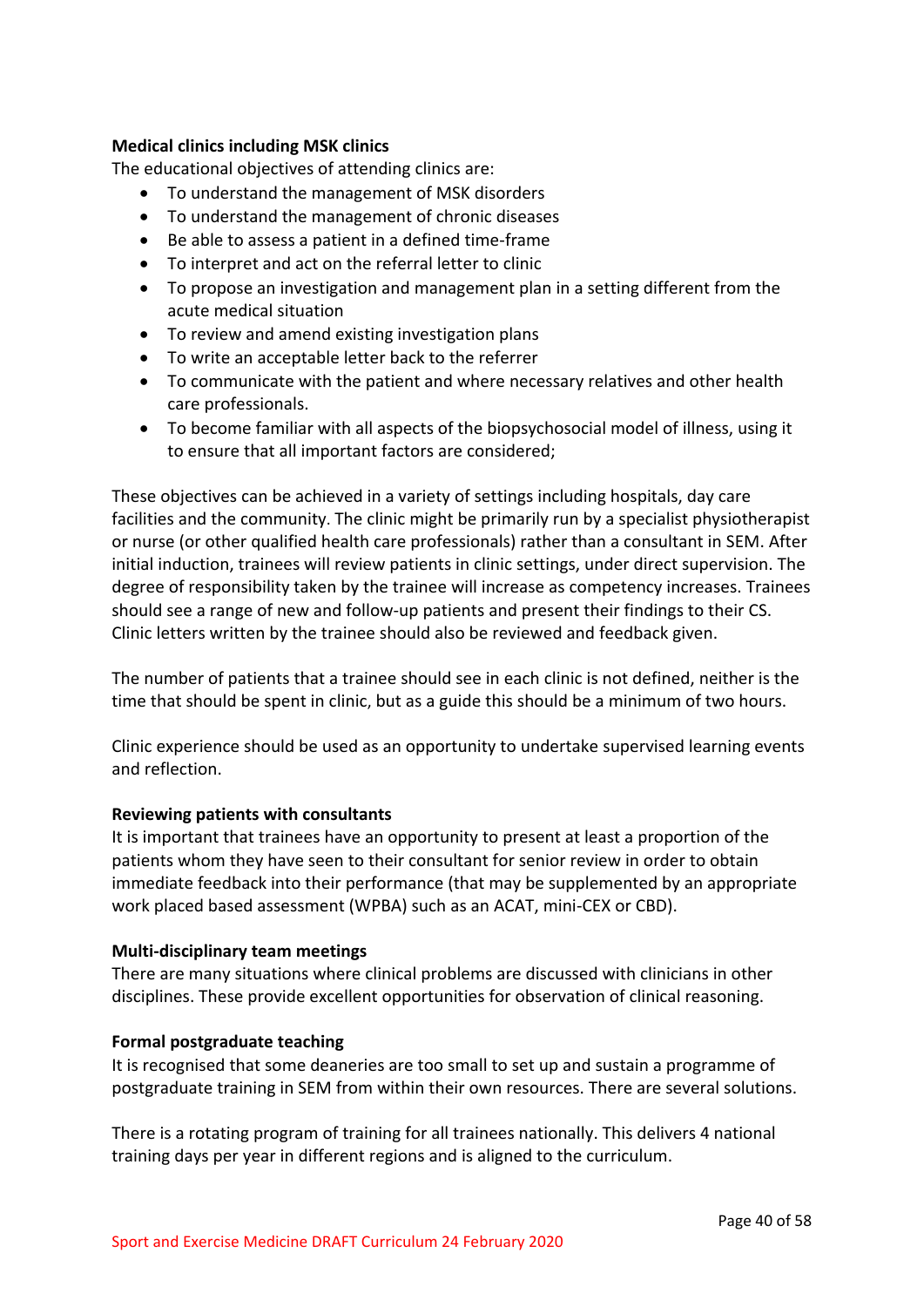In addition, local postgraduate teaching in other larger specialties such as rheumatology and general practice may well have sessions that are relevant to SEM trainees. Attendance should be encouraged not only to obtain good training, but also to develop a better understanding of the other specialty.

Finally, there are several national training courses annually, relevant to the SEM curriculum, and attendance at these are encouraged if required. Where these are annual conferences, attendance at scientific sessions and presenting where possible are also promoted.

Other suggested activities include:

- case presentations
- research, audit and quality improvement projects
- lectures and small group teaching
- clinical skills demonstrations and teaching
- critical appraisal and evidence based medicine and journal clubs

### **Learning with peers**

In SEM opportunities for trainees to learn with their medical peers is limited by the small numbers within any programme, because often a trainee will only meet three or four peers on a regular basis. This difficulty can be overcome, to an extent, in several ways. First, other local training programmes will include both local teaching sessions of great relevance, such as in rheumatology, rehabilitation medicine and public health. The trainee doctors from different specialities will be able to share experience and ideas.

Second, Sport and Exercise Medicine is above all a multidisciplinary team profession, and post-graduate training opportunities for many of the allied health professions would offer excellent training for trainees. This would include podiatry and orthotics, biomechanists, physiotherapy, exercise physiologists and rehabilitation specialists. Training programme directors should develop links with local post-graduate training for any relevant profession, and encourage trainees to attend relevant training. The trainees from different professions will be able to share experience and ideas.

### **Independent self-directed learning**

Trainees will use this time in a variety of ways depending upon their stage of learning. Suggested activities include:

- reading, including web-based material such as e-Learning for Healthcare (e-LfH)
- maintenance of personal portfolio (self-assessment, reflective learning, personal development plan)
- audit, quality improvement and research projects
- reading journals
- achieving personal learning goals beyond the essential, core curriculum

### **Formal study courses**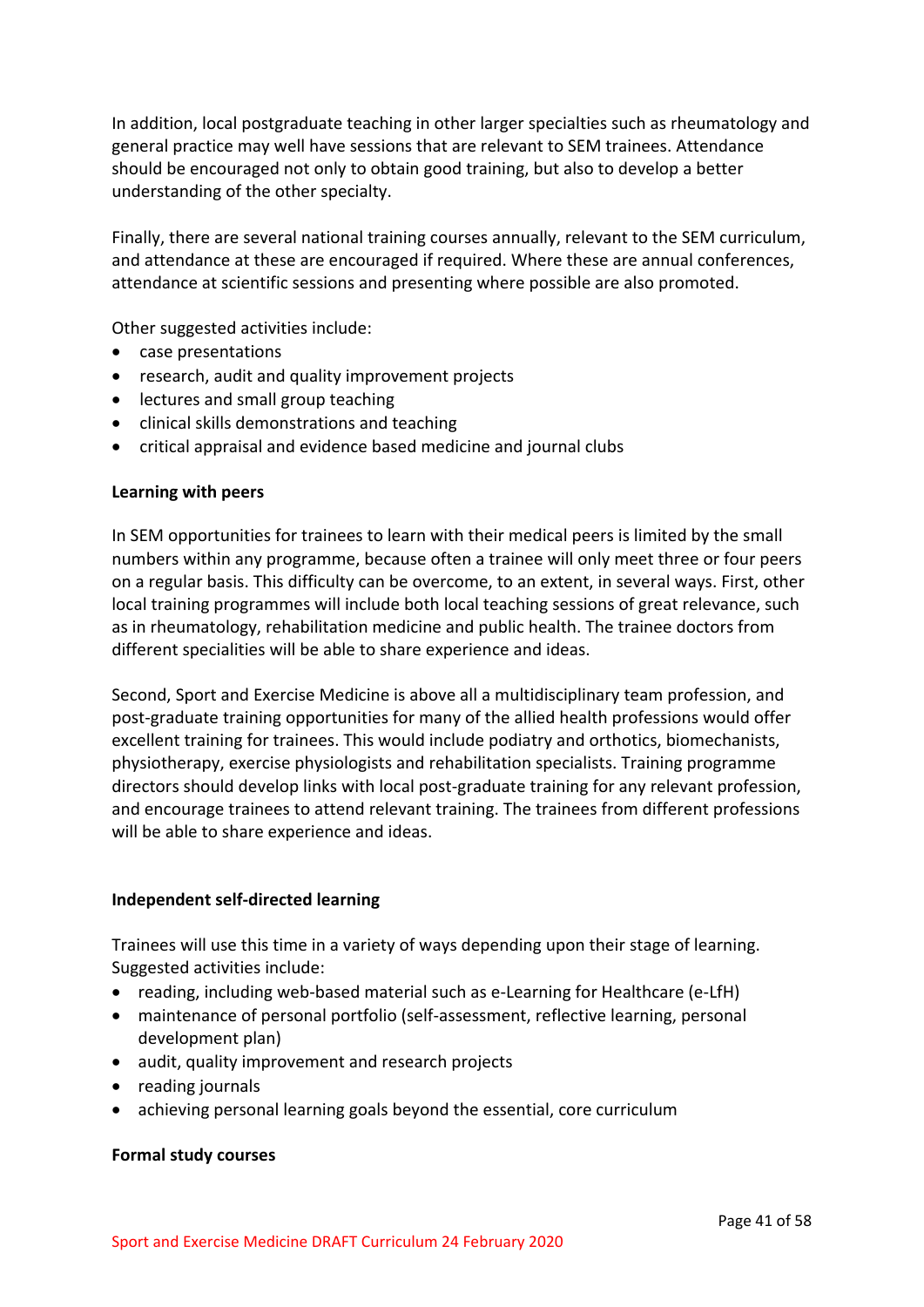Time to be made available for formal courses is encouraged, subject to local conditions of service. Examples include management and leadership courses and communication courses, which are particularly relevant to patient safety and experience. Aspects of the curriculum are suitable to be taught on an approved Masters or Diploma university course in SEM, and trainees would be encouraged to attend such a course if they have not done so before entering the training programme.

# <span id="page-41-0"></span>**4.3 Academic training**

The four nations have different arrangements for academic training and doctors in training should consult the local deanery for further guidance.

Trainees may train in academic medicine as an academic clinical fellow (ACF), academic clinical lecturer (ACL) or equivalent. Academic trainees can be recruited at any point in the training programme.

Some trainees may opt to do research leading to a higher degree without being appointed to a formal academic programme. This new curriculum should not impact in any way on the facility to take time out of programme for research (OOPR) but as now, such time requires discussion between the trainee, the TPD and the Deanery as to what is appropriate together with guidance from the SAC that the proposed period and scope of study is sensible.

# <span id="page-41-1"></span>**5. Programme of Assessment**

# <span id="page-41-2"></span>**5.1 Purpose of assessment**

The purpose of the programme of assessment is to:

- assess trainees' actual performance in the workplace
- enhance learning by providing formative assessment, enabling trainees to receive immediate feedback, understand their own performance and identify areas for development
- drive learning and enhance the training process by making it clear what is required of trainees and motivating them to ensure they receive suitable training and experience
- demonstrate trainees have acquired the GPCs and meet the requirements of GMP
- ensure that trainees possess the essential underlying knowledge required for their specialty
- provide robust, summative evidence that trainees are meeting the curriculum standards during the training programme;
- inform the ARCP, identifying any requirements for targeted or additional training where necessary and facilitating decisions regarding progression through the training programme;
- identify trainees who should be advised to consider changes of career direction.

# <span id="page-41-3"></span>**5.2 Programme of Assessment**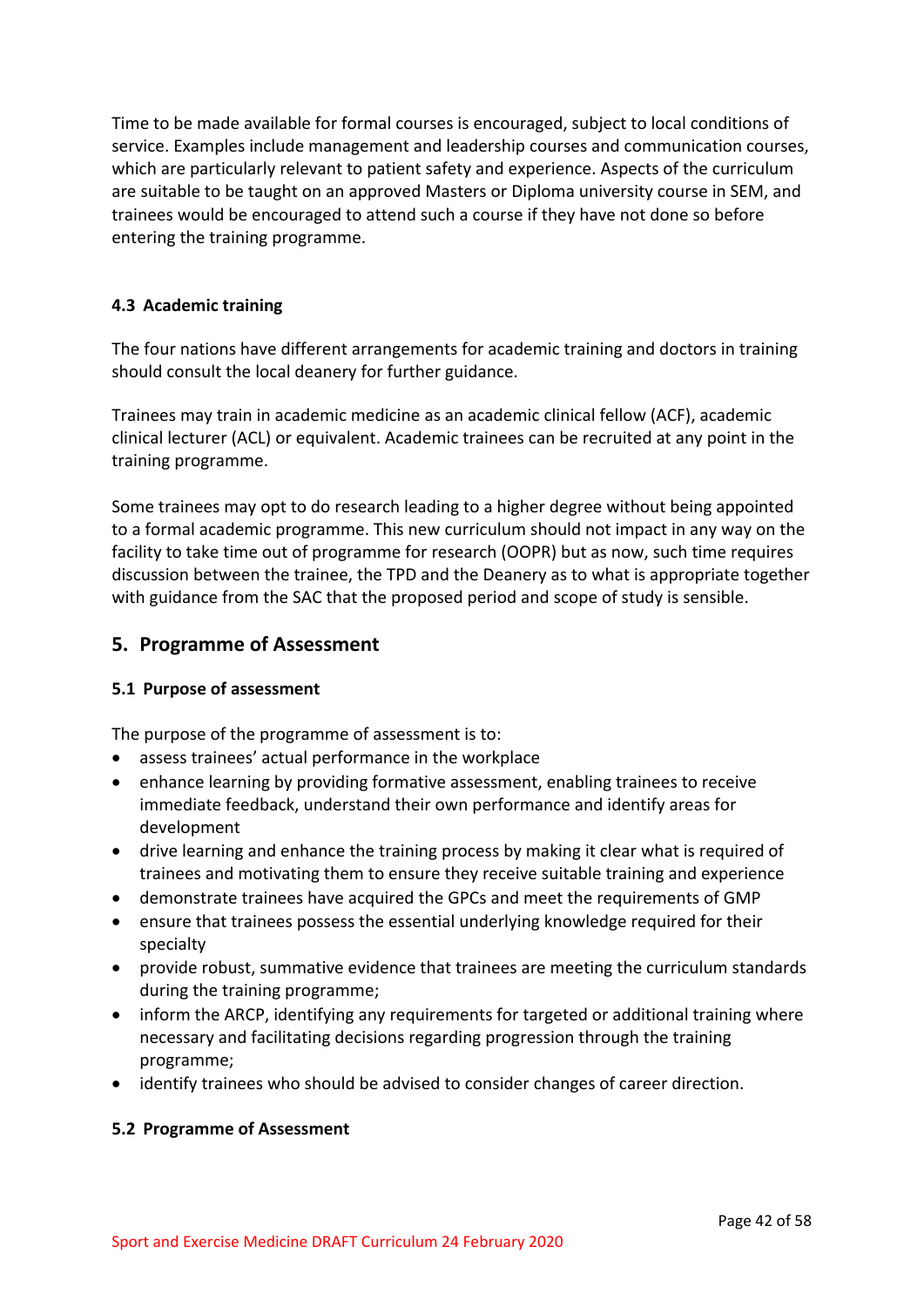Our programme of assessment refers to the integrated framework of exams, assessments in the workplace and judgements made about a learner during their approved programme of training. The purpose of the programme of assessment is to robustly evidence, ensure and clearly communicate the expected levels of performance at critical progression points in, and to demonstrate satisfactory completion of, training as required by the curriculum.

The programme of assessment is comprised of several different individual types of assessment. A range of assessments is needed to generate the necessary evidence required for global judgements to be made about satisfactory performance, progression in, and completion of, training. All assessments, including those conducted in the workplace, are linked to the relevant curricular learning outcomes (eg through the blueprinting of assessment system to the stated curricular outcomes).

The programme of assessment emphasises the importance and centrality of professional judgement in making sure learners have met the learning outcomes and expected levels of performance set out in the approved curricula. Assessors will make accountable, professional judgements. The programme of assessment includes how professional judgements are used and collated to support decisions on progression and satisfactory completion of training.

The assessments will be supported by structured feedback for trainees. Assessment tools will be both formative and summative and have been selected on the basis of their fitness for purpose.

Assessment will take place throughout the training programme to allow trainees continually to gather evidence of learning and to provide formative feedback. Those assessment tools, which are not identified individually as summative, will contribute to summative judgements about a trainee's progress as part of the programme of assessment. The number and range of these will ensure a reliable assessment of the training relevant to their stage of training and achieve coverage of the curriculum.

Reflection and feedback should be an integral component to all SLEs and WBPAs. In order for trainees to maximise benefit, reflection and feedback should take place as soon as possible after an event. Every clinical encounter can provide a unique opportunity for reflection and feedback and this process should occur frequently. Feedback should be of high quality and should include an action plan for future development for the trainee. Both trainees and trainers should recognise and respect cultural differences when giving and receiving feedback.

# <span id="page-42-0"></span>**5.3 Assessment of CiPs**

Assessment of CiPs involves looking across a range of different skills and behaviours to make global decisions about a learner's suitability to take on particular responsibilities or tasks.

Clinical supervisors and others contributing to assessment will provide formative feedback to the trainee on their performance throughout the training year. This feedback will include a global rating in order to indicate to the trainee and their ES how they are progressing at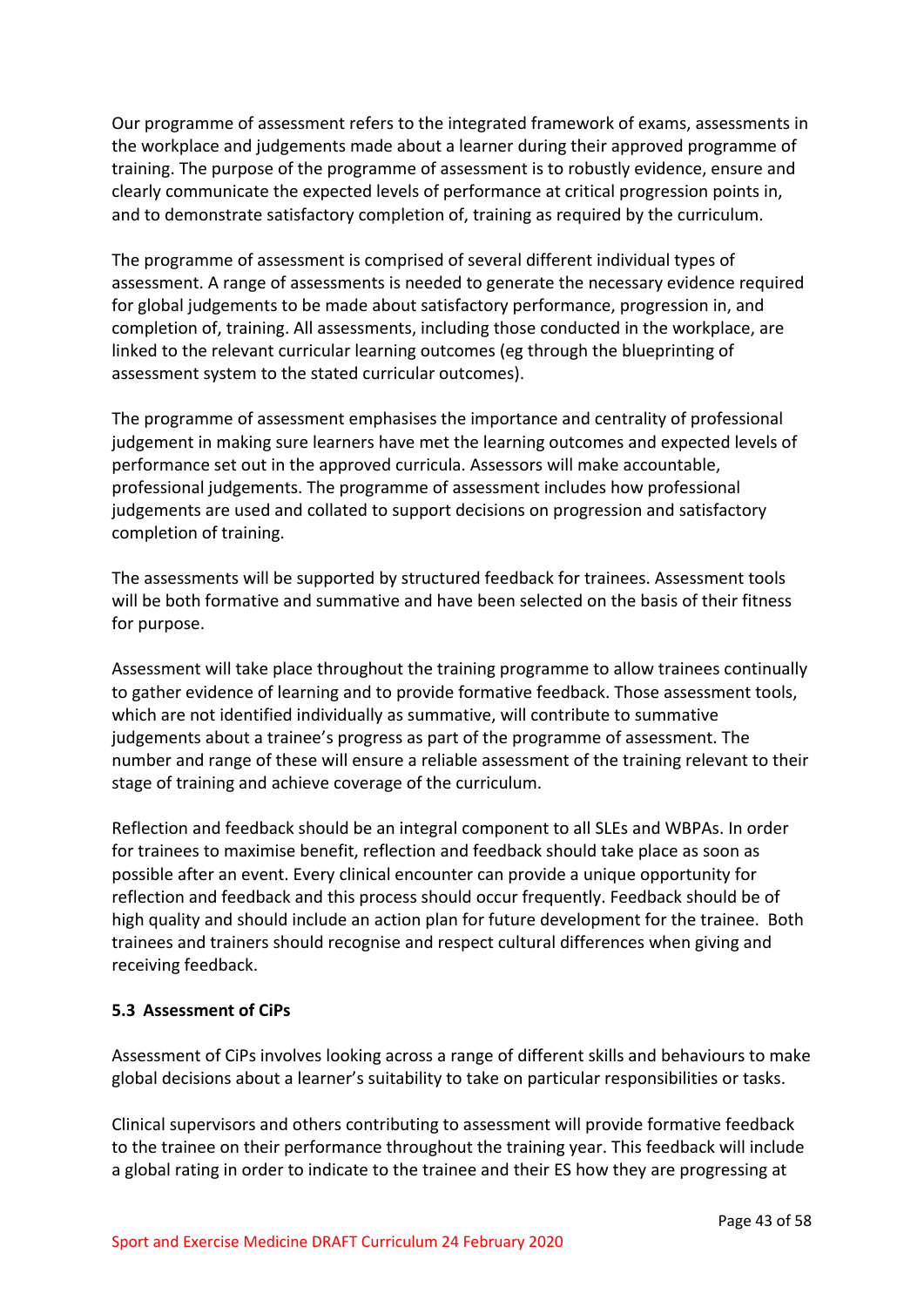that stage of training. To support this, workplace based assessments and multiple consultant reports will include global assessment anchor statements.

### **Global assessment anchor statements**

- $\triangleright$  Below expectations for this year of training; may not meet the requirements for critical progression point
- $\triangleright$  Meeting expectations for this year of training; expected to progress to next stage of training
- $\triangleright$  Above expectations for this year of training; expected to progress to next stage of training

Towards the end of the training year, trainees will make a self-assessment of their progression for each CiP and record this in the eportfolio with signposting to the evidence to support their rating.

The ES will review the evidence in the eportfolio including workplace based assessments, feedback received from CS's (via the Multiple Consultant Report) and the trainee's selfassessment and record their judgement on the trainee's performance in the ES report, with commentary.

For **generic CiPs**, the ES will indicate whether the trainee is meeting expectations or not using the global anchor statements above. Trainees will need to be meeting expectations for the stage of training as a minimum to be judged satisfactory to progress to the next training year.

For **specialty CiPs**, the ES will make an entrustment decision for each CiP and record the indicative level of supervision required with detailed comments to justify their entrustment decision. The ES will also indicate the most appropriate global anchor statement (see above) for overall performance.

| Level   | <b>Descriptor</b>                                                                       |
|---------|-----------------------------------------------------------------------------------------|
| Level 1 | Entrusted to observe only - no provision of clinical care                               |
|         |                                                                                         |
| Level 2 | <b>Entrusted to act with direct supervision:</b>                                        |
|         | The trainee may provide clinical care, but the supervising physician is physically      |
|         | within the hospital or other site of patient care and is immediately available if       |
|         | required to provide direct bedside supervision                                          |
| Level 3 | Entrusted to act with indirect supervision:                                             |
|         | The trainee may provide clinical care when the supervising physician is not physically  |
|         | present within the hospital or other site of patient care, but is available by means of |
|         | telephone and/or electronic media to provide advice, and can attend at the bedside if   |
|         | required to provide direct supervision                                                  |
| Level 4 | <b>Entrusted to act unsupervised</b>                                                    |
|         |                                                                                         |

# **Level descriptors for specialty CiPs**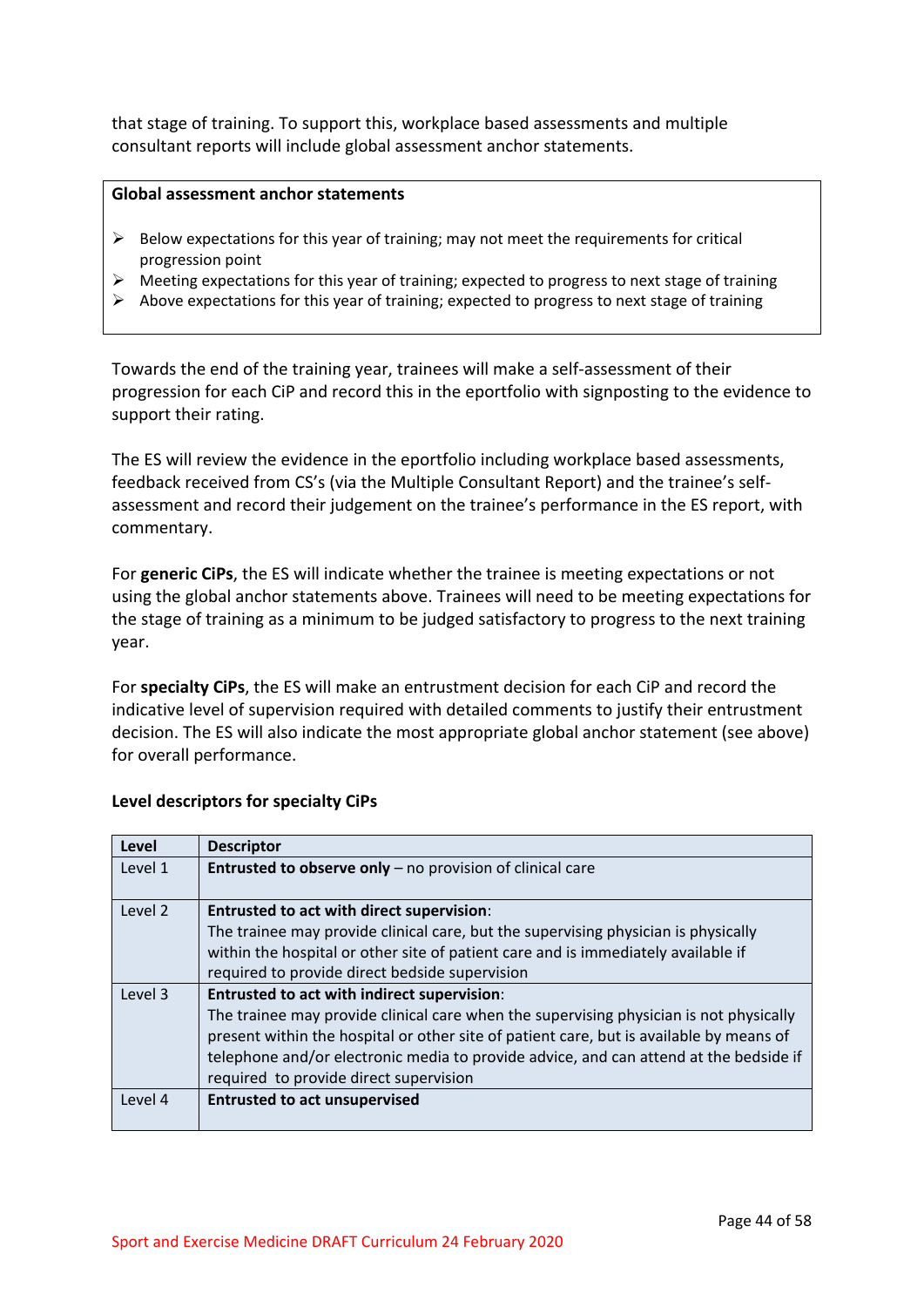The ARCP will be informed by the ES report and the evidence presented in the eportfolio. The ARCP panel will make the final summative judgement on whether the trainee has achieved the generic outcomes and the appropriate level of supervision for each CiP. The ARCP panel will determine whether the trainee can progress to the next year/level of training in accordance with the Gold Guide. ARCPs will be held for each training year. The final ARCP will ensure trainees have achieved level 4 in all CiPs for the critical progression point at completion of training.

# <span id="page-44-0"></span>**5.4 Critical progression points**

There will be key progression points on entry and on completion of specialty training. Trainees will be required to be entrusted at level 4 in all CiPs by the end of training in order to achieve an ARCP outcome 6 and be recommended for a CCT.

The ES report will make a recommendation to the ARCP panel as to whether the trainee has met the defined levels for the CiPs and acquired the procedural competence required for each year of training. The ARCP panel will make the final decision on whether the trainee can be signed off and progress to the next year/level of training [see section 5.6].

The outline grid below sets out the expected level of supervision and entrustment for the specialty CiPs and includes the critical progression points across the whole training programme.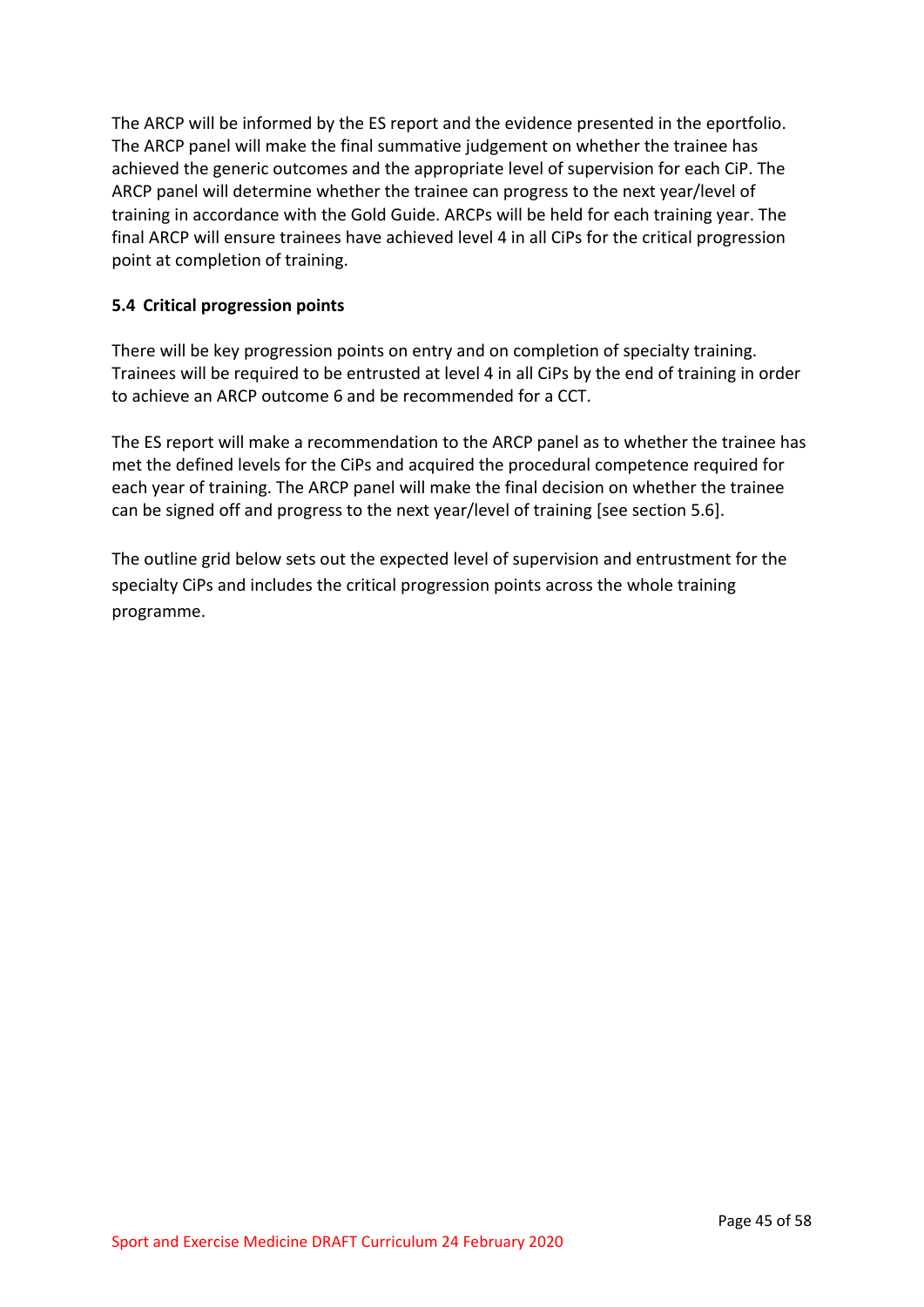# **Table 1: Outline grid of levels expected for Sport and Exercise Medicine specialty CiPs**

### **Level descriptors**

- Level 1: Entrusted to observe only no clinical care
- Level 2: Entrusted to act with direct supervision
- Level 3: Entrusted to act with indirect supervision
- Level 4: Entrusted to act unsupervised

|                                                                                                                                                                            | <b>Selection</b>           |                          | <b>CCT</b>      |                 |                 |                          |
|----------------------------------------------------------------------------------------------------------------------------------------------------------------------------|----------------------------|--------------------------|-----------------|-----------------|-----------------|--------------------------|
| <b>Specialty CiP</b>                                                                                                                                                       |                            | ST <sub>3</sub>          | ST <sub>4</sub> | ST <sub>5</sub> | ST <sub>6</sub> |                          |
| Leading and managing a multi-disciplinary team.<br>1.                                                                                                                      |                            | $\overline{2}$           |                 |                 |                 |                          |
| 2. Ability to develop, lead and deliver a comprehensive<br>musculoskeletal service that spans community and<br>hospital settings for adults.                               |                            | $\overline{\phantom{a}}$ | 3               |                 |                 |                          |
| 3. Ability to develop, lead and deliver a comprehensive<br>musculoskeletal service that spans community and<br>hospital settings for adolescents and school aged children. | CRITICAL PROGRESSION POINT | $\overline{\phantom{a}}$ |                 |                 |                 | <b>PROGRESSION POINT</b> |
| 4. Ability to deliver exercise medicine services for adults,<br>encompassing both prevention and management of<br>chronic disease.                                         |                            | $\overline{2}$           |                 |                 |                 | CRITICAL                 |
| 5. Ability to deliver exercise medicine services for<br>adolescents and school aged children, encompassing both<br>prevention and management of chronic disease.           |                            | $\overline{2}$           |                 |                 |                 |                          |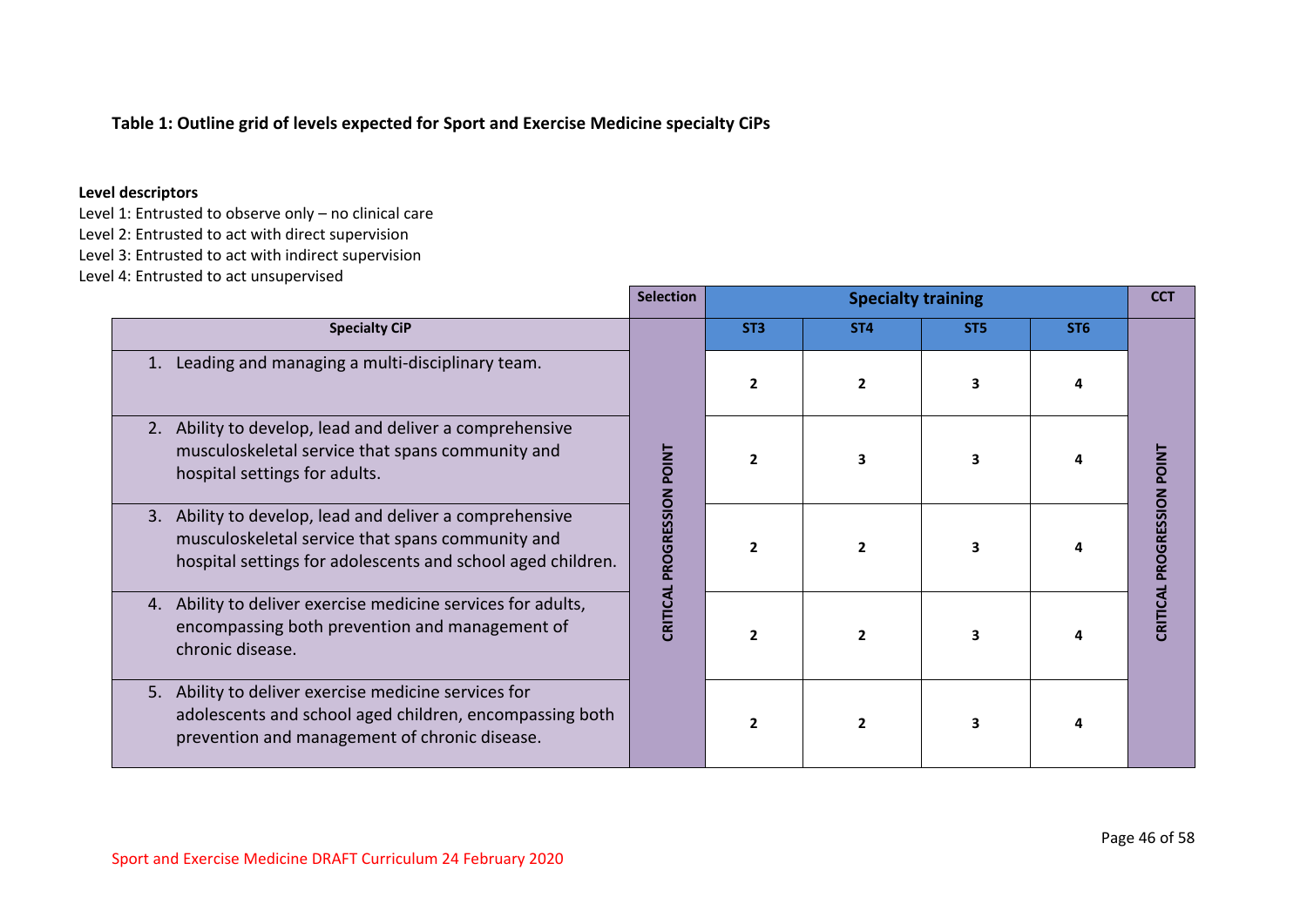| 6. The ability to promote and support population health<br>through physical activity.                                                                                                                 |  |  | 4 |  |
|-------------------------------------------------------------------------------------------------------------------------------------------------------------------------------------------------------|--|--|---|--|
| Delivering effective resuscitation and early management<br>of the acutely injured or unwell in the pre-hospital and<br>hospital environments, including sports related mild<br>traumatic brain injury |  |  |   |  |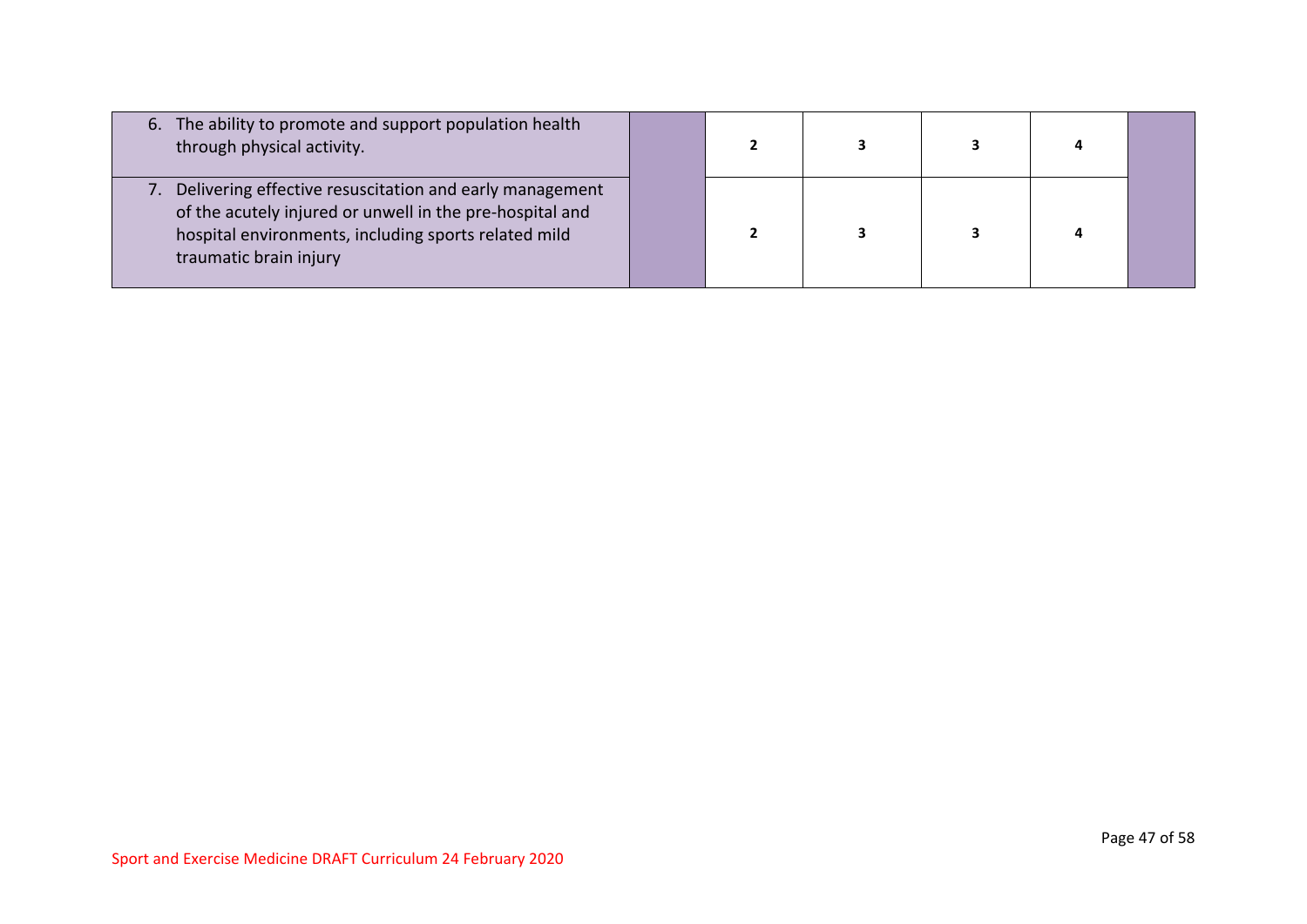# <span id="page-47-0"></span>**5.5 Evidence of progress**

The following methods of assessment will provide evidence of progress in the integrated programme of assessment. The requirements for each training year/level are stipulated in the ARCP decision aid [\(www.jrcptb.org.uk\)](http://www.jrcptb.org.uk/).

### *Summative assessment*

## **Examinations and certificates**

- Advanced Life Support Certificate (ALS)
- Level 3 pitchside trauma certificate
- FSEM (UK) Membership Examination in Sport and Exercise Medicine (MFSEM)
	- To complete ST6, part 2 of the exam should have been passed successfully, if this has not occurred then a plan to address this should be put in place at the PYA, with possible need to extend training to facilitate this
	- To progress to ST5 part 2 should have been attempted, but not necessarily passed. Due to the fact that there is only one sitting of both part 1 and part 2 per year currently, it is not feasible to insist that part 2 has to be passed to progress to ST5

### *Formative assessment*

# **Supervised Learning Events (SLEs)**

- Acute Care Assessment Tool (ACAT)
- Case-Based Discussions (CbD)
- mini-Clinical Evaluation Exercise (mini-CEX)

# **Workplace-based assessment (WBPA)**

- Direct Observation of Procedural Skills (DOPS) formative
- Multi-Source Feedback (MSF)
- Patient Survey (PS)
- Quality Improvement Project Assessment Tool (QIPAT)
- Teaching Observation (TO)

### *Supervisor reports*

- Multiple Consultant Report (MCR)
- Educational Supervisor Report (ESR)

These methods are described briefly below. More information and guidance for trainees and assessors are available in the eportfolio and on the JRCPTB website [\(www.jrcptb.org.uk\)](http://www.jrcptb.org.uk/).

Assessment should be recorded in the trainee's eportfolio. These methods include feedback opportunities as an integral part of the programme of assessment.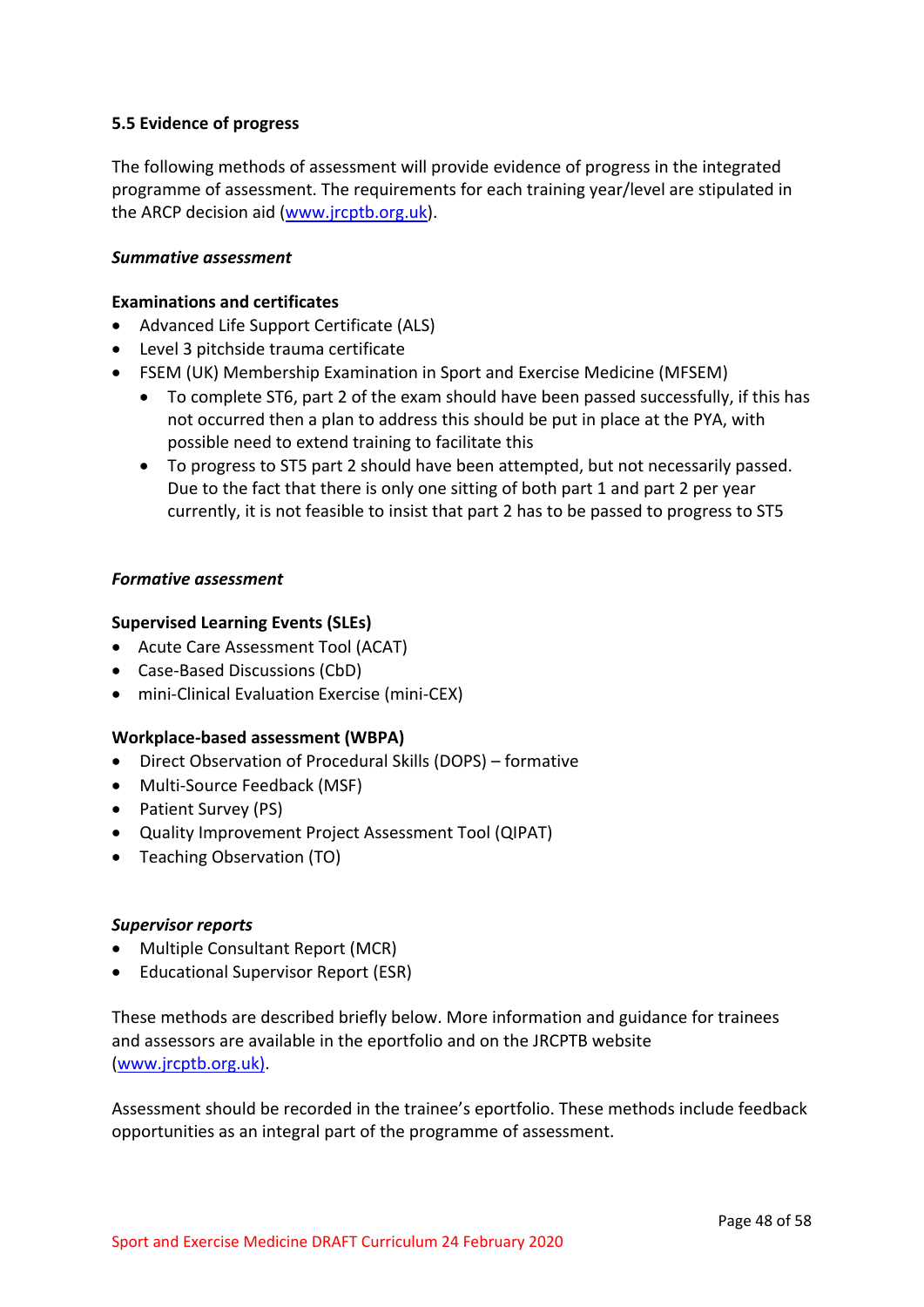# **Case-based Discussion (CbD)**

The CbD assesses the performance of a trainee in their management of a patient to provide an indication of competence in areas such as clinical reasoning, decision-making and application of medical knowledge in relation to patient care. It also serves as a method to document conversations about, and presentations of, cases by trainees. The CbD should focus on a written record (such as written case notes, out-patient letter, and discharge summary). A typical encounter might be when presenting newly referred patients in the out-patient department.

# **mini-Clinical Evaluation Exercise (mini-CEX)**

This tool evaluates a clinical encounter with a patient to provide an indication of competence in skills essential for good clinical care such as history taking, examination and clinical reasoning. The trainee receives immediate feedback to aid learning. The mini-CEX can be used at any time and in any setting when there is a trainee and patient interaction and an assessor is available.

# **Direct Observation of Procedural Skills (DOPS)**

A DOPS is an assessment tool designed to evaluate the performance of a trainee in undertaking a practical procedure, against a structured checklist. The trainee receives immediate feedback to identify strengths and areas for development. DOPS can be undertaken as many times as the trainee and their supervisor feel is necessary (formative). A trainee can be regarded as competent to perform a procedure independently after they are signed off as such by an appropriate assessor (summative).

# **Multi-source feedback (MSF)**

This tool is a method of assessing generic skills such as communication, leadership, team working, reliability etc, across the domains of Good Medical Practice. This provides systematic collection and feedback of performance data on a trainee, derived from a number of colleagues. 'Raters' are individuals with whom the trainee works, and includes doctors, administrative staff, and other allied professionals. Raters should be agreed with the ES at the start of the training year. The trainee will not see the individual responses by raters. Feedback is given to the trainee by the ES.

# **Patient Survey (PS)**

The PS addresses issues, including the behaviour of the doctor and effectiveness of the consultation, which are important to patients. It is intended to assess the trainee's performance in areas such as interpersonal skills, communication skills and professionalism by concentrating solely on their performance during one consultation.

# **Quality Improvement Project Assessment Tool (QIPAT)**

The QIPAT is designed to assess a trainee's competence in completing a quality improvement project. The QIPAT can be based on review of quality improvement project documentation or on a presentation of the quality improvement project at a meeting. If possible the trainee should be assessed on the same quality improvement project by more than one assessor.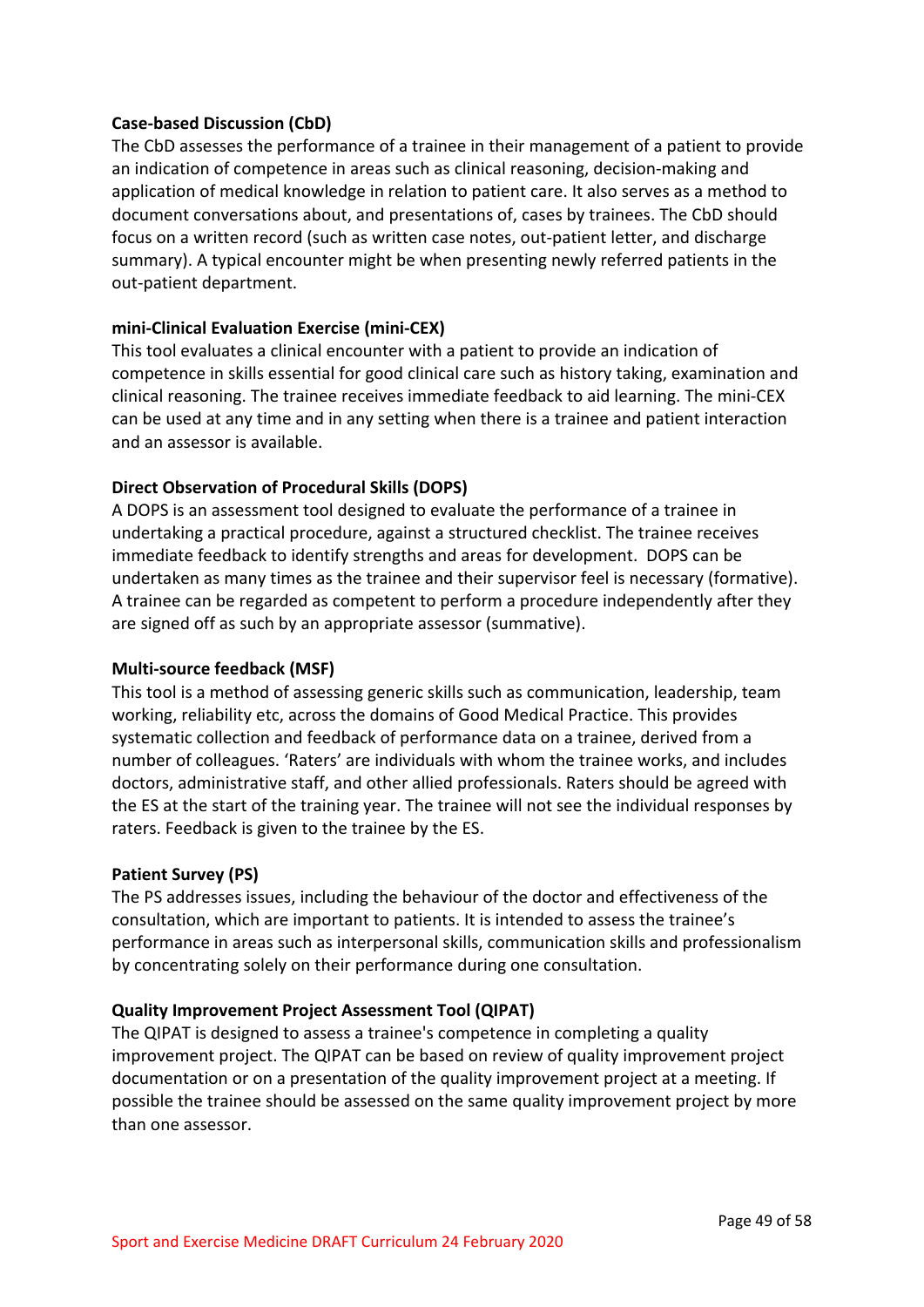# **Teaching Observation (TO)**

The TO form is designed to provide structured, formative feedback to trainees on their competence at teaching. The TO can be based on any instance of formalised teaching by the trainee which has been observed by the assessor. The process should be trainee-led (identifying appropriate teaching sessions and assessors).

# **Multiple Consultant Report (MCR)**

The MCR captures the views of consultant supervisors based on observation on a trainee's performance in practice. The MCR feedback and comments received give valuable insight into how well the trainee is performing, highlighting areas of excellence and areas of support required. MCR feedback will be available to the trainee and contribute to the ES's report.

# **Educational supervisors report (ESR)**

The ES will periodically (at least annually) record a longitudinal, global report of a trainee's progress based on a range of assessment, potentially including observations in practice or reflection on behaviour by those who have appropriate expertise and experience. The ESR can incorporate commentary or reports from longitudinal observations, such as from supervisors or formative assessments demonstrating progress over time.

# <span id="page-49-0"></span>**5.6 Decisions on progress (ARCP)**

The decisions made at critical progression points and upon completion of training should be clear and defensible. They must be fair and robust and make use of evidence from a range of assessments, potentially including exams and observations in practice or reflection on behaviour by those who have appropriate expertise or experience. They can also incorporate commentary or reports from longitudinal observations, such as from supervisors or formative assessments demonstrating progress over time.

Periodic (at least annual) review should be used to collate and systematically review evidence about a doctor's performance and progress in a holistic way and make decisions about their progression in training. The annual review of progression (ARCP) process supports the collation and integration of evidence to make decisions about the achievement of expected outcomes.

Assessment of CiPs involves looking across a range of different skills and behaviours to make global decisions about a learner's suitability to take on particular responsibilities or tasks, as do decisions about the satisfactory completion of presentations/conditions and procedural skills set out in this curriculum. The outline grid in section 5.4 sets out the level of supervision expected for each of the clinical and specialty CiPs. The table of practical procedures sets out the minimum level of performance expected at the end of each year or training. The requirements for each year of training are set out in the ARCP decision aid [\(www.jrcptb.org.uk\)](http://www.jrcptb.org.uk/).

The ARCP process is described in the Gold Guide. Deaneries are responsible for organising and conducting ARCPs. The evidence to be reviewed by ARCP panels should be collected in the trainee's eportfolio.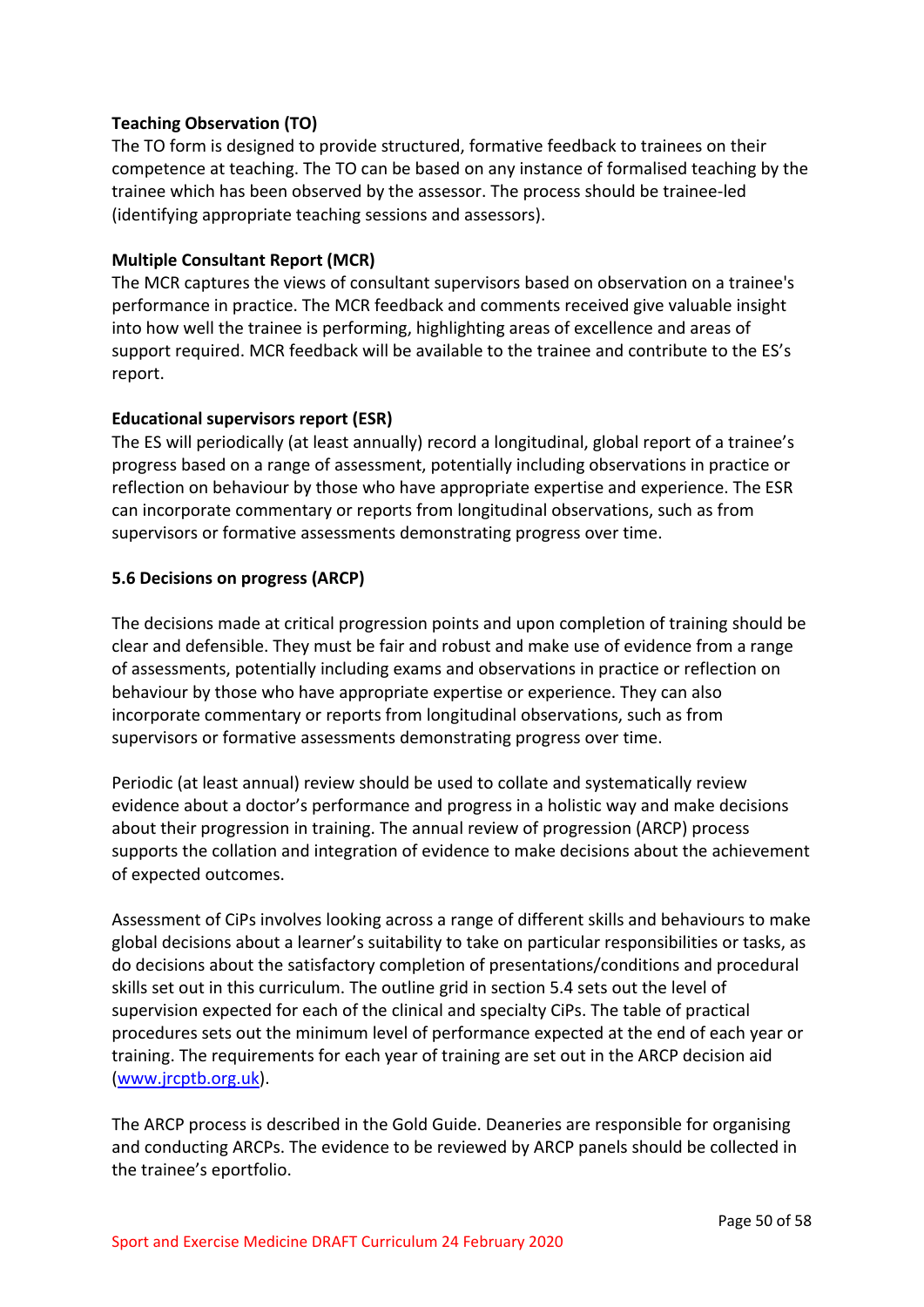As a precursor to ARCPs, JRCPTB strongly recommend that trainees have an informal eportfolio review either with their ES or arranged by the local school of medicine. These provide opportunities for early detection of trainees who are failing to gather the required evidence for ARCP.

The penultimate ARCP prior to the anticipated CCT date will include an external assessor from outside the training programme. This is known as a Penultimate Year Assessment (PYA) and will identify any outstanding targets that the trainee will need to complete to meet all the learning outcomes.

In order to guide trainees, supervisors and the ARCP panel, JRCPTB has produced an ARCP decision aid which sets out the requirements for a satisfactory ARCP outcome at the end of each training year and critical progression point. The ARCP decision aid is available on the JRCPTB website [www.jrcptb.org.uk.](http://www.jrcptb.org.uk/)

# <span id="page-50-0"></span>**5.7 Assessment blueprint**

The table below show the possible methods of assessment for each CiP. It is not expected that every method will be used for each competency and additional evidence may be used to help make a judgement on capability.

| .            |                               |              |                                        |
|--------------|-------------------------------|--------------|----------------------------------------|
| <b>ACAT</b>  | Acute care assessment tool    | CbD          | Case-based discussion                  |
| <b>DOPS</b>  | Direct observation of         | Mini-        | Mini-clinical evaluation exercise      |
|              | procedural skills             | <b>CEX</b>   |                                        |
| <b>MCR</b>   | Multiple consultant report    | <b>MSF</b>   | Multi source feedback                  |
| <b>PS</b>    | Patient survey                | <b>QIPAT</b> | Quality improvement project assessment |
|              |                               |              | tool                                   |
| <b>MFSEM</b> | Faculty of Sport and Exercise | TO.          | Teaching observation                   |
| exam         | Medicine part 1 and 2 exam    |              |                                        |

# **KEY -**

### **Blueprint for WPBAs mapped to CiPs**

| <b>Learning outcomes</b>                      | ဠ | DOPS       | <b>NGR</b> | $\frac{2}{5}$<br>റ<br>贝 | <b>NSF</b> | ჯ | <b>QIPAT</b> | $\vec{a}$ | <b>MFSEN</b> |
|-----------------------------------------------|---|------------|------------|-------------------------|------------|---|--------------|-----------|--------------|
| <b>Generic CiPs</b>                           |   |            |            |                         |            |   |              |           |              |
| Able to function successfully within NHS      |   |            | V          |                         | V          |   |              |           |              |
| organisational and management systems         |   |            |            |                         |            |   |              |           |              |
| Able to deal with ethical and legal issues    | V | $\sqrt{ }$ | $\sqrt{ }$ | $\sqrt{ }$              | V          |   |              |           |              |
| related to clinical practice                  |   |            |            |                         |            |   |              |           |              |
| Communicates effectively and is able to share |   |            | $\sqrt{ }$ |                         | $\sqrt{ }$ | V |              |           |              |
| decision making, while maintaining            |   |            |            |                         |            |   |              |           |              |
| appropriate situational awareness,            |   |            |            |                         |            |   |              |           |              |
| professional behaviour and professional       |   |            |            |                         |            |   |              |           |              |
| judgement                                     |   |            |            |                         |            |   |              |           |              |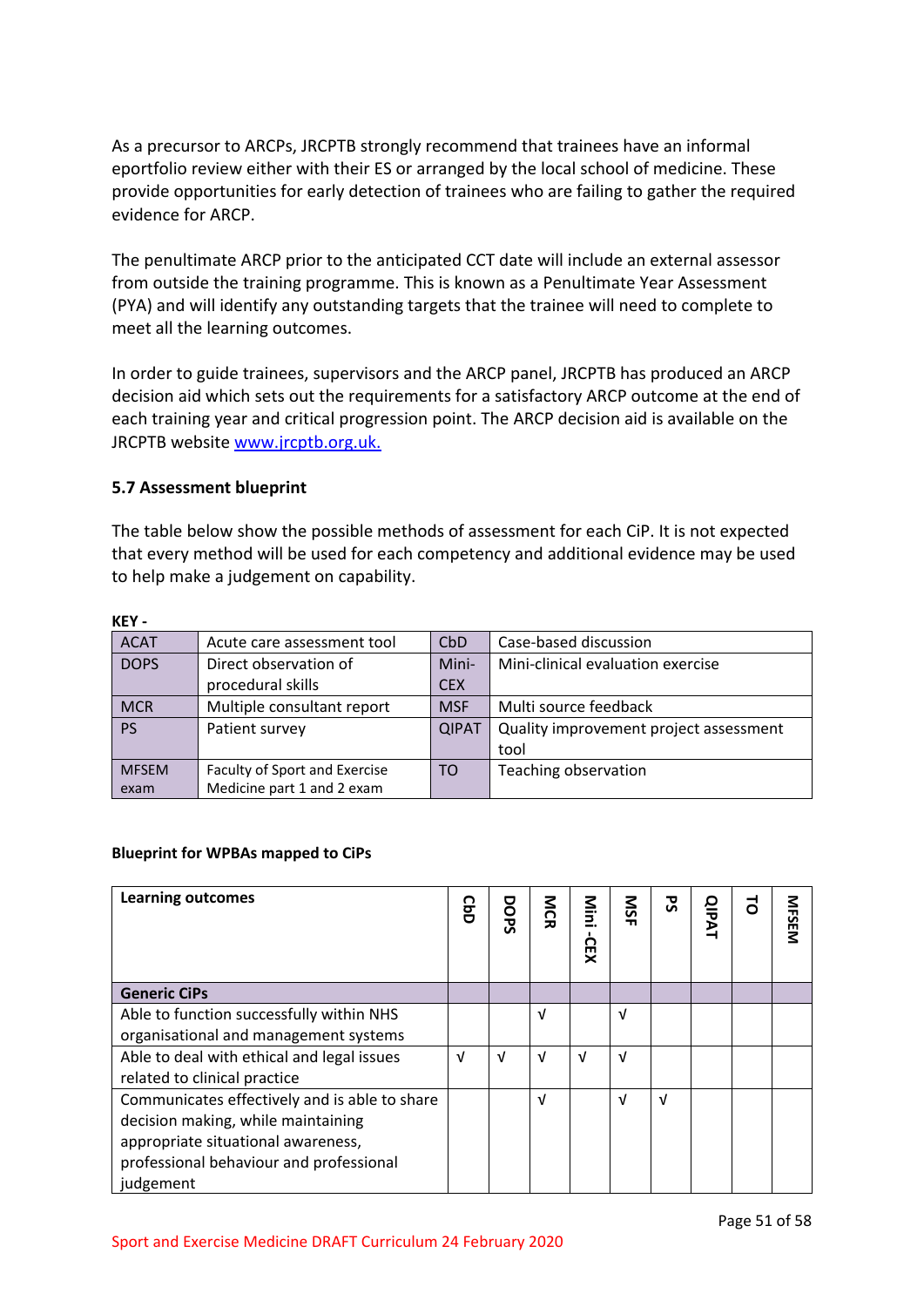| <b>Learning outcomes</b>                                                                                                                                                                            | ဌ          |            | <b>NCR</b> |            | SIN        | 59         |              | 5          |              |
|-----------------------------------------------------------------------------------------------------------------------------------------------------------------------------------------------------|------------|------------|------------|------------|------------|------------|--------------|------------|--------------|
|                                                                                                                                                                                                     |            | DOPS       |            | Mini -CEX  |            |            | <b>QIPAT</b> |            | <b>MFSEM</b> |
|                                                                                                                                                                                                     |            |            |            |            |            |            |              |            |              |
| Is focussed on patient safety and delivers                                                                                                                                                          |            |            | $\sqrt{ }$ |            | $\sqrt{ }$ |            | $\sqrt{ }$   |            |              |
| effective quality improvement in patient care                                                                                                                                                       |            |            |            |            |            |            |              |            |              |
| Carrying out research and managing data<br>appropriately                                                                                                                                            |            |            | $\sqrt{ }$ |            | $\sqrt{ }$ |            |              |            |              |
| Acting as a clinical teacher and clinical<br>supervisor                                                                                                                                             |            |            | $\sqrt{ }$ |            | $\sqrt{ }$ |            |              | $\sqrt{ }$ |              |
| <b>Speciality CiPs</b>                                                                                                                                                                              |            |            |            |            |            |            |              |            |              |
| Leading and managing a multi-disciplinary<br>team.                                                                                                                                                  | $\sqrt{ }$ |            | $\sqrt{ }$ | $\sqrt{ }$ | $\sqrt{ }$ |            |              |            |              |
| Ability to develop, lead and deliver a<br>comprehensive musculoskeletal service that<br>spans community and hospital settings for<br>adults.                                                        | $\sqrt{ }$ | $\sqrt{ }$ | $\sqrt{ }$ |            | $\sqrt{ }$ | $\sqrt{ }$ | $\sqrt{ }$   |            | $\sqrt{ }$   |
| Ability to develop, lead and deliver a<br>comprehensive musculoskeletal service that<br>spans community and hospital settings for<br>adolescents and school aged children.                          | $\sqrt{ }$ | $\sqrt{ }$ | V          |            | $\sqrt{ }$ | $\sqrt{ }$ | $\sqrt{ }$   |            | $\sqrt{ }$   |
| Ability to deliver exercise medicine services<br>for adults, encompassing both prevention<br>and management of chronic disease.                                                                     |            |            | $\sqrt{ }$ |            | $\sqrt{ }$ |            | $\sqrt{ }$   |            | $\sqrt{ }$   |
| Ability to deliver exercise medicine services<br>for adolescents and school aged children,<br>encompassing both prevention and<br>management of chronic disease.                                    |            |            | V          |            | V          |            | $\sqrt{ }$   |            | $\sqrt{ }$   |
| The ability to promote and support<br>population health through physical activity.                                                                                                                  |            | $\sqrt{ }$ | $\sqrt{ }$ |            | $\sqrt{ }$ |            |              |            | $\sqrt{ }$   |
| Delivering effective resuscitation and early<br>management of acute injury and illness in the<br>pre-hospital and hospital environments,<br>including sports related mild traumatic brain<br>injury | $\sqrt{ }$ |            | $\sqrt{ }$ |            | $\sqrt{ }$ |            |              |            |              |

# <span id="page-51-0"></span>**6. Supervision and feedback**

This section of the curriculum describes how trainees will be supervised, and how they will receive feedback on performance. For further information please refer to the AoMRC guidance on Improving feedback and reflection to improve learning<sup>5</sup>.

Access to high quality, supportive and constructive feedback is essential for the professional development of the trainee. Trainee reflection is an important part of the feedback process and exploration of that reflection with the trainer should ideally be a two way dialogue.

<sup>&</sup>lt;sup>5</sup> [Improving feedback and reflection to improve learning. A practical guide for trainees and trainers](http://www.aomrc.org.uk/publications/reports-guidance/improving-feedback-reflection-improve-learning-practical-guide-trainees-trainers/)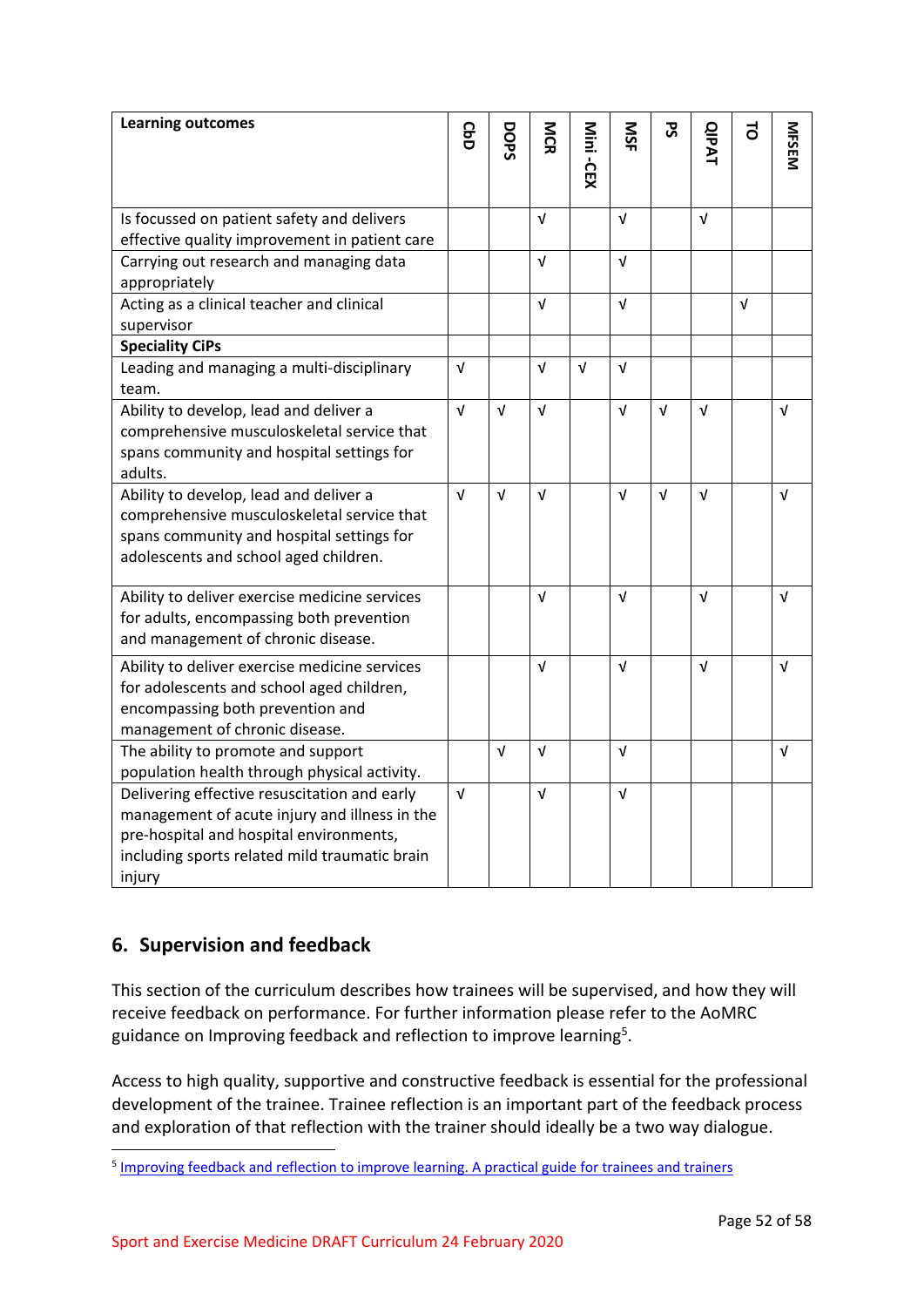Effective feedback is known to enhance learning and combining self-reflection to feedback promotes deeper learning.

Trainers should be supported to deliver valuable and high quality feedback. This can be by providing face to face training to trainers. Trainees would also benefit from such training as they frequently act as assessors to junior doctors, and all involved could also be shown how best to carry out and record reflection.

# <span id="page-52-0"></span>**6.1 Supervision**

All elements of work in training posts must be supervised with the level of supervision varying depending on the experience of the trainee and the clinical exposure and case mix undertaken. Outpatient and referral supervision must routinely include the opportunity to discuss all cases with a supervisor if appropriate. As training progresses the trainee should have the opportunity for increasing autonomy, consistent with safe and effective care for the patient.

Organisations must make sure that each doctor in training has access to a named CS and a named ES. Depending on local arrangements these roles may be combined into a single role of ES. However, it is preferred that a trainee has a single named ES for (at least) a full training year, in which case the CS is likely to be a different consultant during some placements.

The role and responsibilities of supervisors have been defined by the GMC in their standards for medical education and training<sup>6</sup>.

# **Educational supervisor**

The educational supervisor (ES) is responsible for the overall supervision and management of a doctor's educational progress during a placement or a series of placements. The ES regularly meets with the doctor in training to help plan their training, review progress and achieve agreed learning outcomes. The ES is responsible for the educational agreement, and for bringing together all relevant evidence to form a summative judgement about progression at the end of the placement or a series of placements.

# **Clinical supervisor**

Consultants responsible for patients that a trainee looks after provide clinical supervision for that trainee and thereby contribute to their training; they may also contribute to assessment of their performance by completing a 'Multiple Consultant Report (MCR)' and other WPBAs. A trainee may also be allocated (for instance, if they are not working with their ES in a particular placement) a named CS, who is responsible for reviewing the trainee's training and progress during a particular placement. It is expected that a named CS will provide a MCR for the trainee to inform the ES's report.

The ES and (if relevant) CS, when meeting with the trainee, should discuss issues of clinical governance, risk management and any report of any untoward clinical incidents involving the trainee. If the service lead (clinical director) has any concerns about the performance of

<sup>6</sup> [Promoting excellence: standards for medical education and training](http://www.gmc-uk.org/education/standards.asp)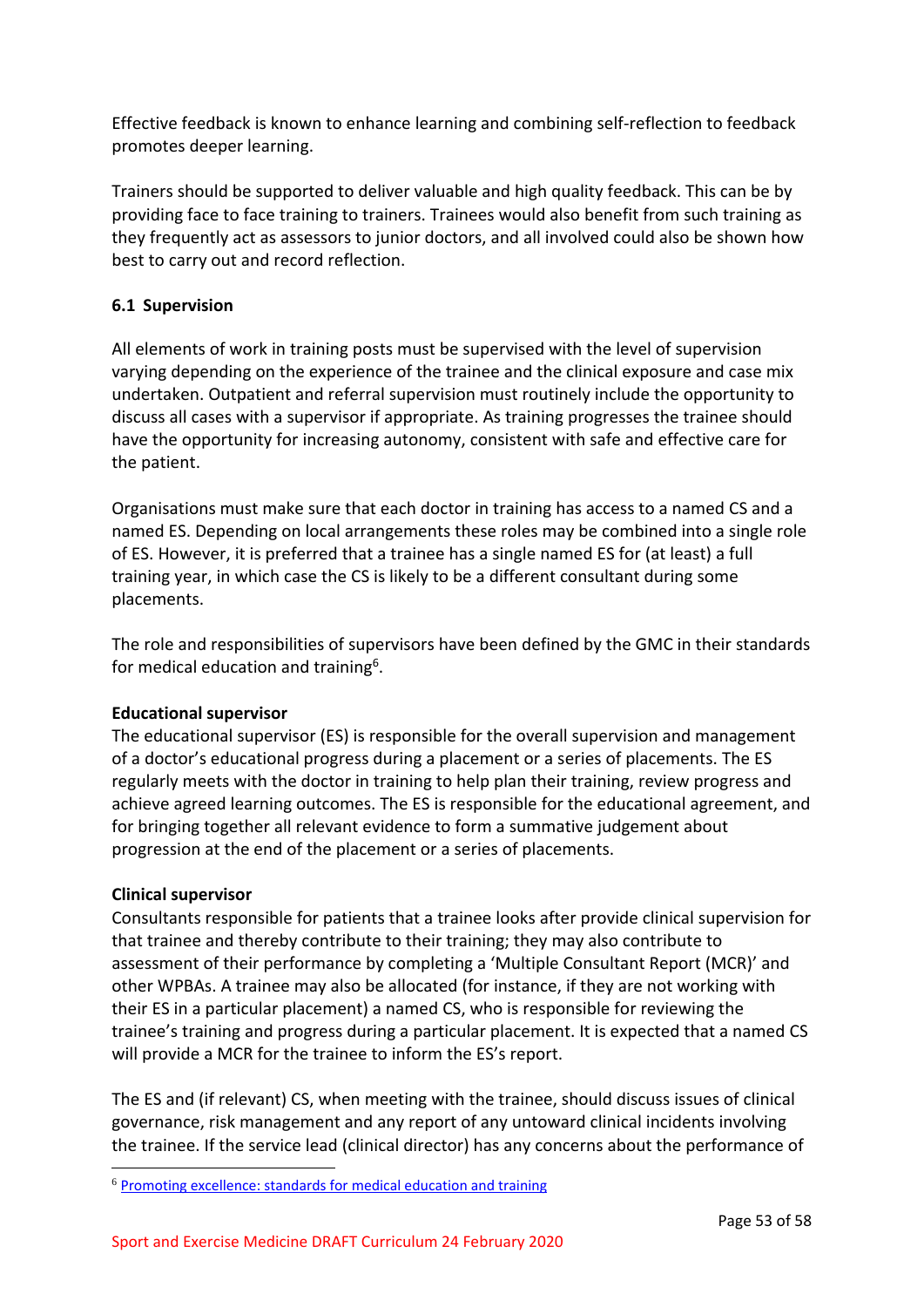the trainee, or there are issues of doctor or patient safety, these would be discussed with the clinical and educational supervisors (as well as the trainee). These processes, which are integral to trainee development, must not detract from the statutory duty of the trust to deliver effective clinical governance through its management systems.

Educational and clinical supervisors need to be formally recognised by the GMC to carry out their roles<sup>7</sup>. It is essential that training in assessment is provided for trainers and trainees in order to ensure that there is complete understanding of the assessment system, assessment methods, their purposes and use. Training will ensure a shared understanding and a consistency in the use of the WPBAs and the application of standards.

Opportunities for feedback to trainees about their performance will arise through the use of the workplace-based assessments, regular appraisal meetings with supervisors, other meetings and discussions with supervisors and colleagues, and feedback from ARCP.

# **Trainees**

Trainees should make the safety of patients their first priority and they should not be practising in clinical scenarios which are beyond their experiences and competencies without supervision. Trainees should actively devise individual learning goals in discussion with their trainers and should subsequently identify the appropriate opportunities to achieve said learning goals. Trainees would need to plan their WPBAs accordingly to enable their WPBAs to collectively provide a picture of their development during a training period. Trainees should actively seek guidance from their trainers in order to identify the appropriate learning opportunities and plan the appropriate frequencies and types of WPBAs according to their individual learning needs. It is the responsibility of trainees to seek feedback following learning opportunities and WPBAs. Trainees should self-reflect and self-evaluate regularly with the aid of feedback. Furthermore, trainees should formulate action plans with further learning goals in discussion with their trainers.

# <span id="page-53-0"></span>**6.2 Appraisal**

A formal process of appraisals and reviews underpins training. This process ensures adequate supervision during training, provides continuity between posts and different supervisors and is one of the main ways of providing feedback to trainees. All appraisals should be recorded in the eportfolio.

# **Induction Appraisal**

The trainee and ES should have an appraisal meeting at the beginning of each post to review the trainee's progress so far, agree learning objectives for the post ahead and identify the learning opportunities presented by the post. Reviewing progress through the curriculum will help trainees to compile an effective Personal Development Plan (PDP) of objectives for the upcoming post. This PDP should be agreed during the Induction Appraisal. The trainee and supervisor should also both sign the educational agreement in the e-portfolio at this time, recording their commitment to the training process.

<sup>7</sup> [Recognition and approval of trainers](http://www.gmc-uk.org/education/10264.asp)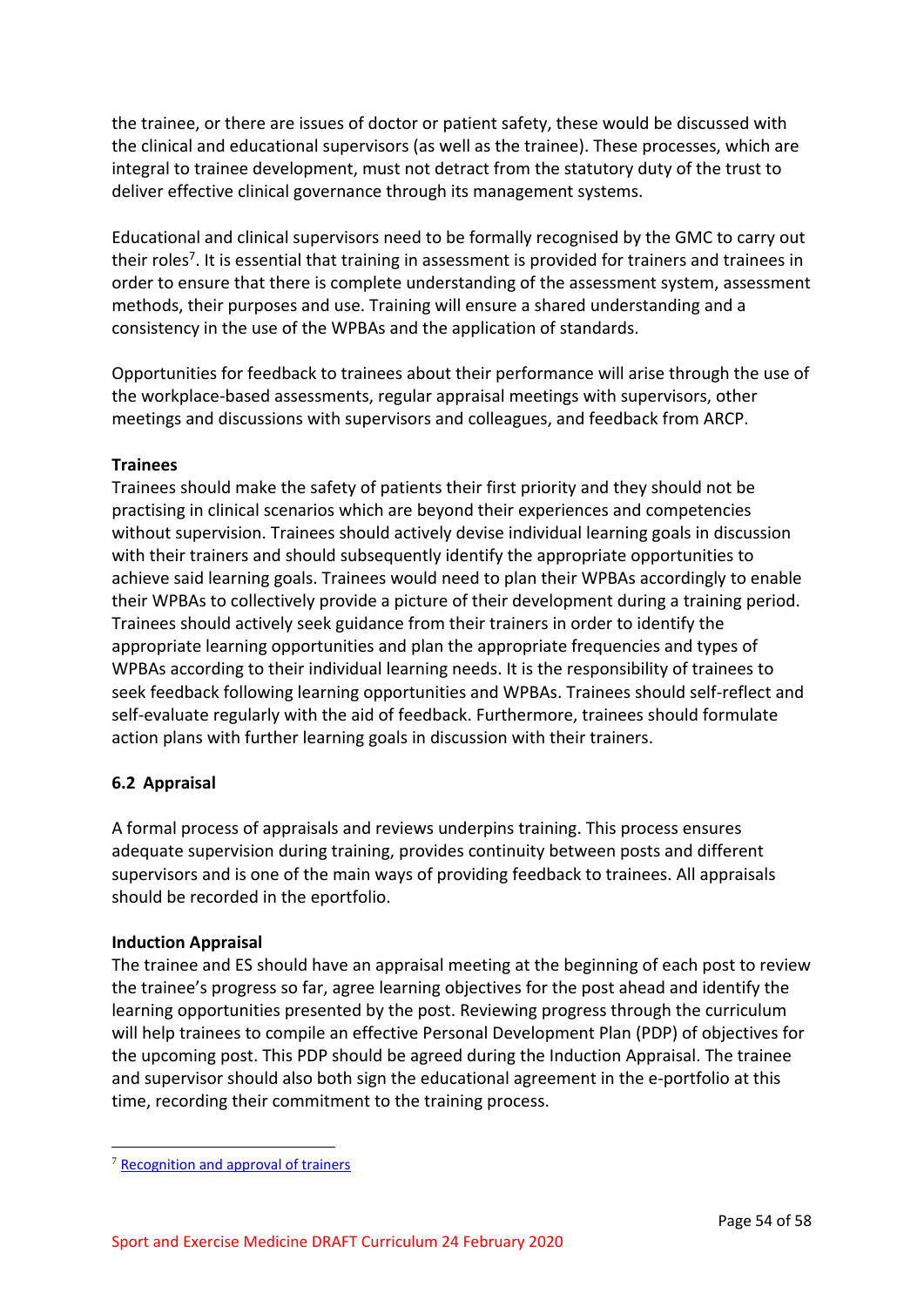### **Mid-point Review**

This meeting between trainee and ES is not mandatory (particularly when an attachment is shorter than 6 months) but is encouraged particularly if either the trainee or ES or CS has training concerns or the trainee has been set specific targeted training objectives at their ARCP).At this meeting trainees should review their PDP with their supervisor using evidence from the e-portfolio. Workplace-based assessments and progress through the curriculum can be reviewed to ensure trainees are progressing satisfactorily, and attendance at educational events should also be reviewed. The PDP can be amended at this review.

# **End of Attachment Appraisal**

Trainees should review the PDP and curriculum progress with their educational supervisor using evidence from the e-portfolio. Specific concerns may be highlighted from this appraisal. The end of attachment appraisal form should record the areas where further work is required to overcome any shortcomings. Further evidence of competence in certain areas may be needed, such as planned workplace-based assessments, and this should be recorded. If there are significant concerns following the end of attachment appraisal then the programme director should be informed. Supervisors should also identify areas where a trainee has performed about the level expected and highlight successes.

# <span id="page-54-0"></span>**7. Quality Management**

The organisation of training programs is the responsibility of the deaneries. The deaneries will oversee programmes for postgraduate medical training in their regions. The Schools of Medicine in England, Wales and Northern Ireland and the Medical Specialty Training Board in Scotland will undertake the following roles:

- oversee recruitment and induction of trainees into the specialty
- allocate trainees into particular rotations appropriate to their training needs
- oversee the quality of training posts provided locally
- ensure adequate provision of appropriate educational events
- ensure curricula implementation across training programmes
- oversee the workplace-based assessment process within programmes
- coordinate the ARCP process for trainees
- provide adequate and appropriate career advice
- provide systems to identify and assist doctors with training difficulties
- provide flexible training.

Educational programmes to train ESs and assessors in workplace based assessment may be delivered by deaneries or by the colleges or both.

Development, implementation, monitoring and review of the curriculum are the responsibility of the JRCPTB and the SAC. The committee will be formally constituted with representatives from each health region in England, from the devolved nations and with trainee and lay representation. It will be the responsibility of the JRCPTB to ensure that curriculum developments are communicated to heads of school, regional specialty training committees and TPDs.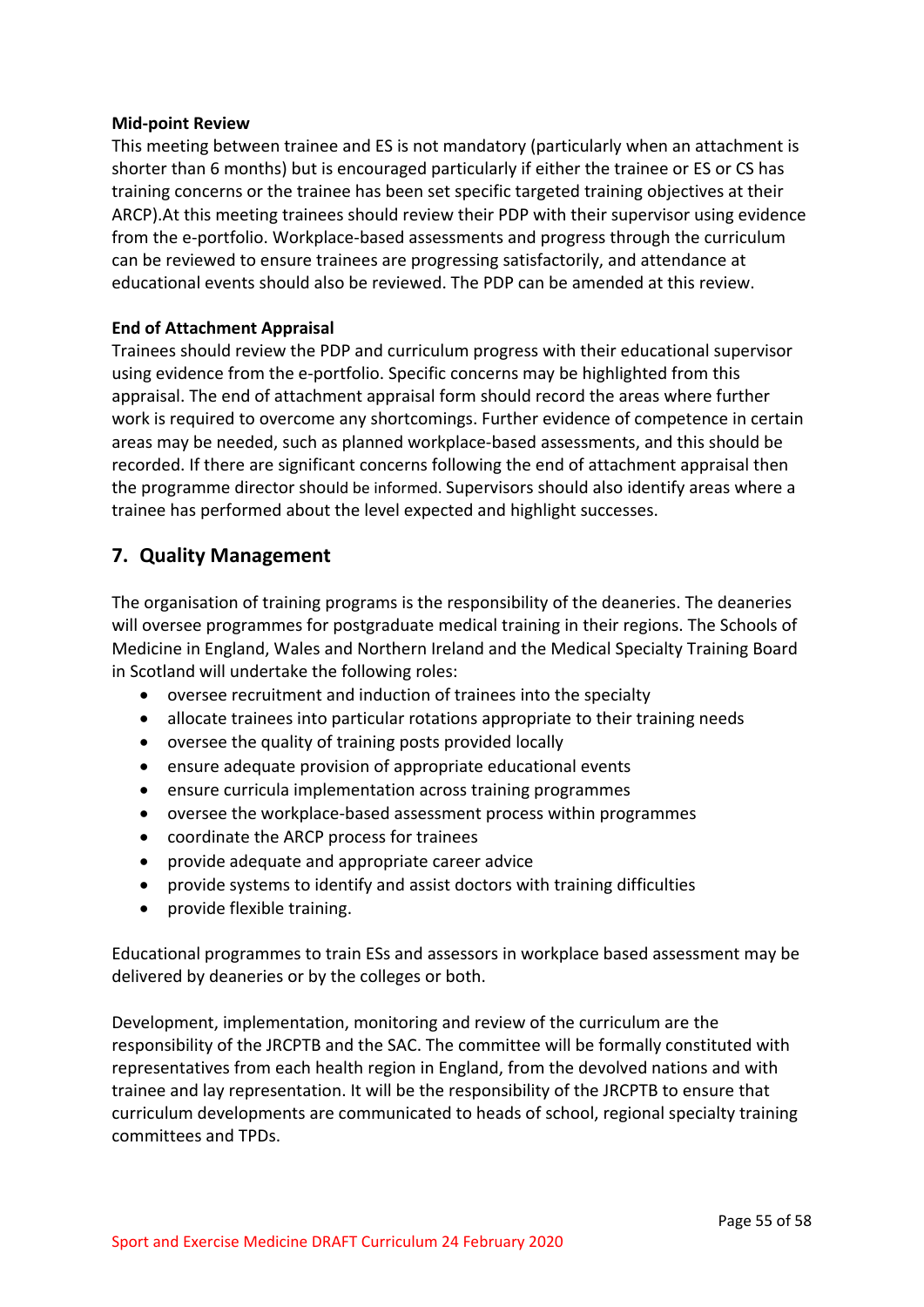The JRCPTB has a role in quality management by monitoring and driving improvement in the standard of all medical specialties on behalf of the three Royal Colleges of Physicians in Edinburgh, Glasgow and London. The SACs are actively involved in assisting and supporting deaneries to manage and improve the quality of education within each of their approved training locations. They are tasked with activities central to assuring the quality of medical education such as writing the curriculum and assessment systems, reviewing applications for new posts and programmes, provision of external advisors to deaneries and recommending trainees eligible for CCT or Certificate of Eligibility for Specialist Registration (CESR).

JRCPTB uses data from six quality datasets across its specialties and subspecialties to provide meaningful quality management. The datasets include the GMC national Training Survey (NTS) data, ARCP outcomes, examination outcomes, new consultant survey, penultimate year assessments (PYA)/external advisor reports and the monitoring visit reports.

Quality criteria have been developed to drive up the quality of training environments and ultimately improve patient safety and experience. These are monitored and reviewed by JRCPTB to improve the provision of training and ensure enhanced educational experiences.

# <span id="page-55-0"></span>**8. Intended use of curriculum by trainers and trainees**

This curriculum and ARCP decision aid are available from the Joint Royal Colleges of Physicians Training Board (JRCPTB) via the website [www.jrcptb.org.uk.](http://www.jrcptb.org.uk/)

Clinical and educational supervisors should use the curriculum and decision aid as the basis of their discussion with trainees, particularly during the appraisal process. Both trainers and trainees are expected to have a good knowledge of the curriculum and should use it as a guide for their training programme.

Each trainee will engage with the curriculum by maintaining an eportfolio. The trainee will use the curriculum to develop learning objectives and reflect on learning experiences.

# **Recording progress in the eportfolio**

On enrolling with JRCPTB trainees will be given access to the eportfolio. The eportfolio allows evidence to be built up to inform decisions on a trainee's progress and provides tools to support trainees' education and development.

The trainee's main responsibilities are to ensure the eportfolio is kept up to date, arrange assessments and ensure they are recorded, prepare drafts of appraisal forms, maintain their personal development plan, record their reflections on learning and record their progress through the curriculum.

The supervisor's main responsibilities are to use eportfolio evidence such as outcomes of assessments, reflections and personal development plans to inform appraisal meetings.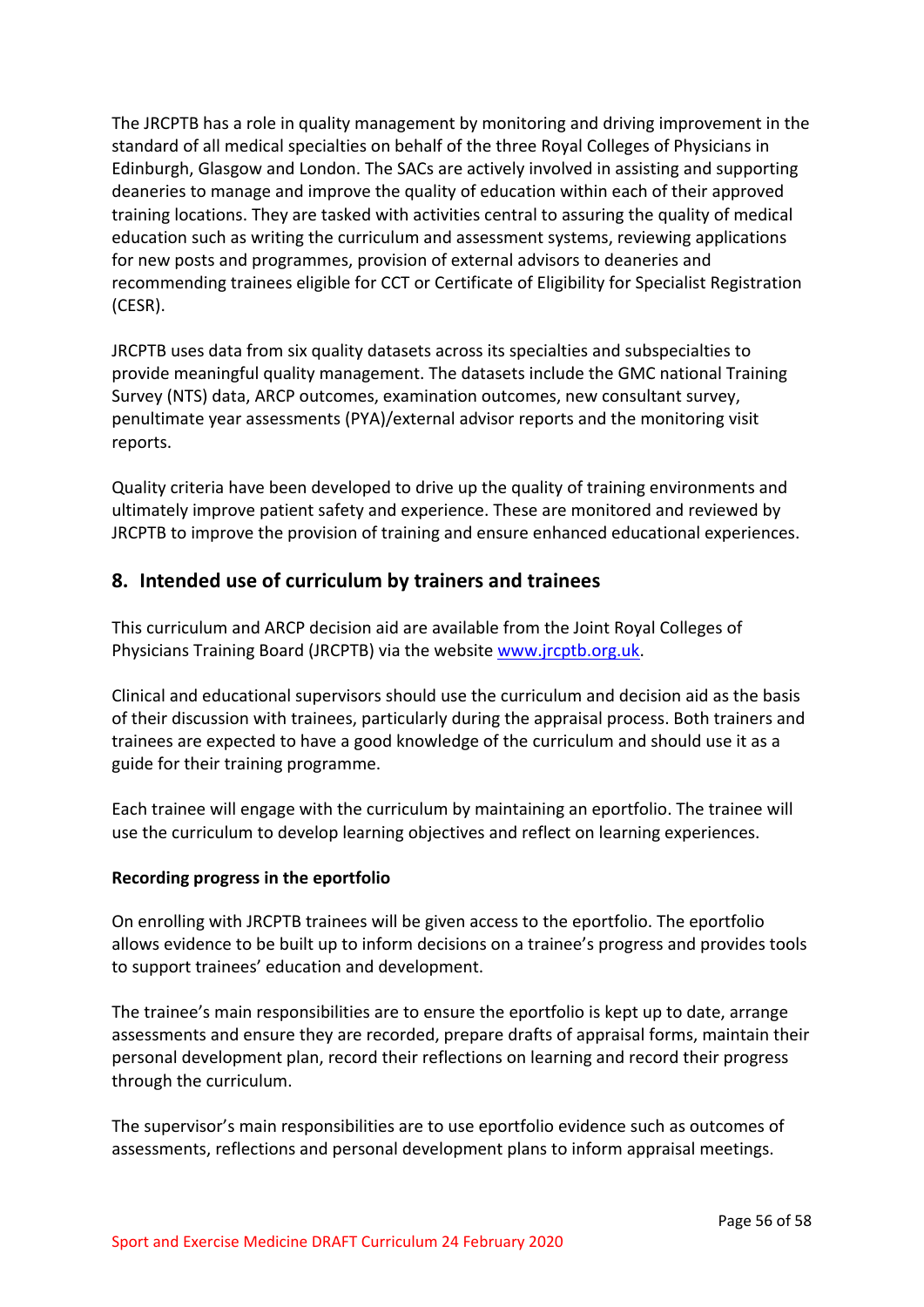They are also expected to update the trainee's record of progress through the curriculum, write end-of-attachment appraisals and supervisor's reports.

Deaneries, training programme directors, college tutors and ARCP panels may use the eportfolio to monitor the progress of trainees for whom they are responsible.

JRCPTB will use summarised, anonymous eportfolio data to support its work in quality assurance.

All appraisal meetings, personal development plans and workplace based assessments (including MSF) should be recorded in the eportfolio. Trainees are encouraged to reflect on their learning experiences and to record these in the eportfolio. Reflections can be kept private or shared with supervisors.

Reflections, assessments and other eportfolio content should be used to provide evidence towards acquisition of curriculum capabilities. Trainees should add their own selfassessment ratings to record their view of their progress. The aims of the self-assessment are:

- to provide the means for reflection and evaluation of current practice
- to inform discussions with supervisors to help both gain insight and assists in developing personal development plans.
- to identify shortcomings between experience, competency and areas defined in the curriculum so as to guide future clinical exposure and learning.

Supervisors can sign-off and comment on curriculum capabilities to build up a picture of progression and to inform ARCP panels.

# <span id="page-56-0"></span>**9. Equality and diversity**

The Royal Colleges of Physicians will comply, and ensure compliance, with the requirements of equality and diversity legislation set out in the Equality Act 2010.

The Federation of the Royal Colleges of Physicians believes that equality of opportunity is fundamental to the many and varied ways in which individuals become involved with the Colleges, either as members of staff and Officers; as advisers from the medical profession; as members of the Colleges' professional bodies or as doctors in training and examination candidates.

Deaneries quality assurance will ensure that each training programme complies with the equality and diversity standards in postgraduate medical training as set by GMC. They should provide access to a professional support unit or equivalent for trainees requiring additional support.

Compliance with anti-discriminatory practice will be assured through:

• monitoring of recruitment processes